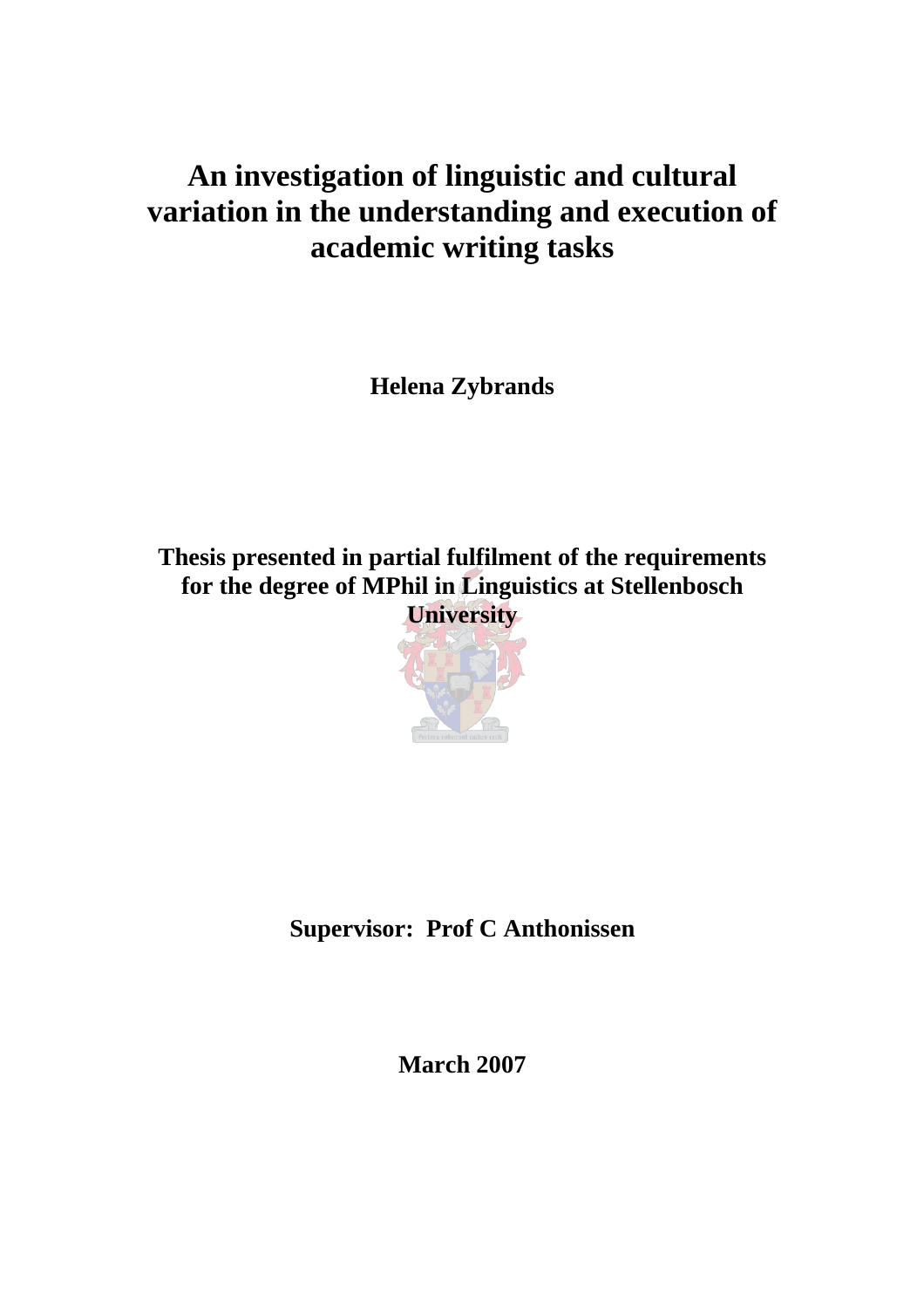# **Declaration**

**I, the undersigned, hereby declare the work contained in this thesis is my own original work and that I have not previously in its entirety or in part submitted it at any university for a degree.** 

**Signature: ............................** 

**Date: ......................**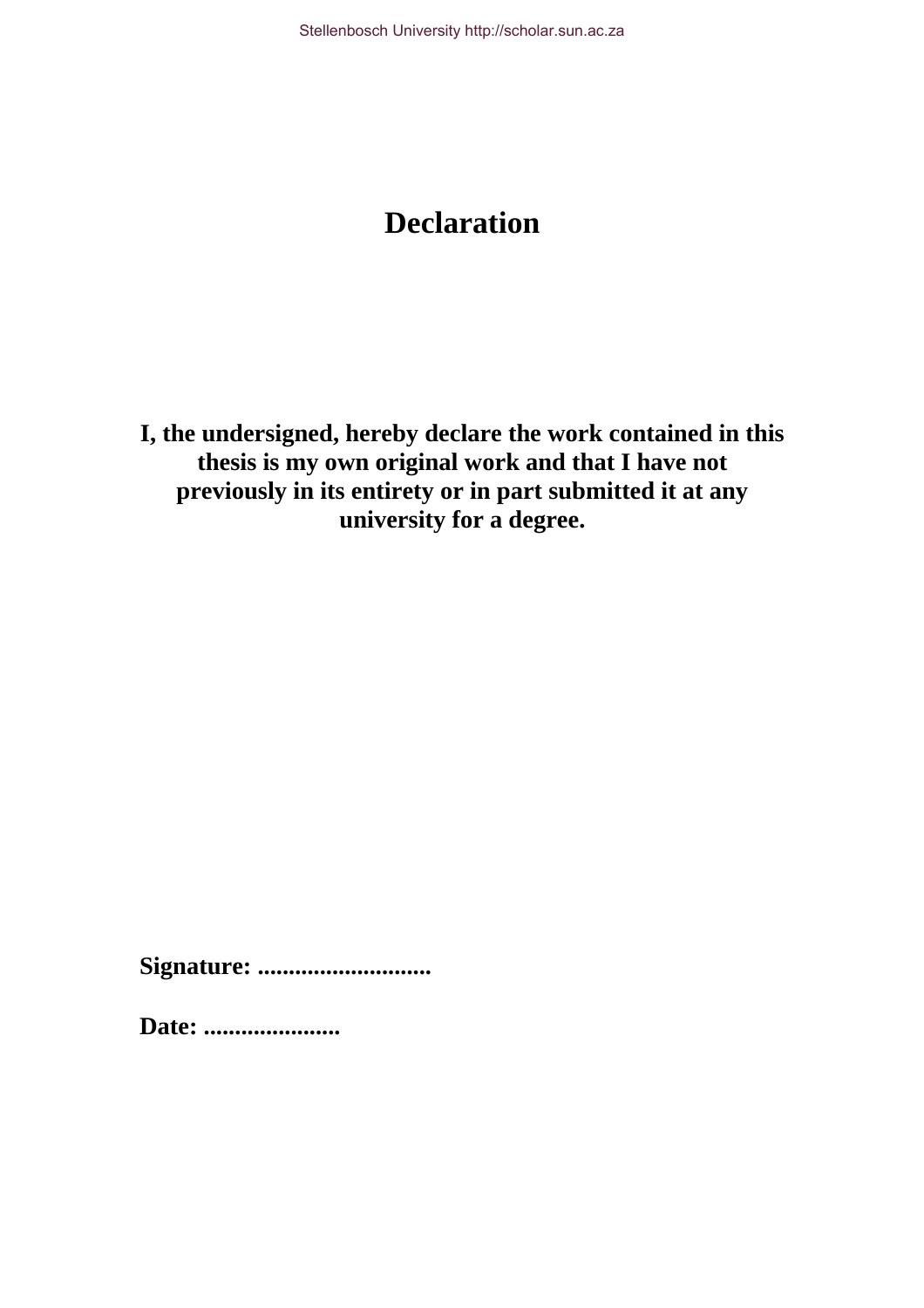#### **OPSOMMING**

In hierdie tesis word twee literêre bekeringsverhale waarin die historiese werklikheid deur die skrywers weergegee word, met mekaar vergelyk: die *Confessiones* van die vierde eeuse kerkvader Augustinus, en *Surprised by Joy* van die twintigste eeuse skrywer en geleerde C.S. Lewis. Om Augustinus se bekeringsverhaal histories te kan plaas teen die agtergrond waarin hy geleef en tot bekering gekom het, word 'n uiteensetting gegee van die Christelike godsdiens as 'n sosiale fenomeen in die Antieke Wêreld. 'n Kort lewensbeskrywing van Augustinus en Lewis en 'n oorsig van die weg wat elkeen se bekering gevolg het, dien as agtergrond vir die bespreking en vergelyking van die twee bekeringsverhale. Die navorsing word gestruktureer aan die hand van bakens wat Augustinus op sy bekeringsweg uitgelig het: persone wat 'n beduidende rol gespeel het, gebeure wat hom beïnvloed het, innerlike konflik wat hom voortgedryf het. Die tesis toon deur 'n analise op grond van inhoud en tematiek aan dat daar duidelike ooreenkomste is tussen die bakens op Augustinus se bekeringsweg en dié op Lewis se bekeringsweg.

## **ABSTRACT**

Two literary conversion narratives with much historical detail, are compared in this thesis: the *Confessiones* written by the renowned fourth century church-father, St. Augustine, and *Surprised by Joy* written by the twentieth century writer and scholar, C.S. Lewis. In order to understand St. Augustine's conversion to the Christian faith, Christian religion as a social phenomenon in the Ancient World is discussed. As background for the discussion and comparison of the two conversion narratives, a brief biography is given of St. Augustine and of Lewis, as well as a description of each one's course of conversion. The research is structured in terms of beacons that St. Augustine identified during the course of his conversion: people who played a significant role, events that influenced his life, and inner conflict that spurred him on his way. By means of an analysis regarding theme and content, it is shown that there are clear similarities between the beacons identified by Augustine and Lewis in their conversion narratives.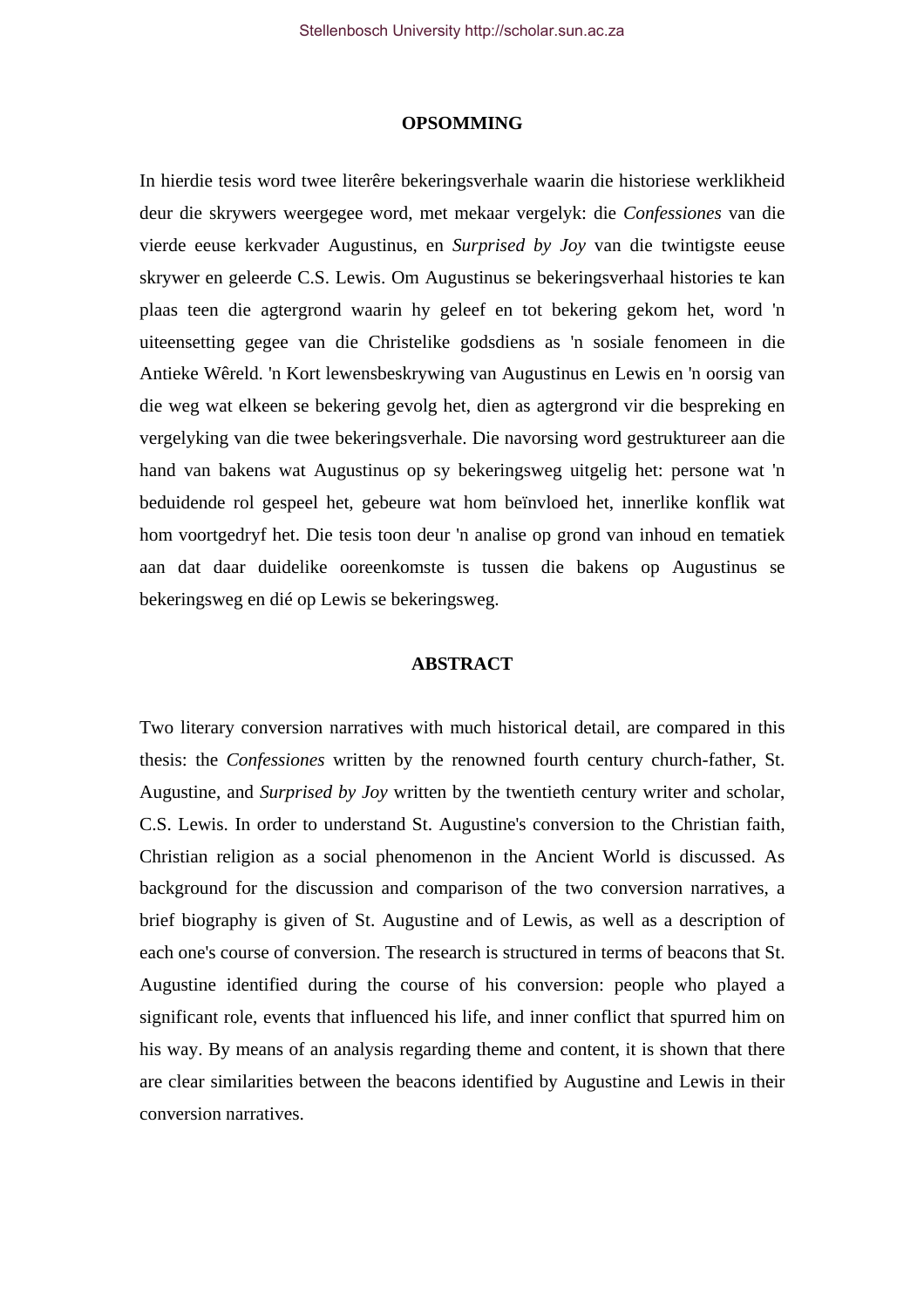## **DANKBETUIGINGS**

## **My opregte dank aan:**

- Annemaré Kotzé wat altyd beskikbaar was vir leiding en ondersteuning;
- Johan Oosthuizen vir meelewing en finale taalkundige versorging;
- Kosie wat altyd entoesiasties saam gelees en saam gesels het;
- Ons kinders en familiekring vir volgehoue belangstelling;
- Ons Hemelse Vader wat altyd getrou bly.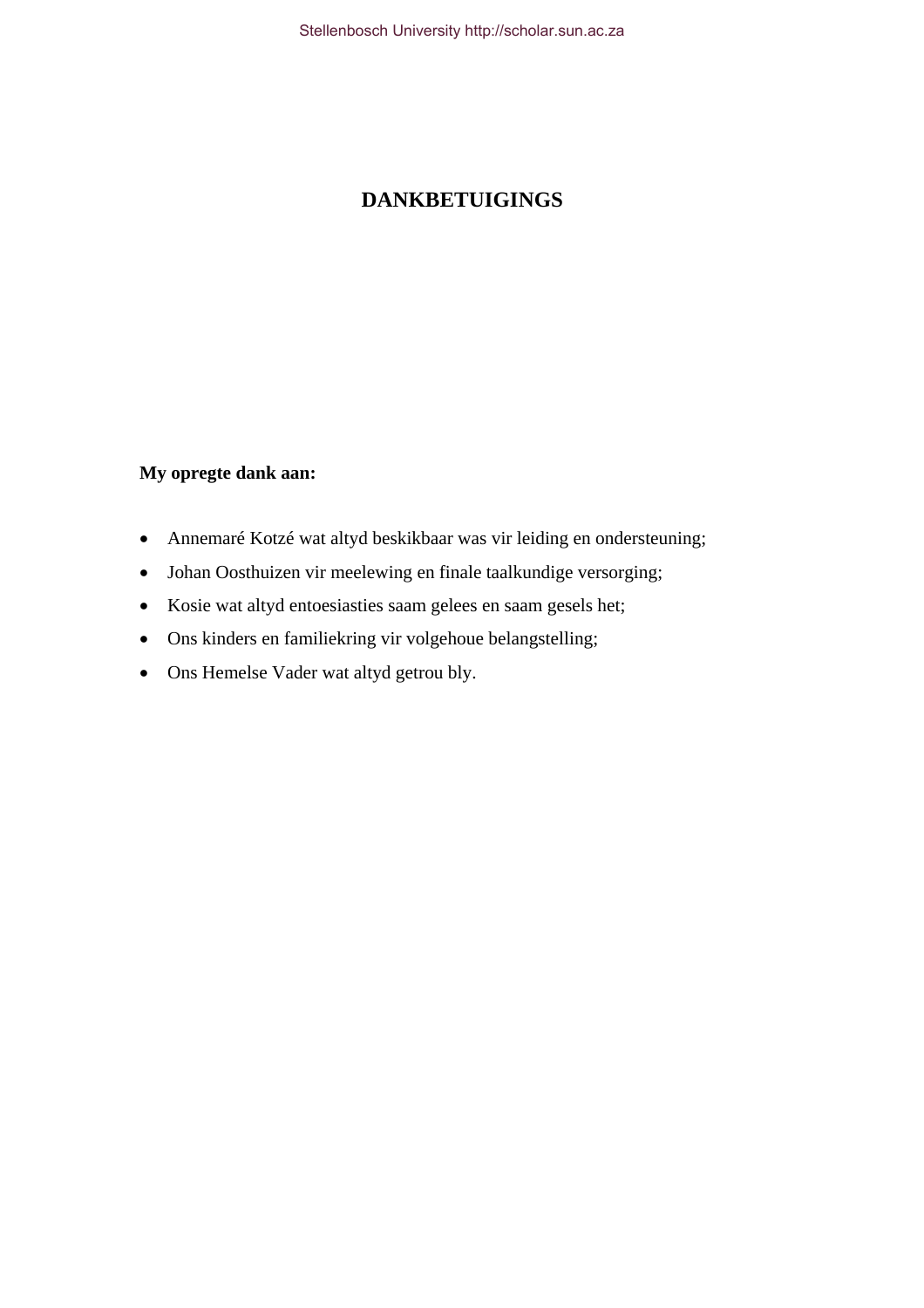## **ABSTRACT**

This study investigates the conceptualisation and execution of macro-textual features of academic writing of students in an EAP course. An assumption is that students have difficulties in producing academic writing. The study investigates participant's conceptualisation of academic writing and compares it to what they do in constructing their own academic texts. It finds that there is a difference between what they *say* and what they *do*. Their focus is generally on micro-textual level, i.e. on the level of words, phrases and sentences, which masks difficulties on macro-textual level, i.e. on the discursive level of linguistic units larger than the sentence. Furthermore, the hypothesis that differences between English L2 students and English academic norms are culturally determined, is found to be much less valid than is mostly suggested in the literature that deals with rhetorical structure of English L2 writing.

#### **OPSOMMING**

Hierdie studie ondersoek die konseptualisering van makro-tekstuele eienskappe van akademiese skryfwerk en hoe hierdie eienskappe beliggaam word in skryfwerk van studente wat 'n kursus volg in Engels vir Akademiese Doeleindes. Daar word gewerk met 'n aanname dat buitelandse studente met Engels as tweede taal probleme ondervind met die skep van akademiese tekste in Engels. Die studie ondersoek deelnemers se konseptualisering van akademiese skryfwerk en vergelyk dit met wat die deelnemers doen in hulle eie akademiese skryfwerk. Daar word bevind dat daar 'n verskil is tussen wat studente *sê* en wat hulle *doen*. Hulle fokus meestal op mikro-tekstuele vlak, dus op grammatikale eienskappe van woorde, frases en sinne, en verberg so dikwels probleme op 'n makro-tekstuele vlak, dus op die vlak van talige eenhede groter as die sin. Verder word die hipotese ondersoek dat waar skryfwerk in Engels-as-tweedetaal-norme gebruik wat vreemd is aan wat gebruiklik is in Engelse skryfwerk, dit toegeskryf moet word aan talige en kulturele verskille. Hierdie hipotese blyk heelwat minder geldig te wees as wat gesuggereer word in aanvaarde literatuur oor die retoriese struktuur van Engels tweedetaal skryfwerk.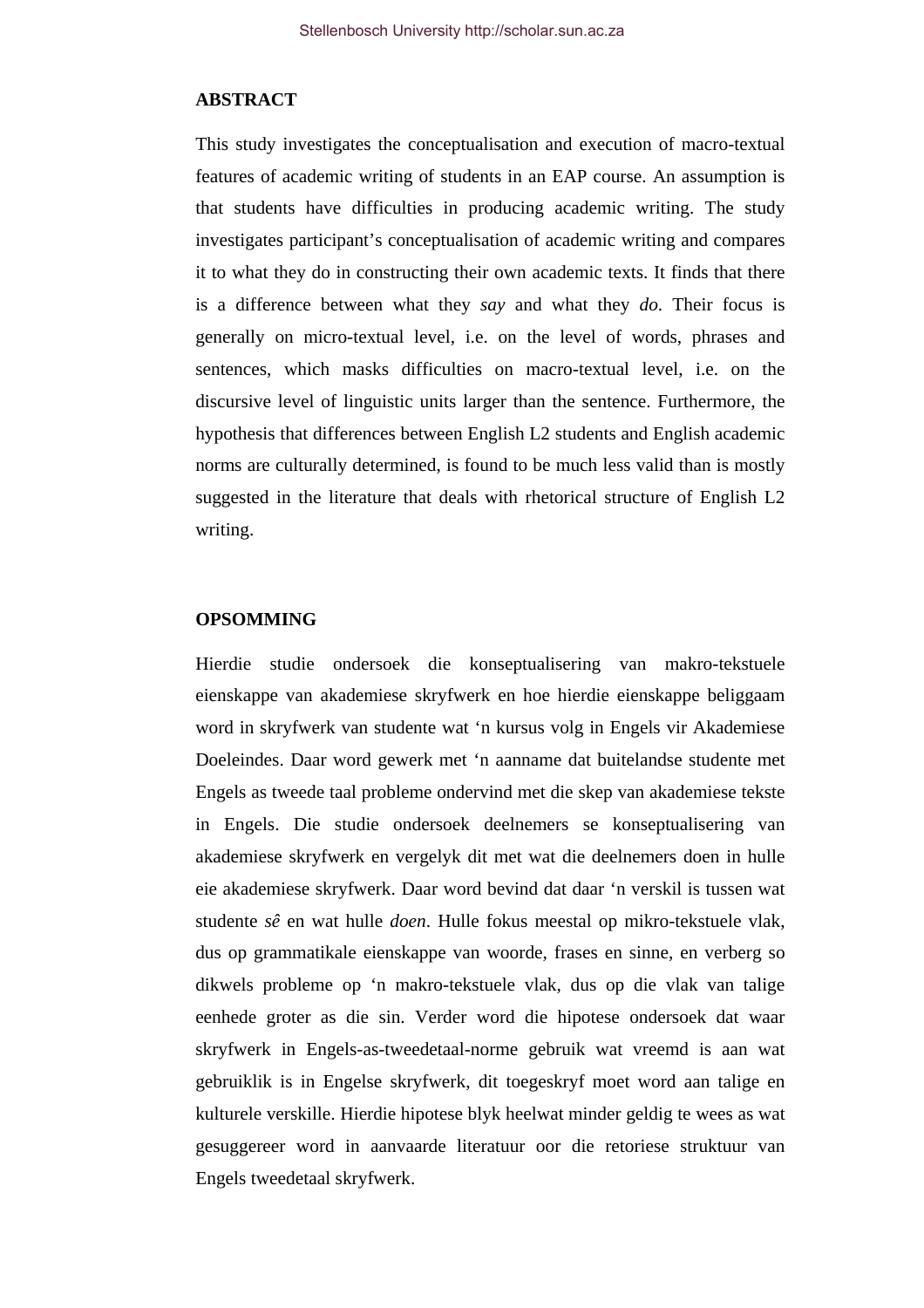## **Contents**

| 1. |                                     | <b>CHAPTER 1: INTRODUCTION</b>                                                           | 3              |
|----|-------------------------------------|------------------------------------------------------------------------------------------|----------------|
|    | 1.1                                 | Introduction                                                                             | 3              |
|    | 1.2                                 | Terms of reference                                                                       | $\overline{4}$ |
|    | 1.2.1                               | Culture                                                                                  | $\sqrt{5}$     |
|    | 1.2.2                               | Cultural discourse                                                                       | 6              |
|    |                                     | 1.2.3 Rhetoric                                                                           | 6              |
|    |                                     | 1.2.4 Language skills                                                                    | $\sqrt{ }$     |
|    | 1.3                                 | General background and aims                                                              | $\overline{7}$ |
|    | 1.3.1                               | The EAP course and the students                                                          | 9              |
|    | 1.4                                 | Assumptions, research questions and hypotheses                                           | 11             |
|    | 1.5                                 | Research methodology                                                                     | 15             |
|    | 1.5.1                               | Controlled essay                                                                         | 15             |
|    | 1.5.2                               | Informal discussions and interviews                                                      | 15             |
|    | 1.5.3                               | Questionnaire                                                                            | 15             |
|    | 1.6                                 | Outline of the research                                                                  | 16             |
| 2. | <b>CHAPTER 2: LITERATURE REVIEW</b> |                                                                                          | 17             |
|    | 2.1                                 | Introduction                                                                             | 17             |
|    | 2.2                                 | Research on the relationship between culture and academic writing                        | 18             |
|    | 2.2.1                               | Cultural influence                                                                       | 18             |
|    | 2.2.2                               | Reader expectation                                                                       | 21             |
|    | 2.2.3                               | Paragraph structure                                                                      | 24             |
|    | 2.2.4                               | Typical problems experienced by L2 writers                                               | 25             |
|    | 2.3                                 | English academic writing norms and conventions                                           | 27             |
|    | 2.3.1                               | Criteria for evaluation                                                                  | 28             |
|    | 2.3.2                               | Using logic and structuring an argument                                                  | 29             |
|    | 2.3.3                               | Paragraph structure                                                                      | 30             |
|    | 2.3.4                               | Discourse markers, coherence and cohesion                                                | 31             |
|    | 2.4                                 | Conclusion                                                                               | 31             |
| 3. |                                     | <b>CHAPTER 3: RESEARCH DESIGN AND METHODOLOGY</b>                                        | 33             |
|    | 3.1                                 | Introduction                                                                             | 33             |
|    | 3.2                                 | Hypotheses                                                                               | 34             |
|    | 3.2.1                               | Hypothesis 1:                                                                            | 35             |
|    |                                     | Conspicuous micro-textual difficulties mask less conspicuous macro-textual difficulties  | 35             |
|    | 3.2.2                               | Hypothesis 2:                                                                            | 36             |
|    |                                     | Conceptual differences which correlate with linguistic and cultural differences are less |                |
|    |                                     | extensive than received literature suggests                                              | 36             |
|    | 3.3                                 | Research instruments                                                                     | 37             |
|    | 3.3.1                               | Controlled essay                                                                         | 37             |
|    | 3.3.2                               | Questionnaire<br>Informal discussions and interviews                                     | 38             |
|    | 3.3.3                               |                                                                                          | 38             |
|    | 3.4                                 | Data collection methods                                                                  | 38             |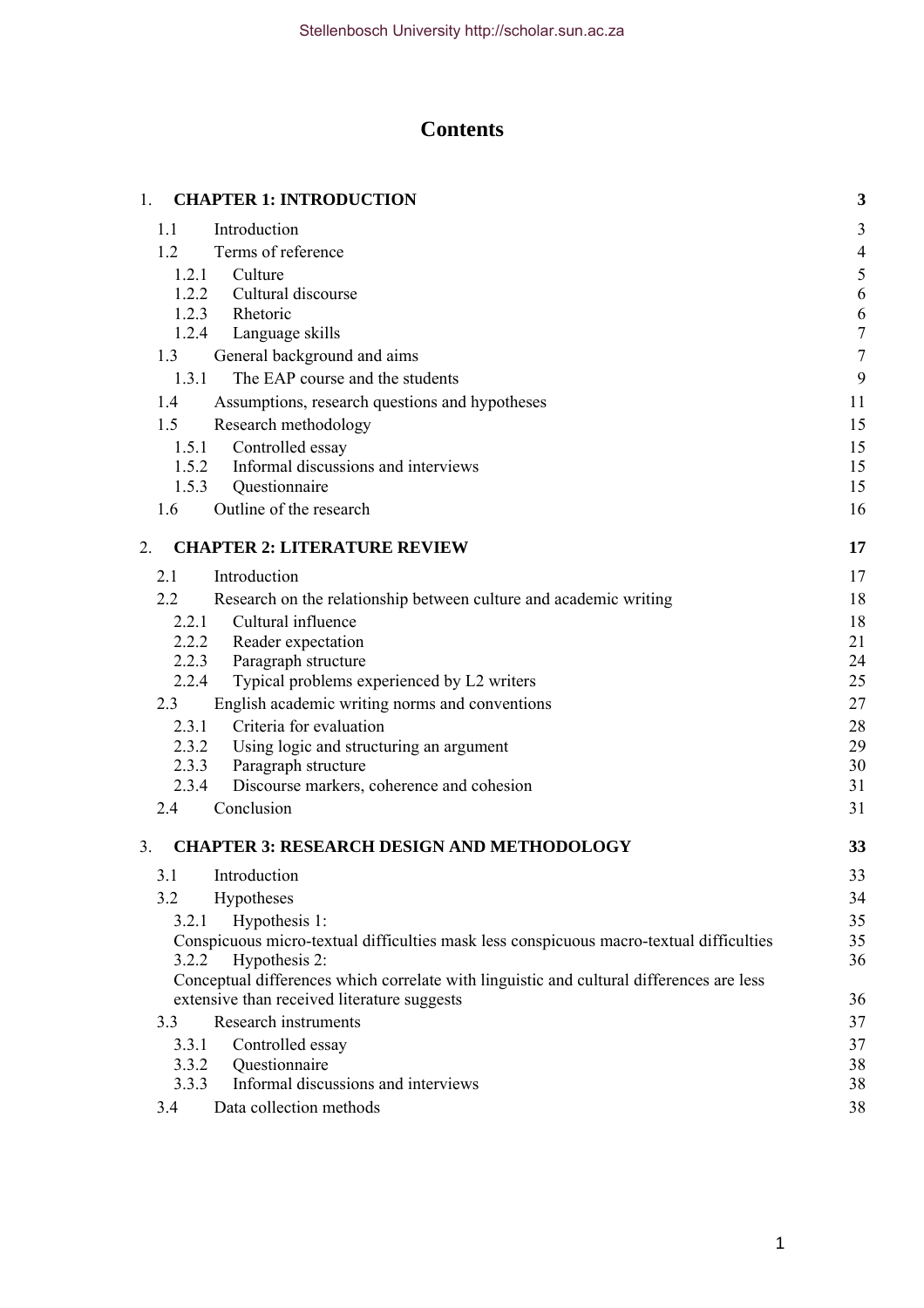| 3.5<br>Data analysis                                       | 39 |  |
|------------------------------------------------------------|----|--|
| 3.5.1<br>Controlled essays                                 | 39 |  |
| Questionnaires<br>3.5.2                                    | 40 |  |
| Informal discussions and interviews<br>3.5.3               | 40 |  |
| Limitations<br>3.6                                         | 40 |  |
| <b>CHAPTER 4: DATA ANALYSIS</b><br>4.                      | 42 |  |
| 4.1<br>Introduction                                        | 42 |  |
| 4.1.1<br>Summary of results                                | 44 |  |
| 4.2<br>What students say about academic writing            | 50 |  |
| 4.2.1<br>Essays                                            | 50 |  |
| 4.2.2<br>Questionnaires                                    | 54 |  |
| Interviews and discussions<br>4.3                          | 57 |  |
| 4.3.1<br>German students' comments:                        | 58 |  |
| 4.3.2<br>Dutch students' comments                          | 58 |  |
| 4.3.3<br>Gabonese students' comments                       | 59 |  |
| 4.4<br>What students do in academic writing                | 59 |  |
| 4.4.1<br>Academic language, tone and register              | 60 |  |
| 4.4.2<br>Thesis statement                                  | 60 |  |
| 4.4.3<br>Triad                                             | 60 |  |
| 4.4.4<br>Coherent and cohesive paragraph structure         | 61 |  |
| 4.4.5<br>Linear argument                                   | 61 |  |
| Conclusion<br>4.5                                          | 62 |  |
| <b>CHAPTER 5: CONCLUSION</b><br>$5_{-}$                    | 66 |  |
| 5.1<br>Answers to research questions                       | 66 |  |
| 52<br>The link between results and theory                  | 69 |  |
| 5.2.1<br>Structured paragraphs to create logical arguments | 70 |  |
| 5.2.2<br>Difficulties on lexical and syntactic level       | 71 |  |
| 5.2.3<br>The role of culture                               | 71 |  |
| 5.2.4<br>The concept of culture                            | 72 |  |
| Relevance of this study for EAP teaching<br>5.3            | 73 |  |
| <b>LIST OF REFERENCES</b><br>6.                            | 74 |  |
| <b>APPENDIX 1: QUESTIONNAIRE</b><br>7.                     |    |  |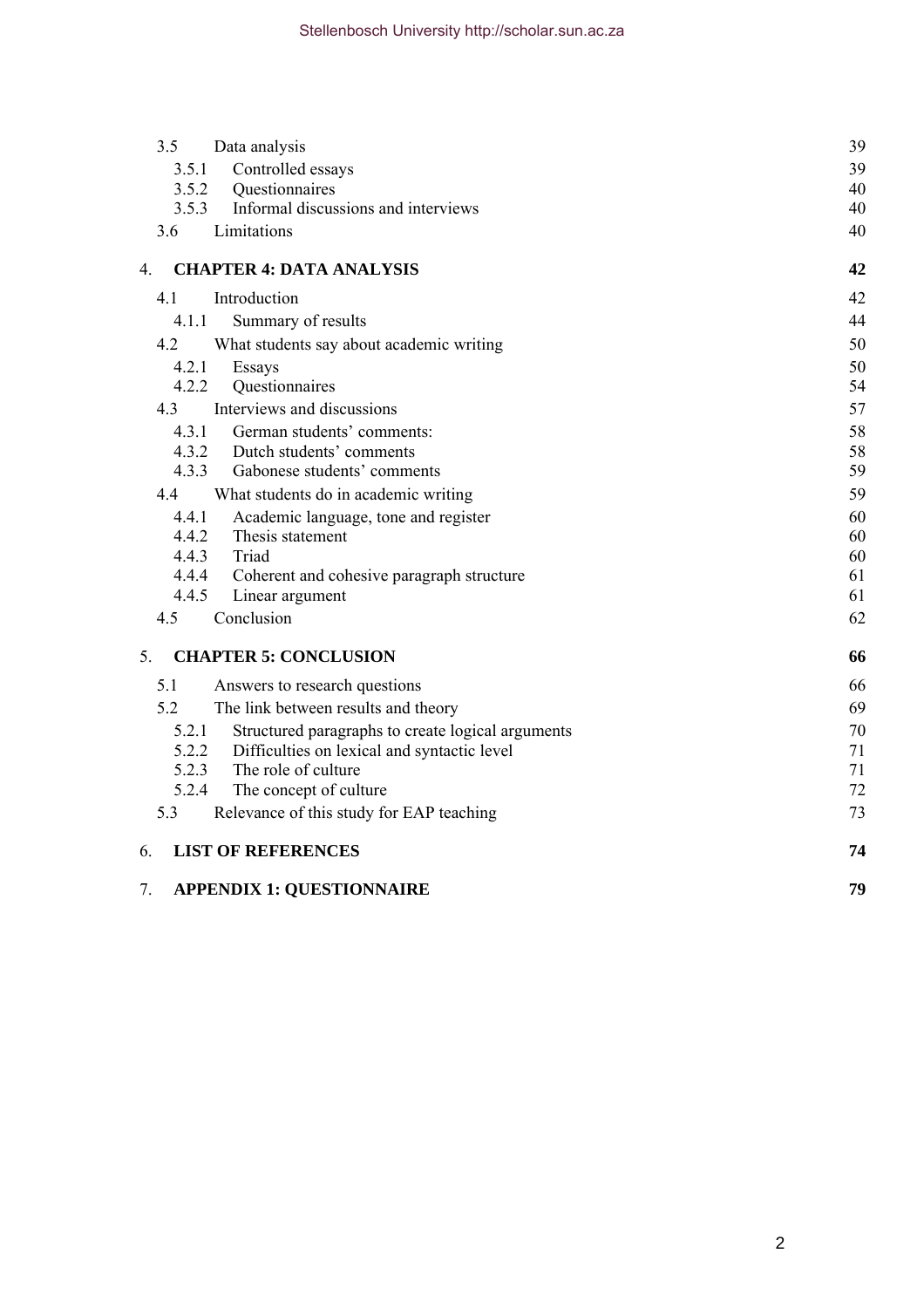## <span id="page-7-0"></span>1. **CHAPTER 1: INTRODUCTION**

#### 1.1 **Introduction**

All over the world, English-medium tertiary institutions welcome students whose first language is not English (commonly referred to as L2 students), into their programmes. Such English  $L2$  students<sup>[1](#page-7-1)</sup> often experience more difficulties in learning than their English L1 counterparts. Many of these difficulties can be characterized as linguistic difficulties related to the fact that programmes are offered in English. These students and their difficulties have become objects of study for researchers in linguistics and in education, with a view to discovering the nature and possible causes of various difficulties related to knowledge and use of language, and to help L2 students to overcome such difficulties. L2 students' linguistic problems occur on the level of any one or a number of skills of language use, i.e. in reading, speaking, listening or writing. This study focuses on academic writing skills in English of L2 students at tertiary level.

Two opposing popular beliefs underlie the study of English as an L2 at tertiary level. One is that foreign students developing English for academic purposes share a relatively privileged background, where families value good education and where they had access to privileged school systems. All foreign students enrolled at Stellenbosch University have completed at least two years of tertiary study in their own countries. It is often assumed that they have been exposed to an academic writing style that is universal to the extent that it can be transferred to their English academic writing. This would supposedly minimise particular cultural and linguistic influence.

Another, contradictory, popular belief is that these students are obviously very different from one another and from South African students, coming from

<span id="page-7-1"></span> $1$  The term "English L2 student" will be used throughout to refer to students whose first language is not English, but who are following an academic course, and producing academic writing in English, their L2 .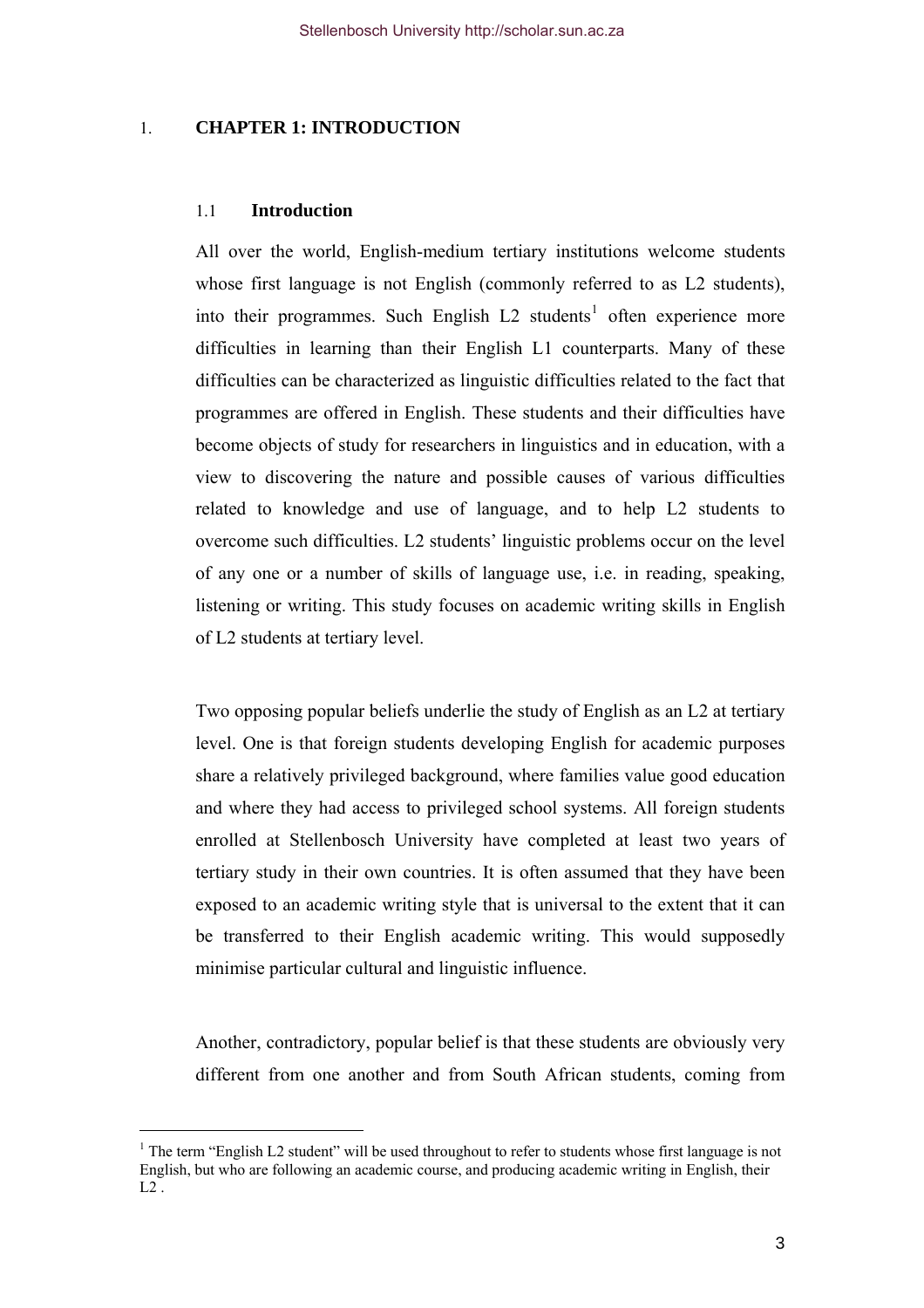<span id="page-8-0"></span>different cultures and different linguistic backgrounds. The Sapir-Whorf hypothesis holds that language and culture are "inextricably related so that you could not understand or appreciate the one without a knowledge of the other" (Wardhaugh 1992:218). What follows from this is the view that speakers see the world differently because they have different languages with different structures with which they describe the world (Wardhaugh 1992:220).

It is useful to consider the term "speech community" to help develop an understanding of the students and their writing, that will be the subjects of this study. Wardhaugh (1992:118) discusses the complexity of the term "speech community" and, amongst other observations about terms, he stresses that "a speech community is not co-terminous with a language". Even though the scope of this study does not allow discussion of much detail, it is important to mention that the term "speech community" involves many other terms which are also complex and problematic, for example "group", "language variety" and "norm"(Wardhaugh 1992:118-122). If such concepts are used here to talk about speech community, it is with the understanding that they are themselves loaded concepts, in that they are used to refer to a wide variety of phenomena.

Hymes (in Wardhaugh 1992:121) claims that there is a difference between belonging to and merely participating in a speech community. "An individual must therefore belong to various speech communities at the same time, but on any particular occasion identify with only one of them" (Wardhaugh 1992:122-123). The notion of 'intersecting speech communities' is illustrated by Wardhaugh when he says that if one talks of the "target language" of an L2 learner, then English would be a "moving target" in London, for example, as London does not represent a single speech community (Wardhaugh 1992:124).

## 1.2 **Terms of reference**

Terms used in this study are defined as follows: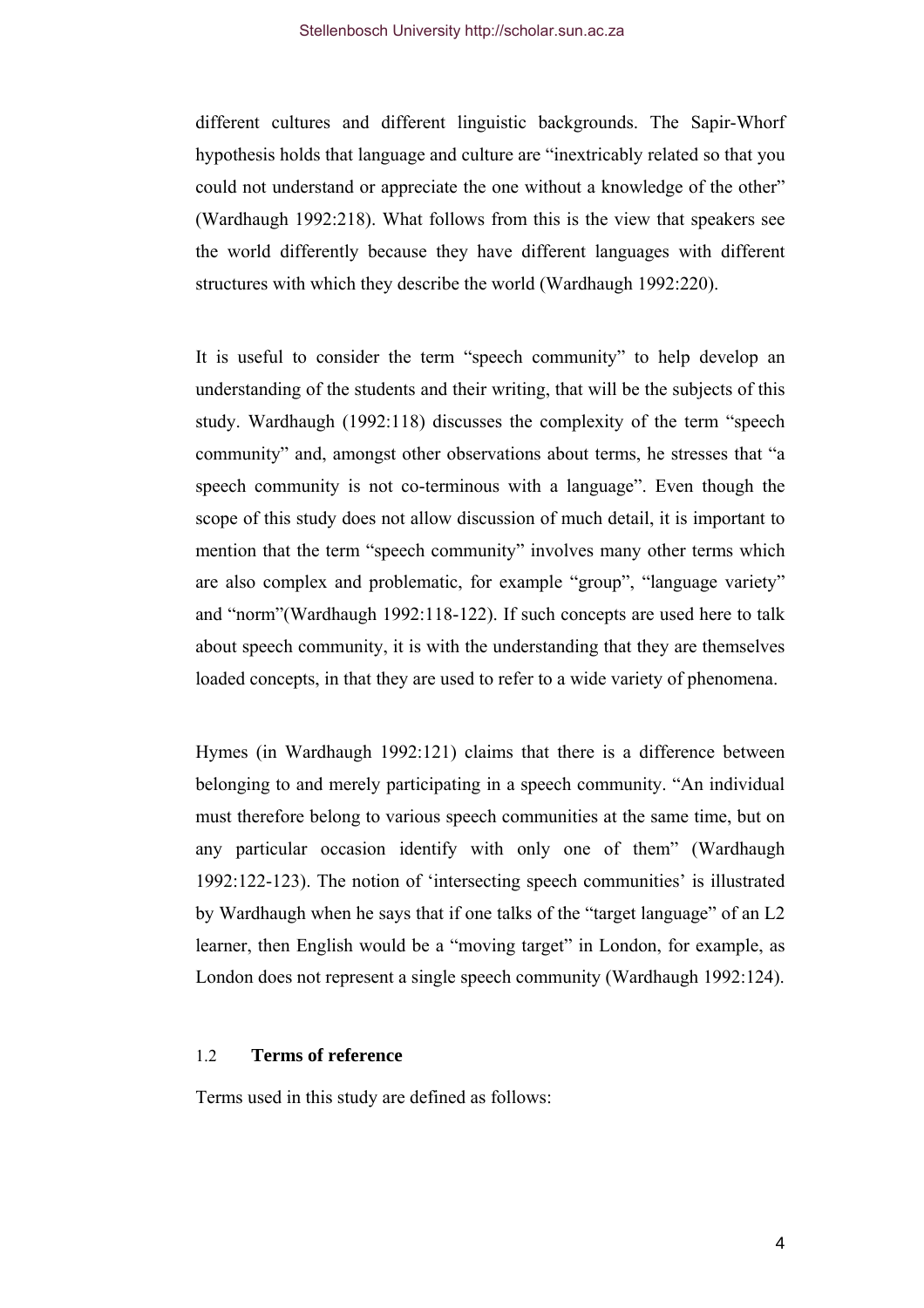#### <span id="page-9-0"></span>1.2.1 Culture

Culture is an extremely complex term. In his investigation of the concept of culture, Atkinson ( 2004:277-289) rightly expresses concern over contrasting rhetoric across cultures while the concept culture has not been theorised adequately within the field of rhetoric for English L2. He refers to a definition of culture by Kroeber and Kluckhohn (1952), scholars in intercultural communication, but contends that their definition still contains a "'received' almost pre-theoretical notion" (2004:279). So far, applied linguistics mostly works with a received notion of culture that is treated as unproblematic, as Atkinson (referring to Gupta and Ferguson, 1997) indicates when he assumes that separate societies each have their own culture (2004:280). One such rather vague, and thus minimally useful, definition of culture is "the ways in which one group or society of humans live that are different from the ways in which other groups live" (Guirdham. 1999:48).

Notions of 'culture' that seem relevant to contrastive rhetoric are contained within more recent theories about culture. Postmodern views draw our attention to the hybrid nature of culture in the 21st century. Culture is a mixture of influences from globalisation, world capitalism and neoimperialism. (Atkinson 2004:280). To illustrate this, a former student in the EAP course was a Swiss citizen, born in Colombia, adopted by one Swiss and one American parent who worked in the DRC for Doctors Without Borders. His "cultural identity" is complex and not necessarily completely unusual.

Current cultural theory pays attention to the politicised nature of culture. It is useful to be sensitive towards the ideological "power-involved force" of mass culture. Most students in an EAP class today would be exposed to the influence of popular culture through technology, for example. (Atkinson 2004: 281-282).

Then there are theories that juxtapose culture as a product and culture as a process. If one sees culture as a product, something like writing would be the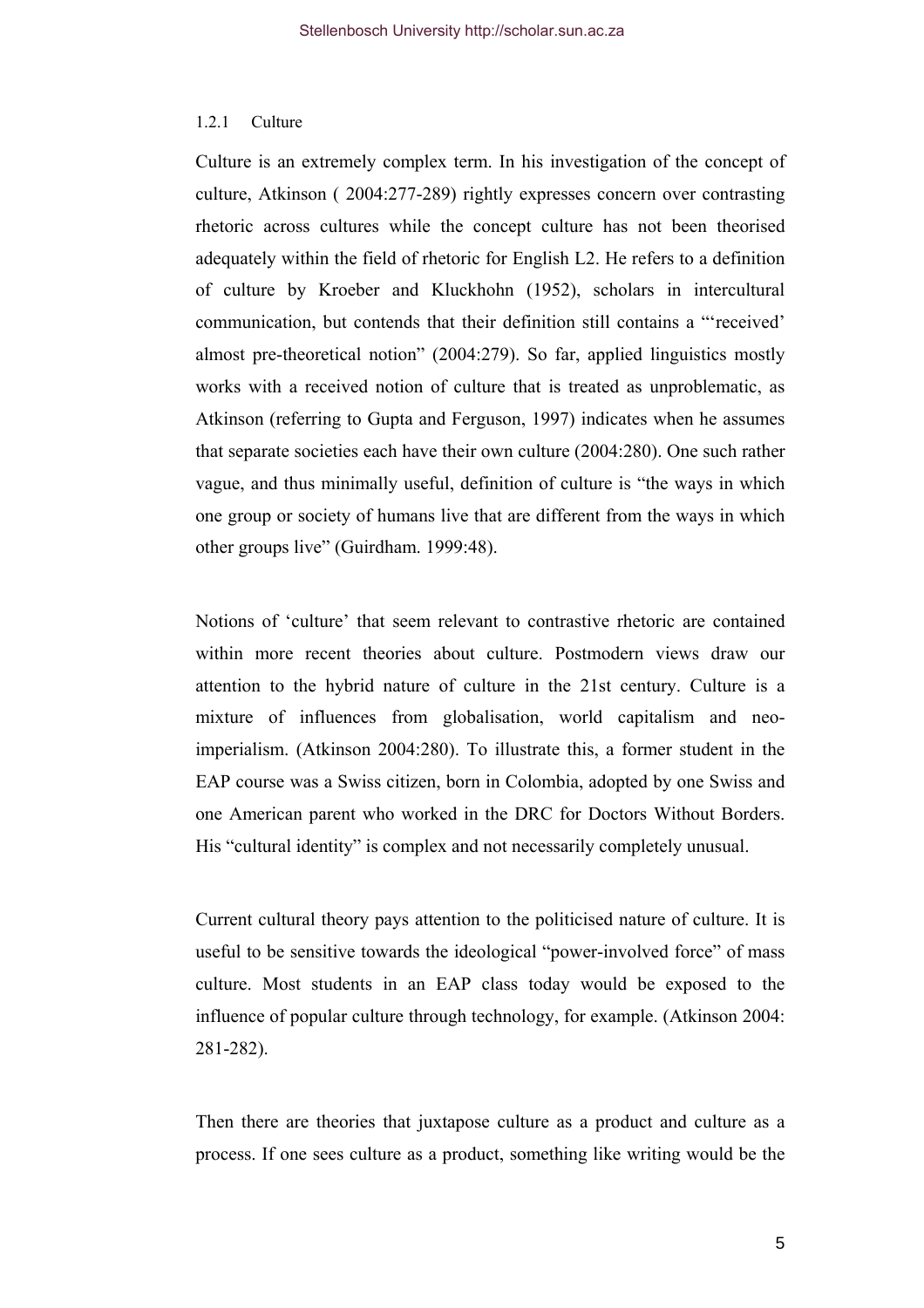<span id="page-10-0"></span>artefact that is produced. However, such artefacts must be understood as byproducts of historical processes which change and are non-systematic. Atkinson explains that the "notion of identity" can be seen as "culture as process" and

it assumes a more or less postmodern, decentered, disunified individual who, at the same time as she is subject to multiple (and often contradictory) sociocultural influences, is also somehow able to creatively use these influences to shape herself into something resembling an agentive actor (2004:282).

It is easy to see how the above description could apply to any student by looking at him or her through these theoretical glasses. But this is especially appealing in a South African context where it is not uncommon for people to resist identifying with only one unit or community in society.

Theory about "big culture" versus "small culture" links up with the above. If national culture is "big culture" and classroom culture is "small culture", the two would intersect in a typical EAP classroom. In research about big and small culture, Holliday (in Atkinson 2004: 281-282) studied culturally appropriate teaching methodology in EFL classrooms and he pointed out that teachers must take into account the "complex and overlapping social institutions" that play a role.

## 1.2.2 Cultural discourse

By "cultural discourse", this study combines the definition of "discourse" – "[a]ny coherent succession of sentences, spoken or written" – with "cultural" to mean coherent opinions expressed orally or in writing by a particular group (Matthews 1997:100).

#### 1.2.3 Rhetoric

The term "rhetoric" is used here according to Crystal's (2003:400) definition of it as "the processes underlying successful argument and persuasion".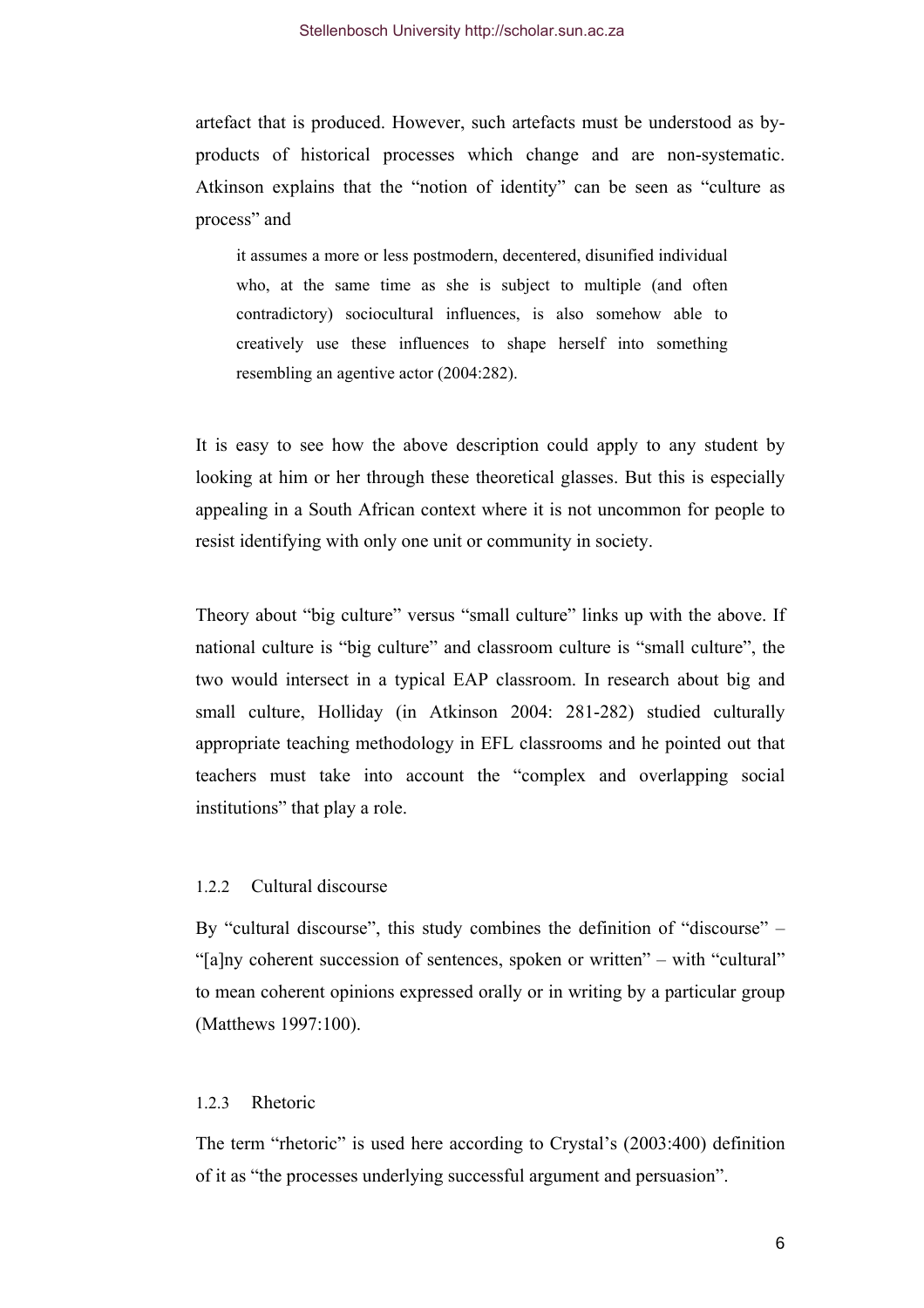### <span id="page-11-0"></span>1.2.4 Language skills

Conventionally, language skills are placed into four categories: speaking, listening, reading and writing. This study focuses on writing, as one such skill, which on its own is not necessarily unproblematic.

Most crudely, it is not meant here as handwriting, but then it is also not content or structure or activity only. 'Writing' is a product of thoughts derived from study, which is used as a vehicle to convey such thoughts. In an academic context, writing communicates to a specific audience of which the writer is aware at the time of writing.

Paltridge (2001: 55-56) gives a history of approaches to EAP pedagogy in which he tracks the change in emphasis that was placed on aspects of writing over time. The current emphasis in academic writing is on a combination of writing as a product and writing as a process. The context in which writing is produced remains important and students are therefore encouraged to understand the notion of 'academic genre' and how context co-determines such genres. Sentence-level accuracy in writing is important but on its own it does not constitute what writing is about; the audience and purpose of the written text are an important part of this language skill (Paltridge 2001: 55).

## 1.3 **General background and aims**

The Unit for English in the Language Centre at Stellenbosch University offers courses in English for Academic Purposes (EAP) for foreign students wishing to study through the medium of English. Students who register for these EAP courses are from a wide variety of cultural and linguistic backgrounds. This study will compare the understanding students have of academic argumentation to the students' adherence to conventions of academic argumentation they are taught in the EAP course. This investigation of foreign students' understanding and execution of academic argumentation is intended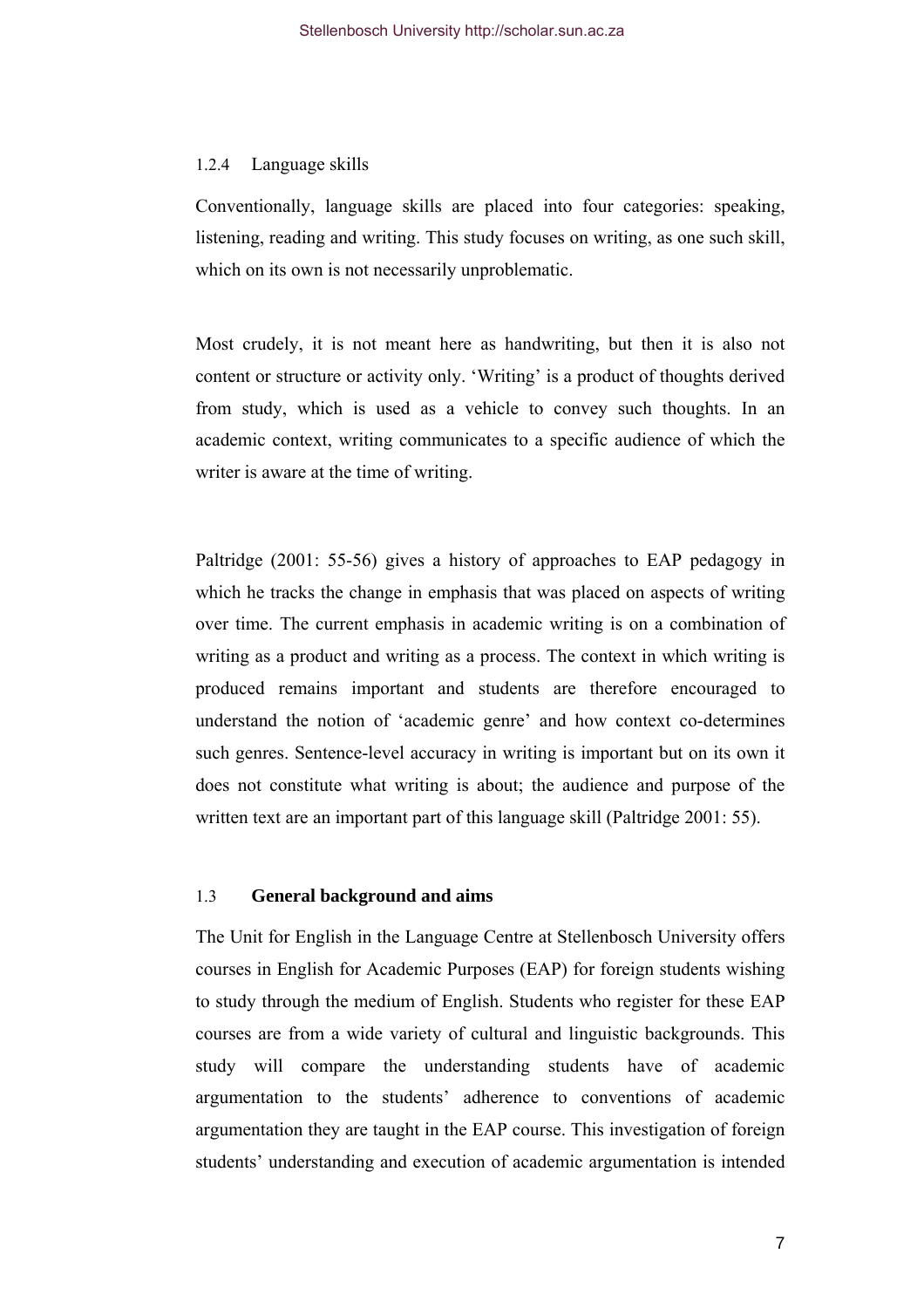to lead to a better understanding of their difficulties and needs, and to result in suggestions for a more effective writing component for EAP courses.

The focus of the study is on writing because often students who feel competent and confident in their speaking abilities, have difficulties in their written assignments. As students are largely evaluated on their written work, a capability to write well plays an important role in a student's overall success in their academic work. Weideman (2003:163) claims that

[w]riting is critical because, in mass education settings, such as in many first-year classes, this is the only communication channel open between lecturer and student, the only opportunity that the average student has to make an impression of fledgling academic competence, or the converse.

The students who are the subject of this study are largely third-year or postgraduate students, and not in large first-year classes. Nevertheless, they are studying in a context in which writing plays an important role in continuous assessment, which correlates with Weideman's comment of student writing being a critical channel of communication between students and lecturers.

Experience in the EAP course indicates that students experience difficulties on micro-textual level (which refers to sentence structure and spelling) as well as macro-textual level (which refers to rhetoric, argumentation or larger units of discourse). Students who register for EAP courses often feel frustration on two levels because i) they know they lack the linguistic competence to express their knowledge or views, where linguistic competence refers to their microtextual performance and ii) they lose marks in their general academic work because of shortcomings in their pragmatic competence (performance on macro-textual level).

Although researchers often associate problems with student writing as ones on a micro-textual level, there also seems to be a reasonable tolerance on the part of lecturers for micro-textual errors in smaller tasks or assignments written by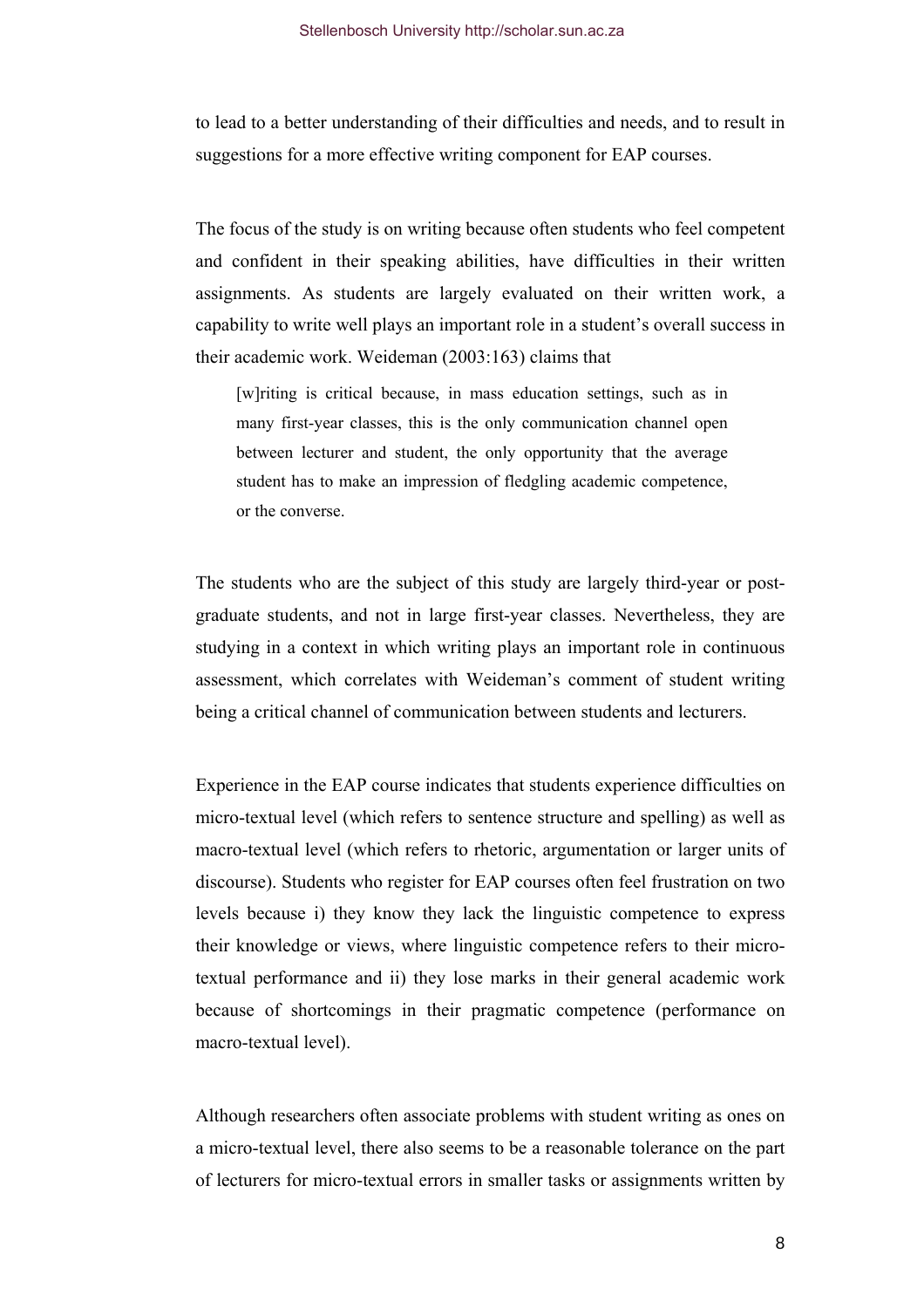<span id="page-13-0"></span>foreign students. They often report that their lecturers encourage them to focus on the content of their writing and that the same lecturers penalise them less severely. But, where students' arguments are unclear, their grades reflect it. Kaplan (1966:3-4) points out that students receive feedback which states that their work lacks focus, cohesion or organization and he claims that "these comments are essentially accurate. The foreign-student paper is out of focus because the foreign student is employing rhetoric and a sequence of thought which violate the expectations of the native reader" (1966:4).

## 1.3.1 The EAP course and the students

This study investigates (i) the work of EAP students in the writing component of the EAP course, and (ii) what their work discloses of the conceptualisation of academic argument. The following gives the framework in which students' written work is produced in the EAP course.

#### 1.3.1.1 The EAP course

The aim of the EAP course is to address the needs of students from non-English linguistic backgrounds when they demonstrate their academic skills. The course focuses on speaking, grammar, reading and writing skills. For the purpose of this study, the writing component will be described in more detail.

Brown's (1998:1-7) work on "linguistic conventions that define literacy in a speech community" is useful in this study for its specific use of the term "English", because the use of English norms in contrast with other language or cultural communities could be problematic where English includes a variety of English used in, for example, the United States of America, Australia, India, England and South Africa. The EAP course follows English norms for writing proficiency then, used in the way Brown defines it. Instruction material is based on sources like: Mouton (2001), Weideman (2003), Greetham (2001), Du Toit, et al. (1995) and Sotiriou (1993), which deals with academic writing norms.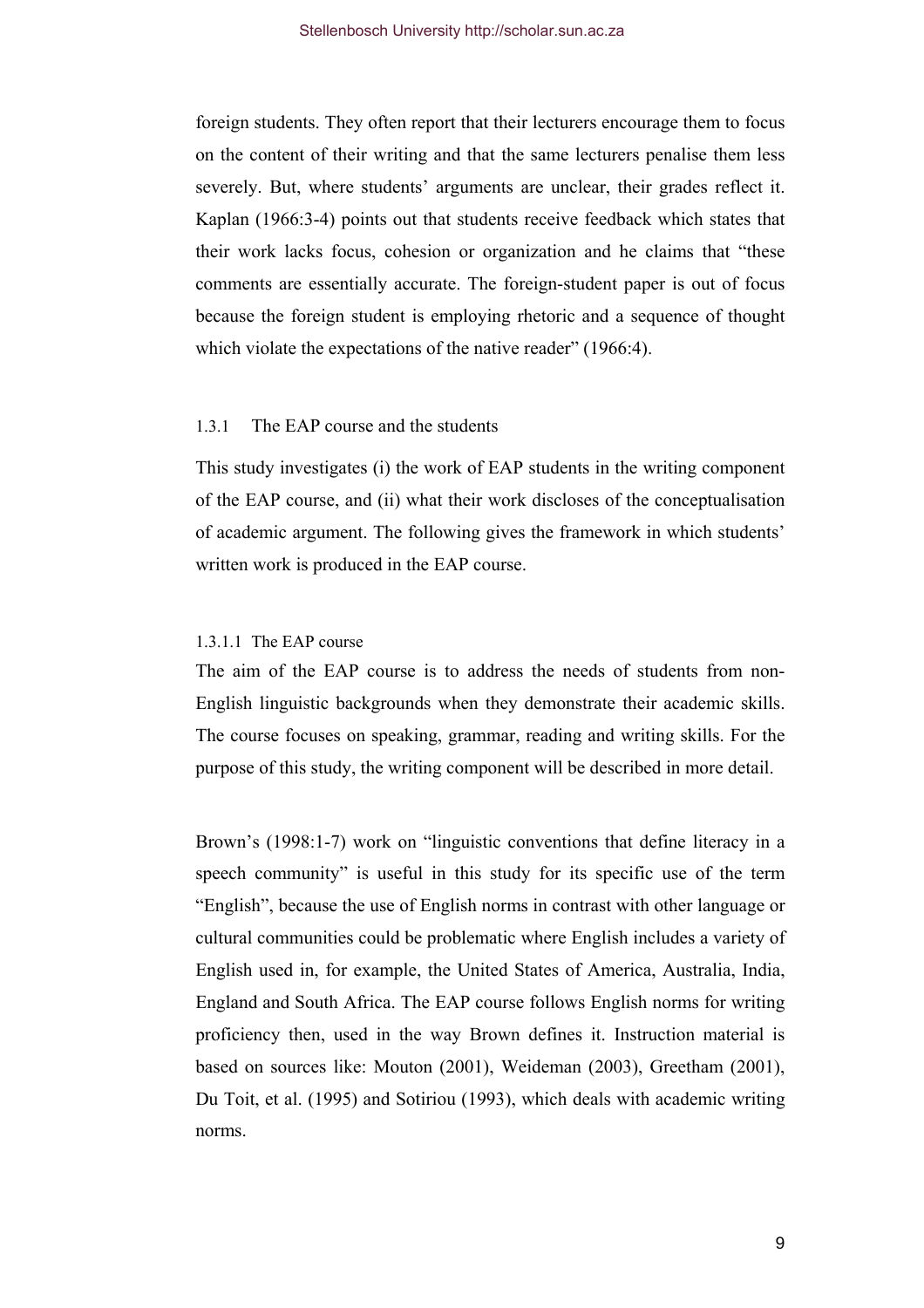The EAP course starts at a point where most students are assumed to begin to need help and moves through aspects of academic writing, one aspect building on the previous one to reach a point where students have accumulated sufficient information to execute an academic essay according to English norms. The writing component of the course progresses from looking at structure and cohesion on paragraph level to identifying and writing a coherent and cohesive text. The most important aspects of the course are:

- paragraph structure, which centres on the different kinds of sentences in a paragraph and various ways of organising information in a paragraph,
- coherence and cohesion, which looks at discourse markers and theme and rheme, and
- different possible structures of an argument, starting with the structure of the classical argument.

Attention is given to introductions and conclusions. The triad, namely introduction, body and conclusion, is also discussed. Most of the time it is the students who mention the "triad" when they are prompted for information on the structure of an academic text. The idea is that students participate as much as possible in discussion so that the course is a series of workshops rather than lectures. Aspects like paraphrasing, hypothesising, hedging and referencing are introduced at relevant points in the course.

In short, the writing component of the EAP course aims to improve students' ability to construct an academic text that meets the expectations and criteria of English academic writing norms.

## 1.3.1.2 Students in the EAP course

The students who attend the EAP course are from various linguistic and cultural backgrounds. They are also from various fields of study, which dictates that the EAP course should be generic. The students who were evaluated and observed for this study were from the Netherlands, Germany, Gabon, Sweden, Norway, South Korea, China, Japan and Libya. Their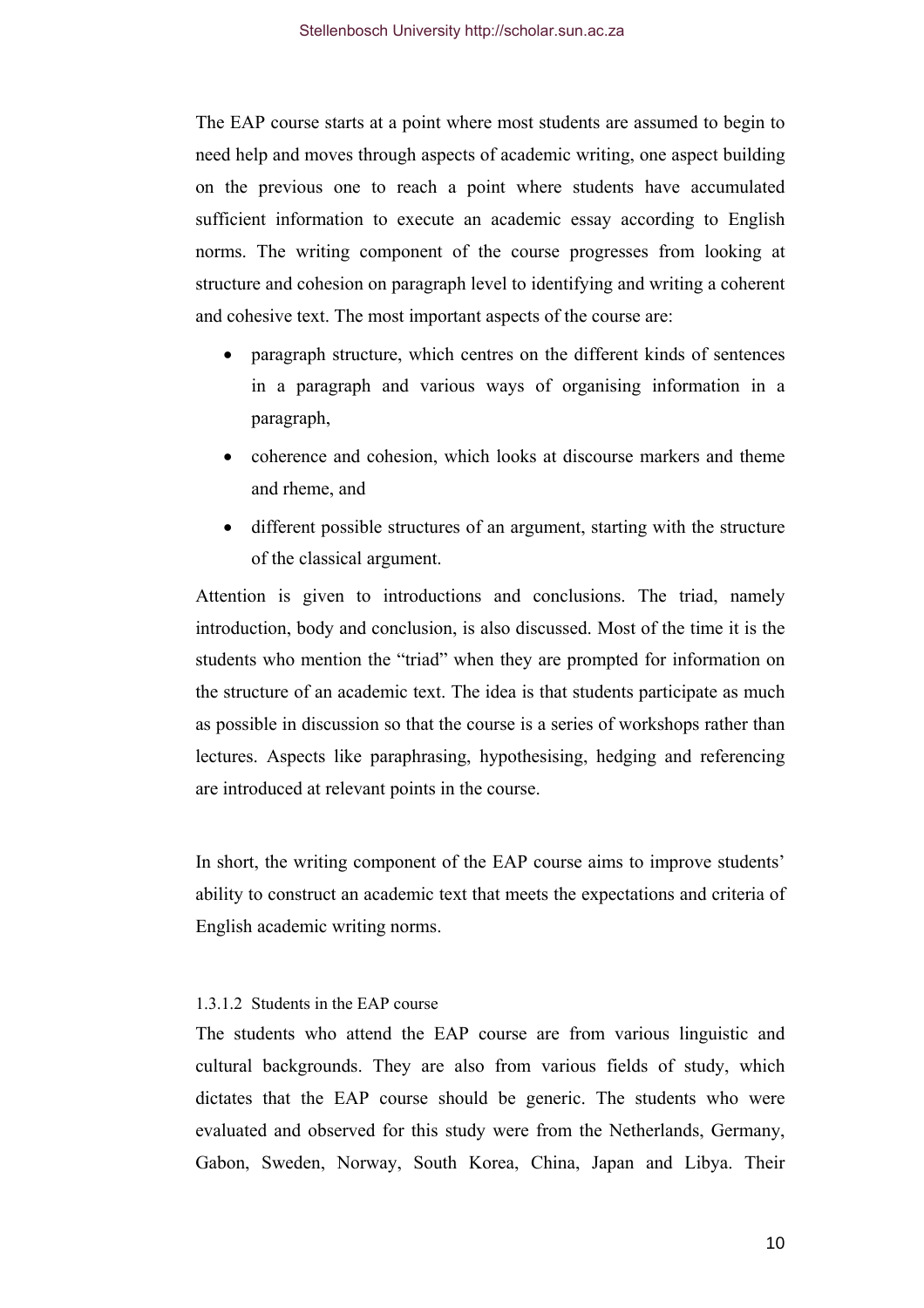<span id="page-15-0"></span>respective fields of study included Engineering, Economics, Law, a variety of Business fields, Tourism, Psychology, Education and Polymer Science.

Altogether about 40 students participated in the study. They were not from the full range of possible backgrounds, nor were their numbers equally spread across the different cultural and linguistic communities represented in the international student population of this university. Nevertheless, the variety and number of representatives of the cultural groups are sufficient to give interesting and reliable information on the problems that are in focus. The larger groups represented in this study are from Gabon, Germany and the Netherlands. Other smaller groups represented are from Sweden, Norway, South Korea, China, Japan and Libya. No attempt is made to put data of a single student from a certain linguistic or cultural background on an equal footing to that of a group of ten or fifteen students from another background; however, as the study is qualitative rather than quantitative, all collected data has been included in the study for interest's sake and to indicate questions which could be explored in further study.

#### 1.4 **Assumptions, research questions and hypotheses**

This study has a practical and a theoretical component. Practically, it will investigate student essays on academic writing. The investigation will, on the one hand, be about the students' understanding of what academic writing should be like and, on the other hand, how they express themselves in such writing. Theoretically, the study investigates literature on academic writing and tries to present an overview of the debate about the influence of culture on academic writing.

In this study, it is assumed that in English academic writing, L2 students registered for the EAP course do not manage argumentation well. From this assumption, based on two aspects of experience, namely (i) the reason why students register for the EAP course and (ii) from teaching on the course, the following four research questions arise:

#### **Question 1**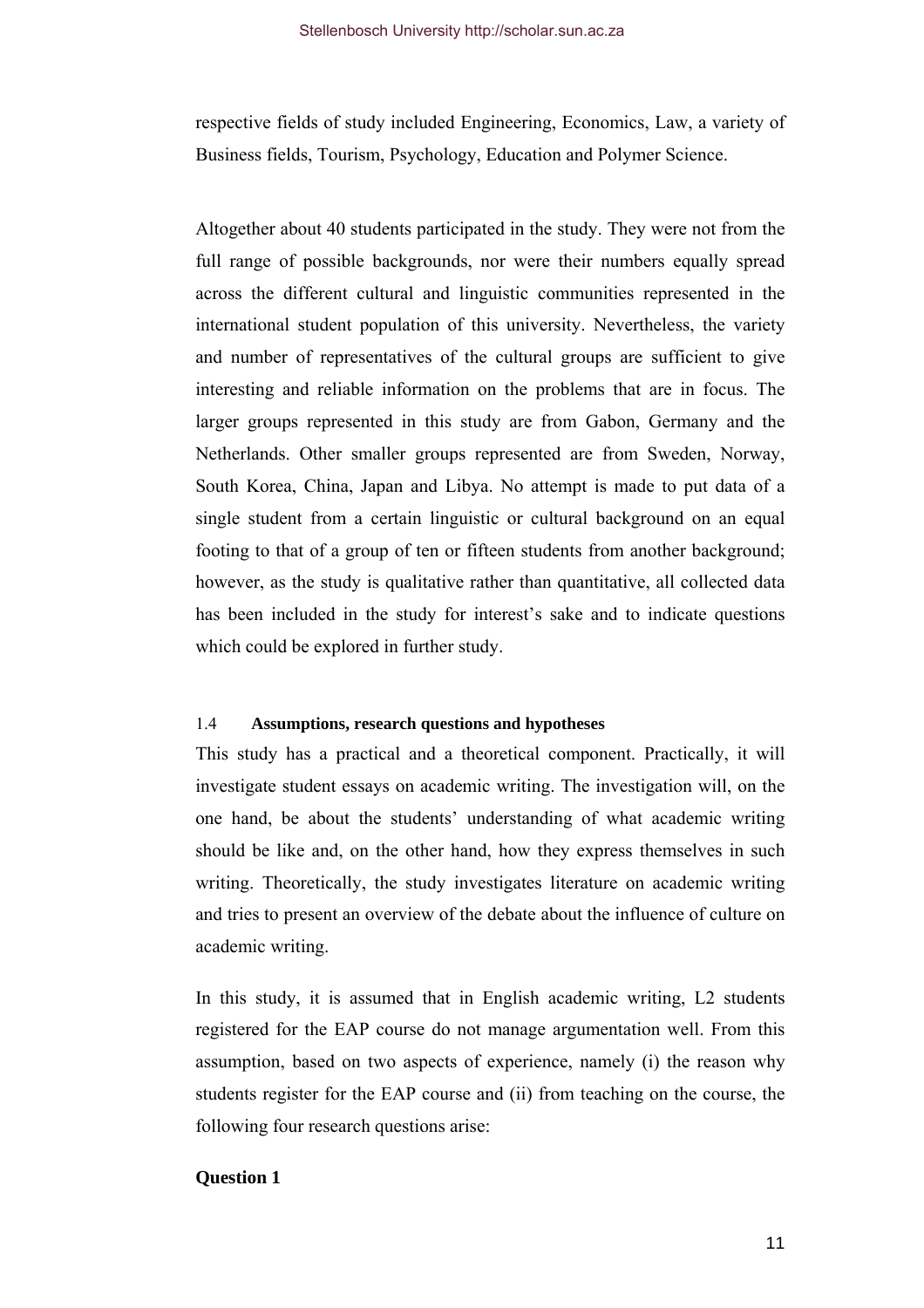How do these students, who are "lay" in terms of academic writing theory, understand the conventions of academic writing?

In answering this question, the aim is to discover what students from different linguistic and cultural backgrounds understand by academic writing in order to compare their opinions and understanding of this to the English writing norms they are expected to use and are introduced to during an EAP course. These opinions will be obtained by means of a writing task they do on academic writing, a short questionnaire and informal interviews.

## **Question 2**

What kinds of texts do these students produce in constructing a piece of academic writing?

The writing task mentioned under Question 1, is intended to be informative on two levels. First, on a practical level it allows students to demonstrate academic writing abilities by delivering a written product. Second, on a meta level, students are given an opportunity to express their understanding of academic writing in the writing task. An answer to Question 2 will be found in evaluating the first aspect of the writing task, considering textual aspects of the work they produce.

## **Question 3**

Is there a difference between what the students say should be done and what they do in their own academic writing?

It is important to acknowledge that there may exist discrepancies between what students have learnt about academic writing and what they do when they write. In fact, it is likely that all student writing has, to a greater or lesser extent, inaccuracies and inappropriacies that partially demonstrate the author's knowledge of textual requirements. Such discrepancies will be identified, analysed and explained later in the study. An answer to Question 3 will give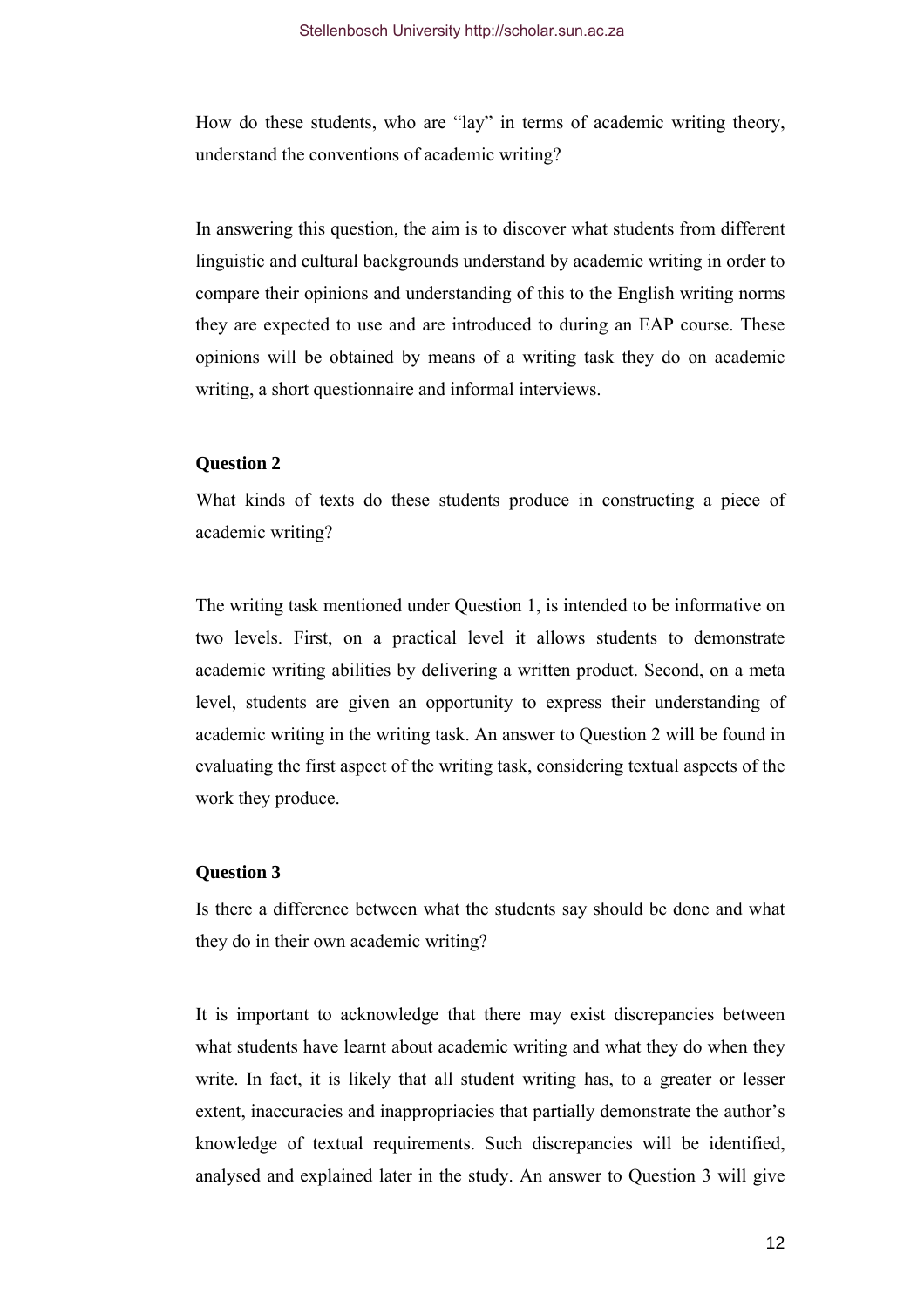insight into the specific discrepancies that typically occur in English L2 student writing.

## **Question 4**

What are the textual features of academic writing of English L2 students at tertiary level in comparison to the norms and conventions of English academic writing, taught in the EAP course?

In student writing, micro-text difficulties are so conspicuous that in assessment on the level of the academic discipline, the lexical and syntactic errors mask rhetoric/arguments, thus rhetorical difficulties of students are neglected. The literature that was consulted for this study and that is discussed in the literature review, claims differently. The literature claims that indeed micro-textual difficulties mask macro-textual difficulties to the extent that important aspects of differences on a macro level were for long not attended to. In the literature, specific reference is made to rhetoric because there are differences that need to be mapped. For example, Brown (1998:1-3) discusses how protocol differs across cultures and she uses Kaplan (1966:9) as a basis to show the differences in rhetoric between cultures.

The hypothesis here is that lexical and syntactic difficulties indeed often mask difficulties that lie on a rhetorical (i.e. macro) level. However, the perspective of Brown, Kaplan and other researchers in the same field will be interrogated to determine whether in fact rhetorical difficulties of students are culturally determined or whether they are of a more generic nature.

## **Question 5**

Are there culturally determined differences between English L2 students from different linguistic and cultural backgrounds in (i) their understanding of academic writing conventions and (ii) actual academic writing?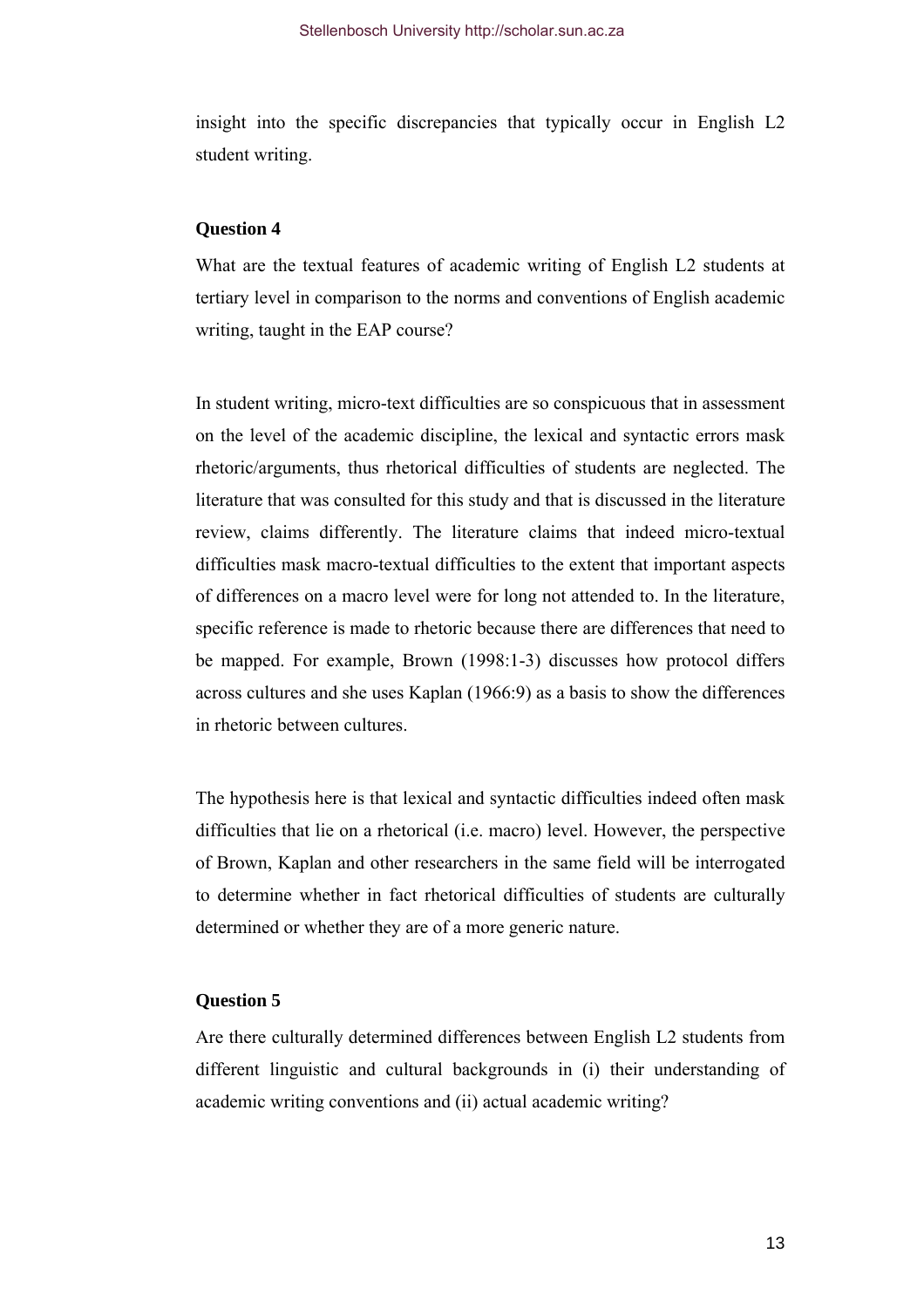The variety of linguistic and cultural backgrounds represented in the group of students who participated in the study is extensive enough to allow for a comparison of the students' understanding of academic writing conventions, on the one hand, with their performance of academic writing, on the other hand.

The data collected from students' essays, questionnaires and discussions are analysed, discussed and any tendencies regarding differences or similarities are pointed out and explained in the chapter on results obtained from the study.

The hypothesis here is that the conceptual differences which students express, correlate with linguistic and cultural differences they bring to the EAP course, but that these differences are less extensive than received literature suggests. The students are from a variety of cultural and linguistic backgrounds. When each student's concepts of academic writing is compared to norms taught in the EAP course, the student's cultural and linguistic background is considered a key factor with which his or her concepts are correlated. An attempt will therefore be made to determine whether culture and linguistic background play a marked role in students' concepts of academic writing.

In answering Questions 4 and 5, possible explanations are sought for the similarities and differences between the understanding and execution of particular tasks by different students, as they are apparent from the analyses of English L2 students' written work.

The data collected and examined for similarities and differences, will be used in answering the research questions. In addition, information from the literature study is important for analysis and interpretation of the data and for placing it within a larger scholarly framework. Any conclusions that are drawn from such explanations have to take into account the limitations of this study, which are discussed in the chapter on methodology.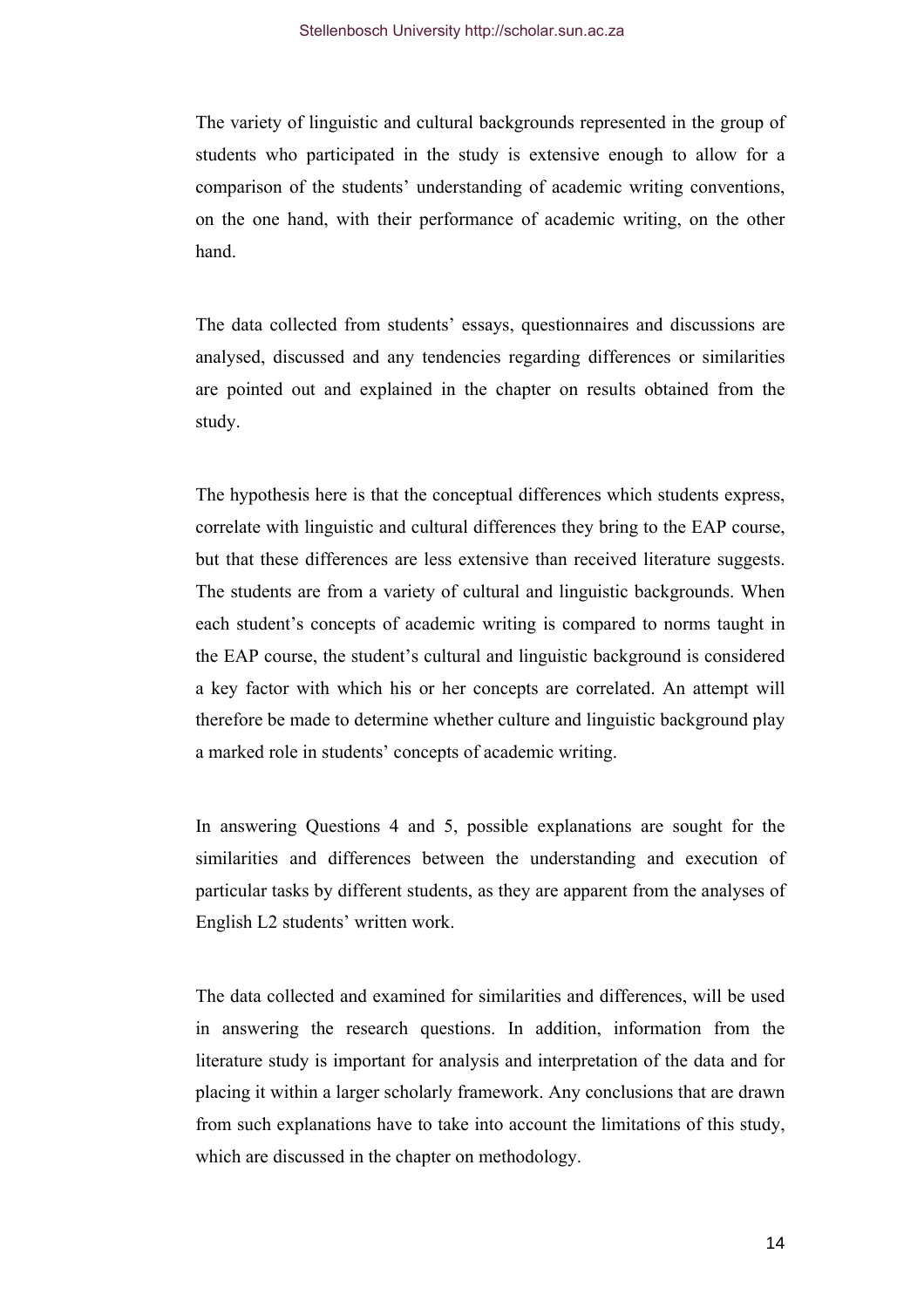### <span id="page-19-0"></span>1.5 **Research methodology**

For this study, data is gathered from four different sources, namely a controlled writing exercise, a short questionnaire, informal interviews or discussions and an essay from the students' own field of study. These instruments are briefly described and discussed below.

## 1.5.1 Controlled essay

As a point of departure, students are given a writing task in their first EAP class. They are asked to write about academic writing before they have received any input on the topic from the EAP course. The rationale behind this is that at this point students' opinions on academic writing and the way they write an academic text will reflect information that they bring with them from their respective cultural and linguistic backgrounds.

## 1.5.2 Informal discussions and interviews

One of the instruments used in this study is discussion or informal interviews. Discussions on academic writing occasionally occur during a class and these are encouraged, because information gained through them is valuable to the study. Informal interviews are arranged with cooperative students who show an interest in discussing academic writing and cultural differences. More information on these appear later in this paper.

## 1.5.3 Questionnaire

From extensive discussions, a short questionnaire was developed to formalize some of the information that emerges from the opinions across a range of students and different cultural and linguistic backgrounds. The questionnaire is filled in near the end of the EAP course when students can compare what they were taught before and what the EAP course teaches them on academic writing.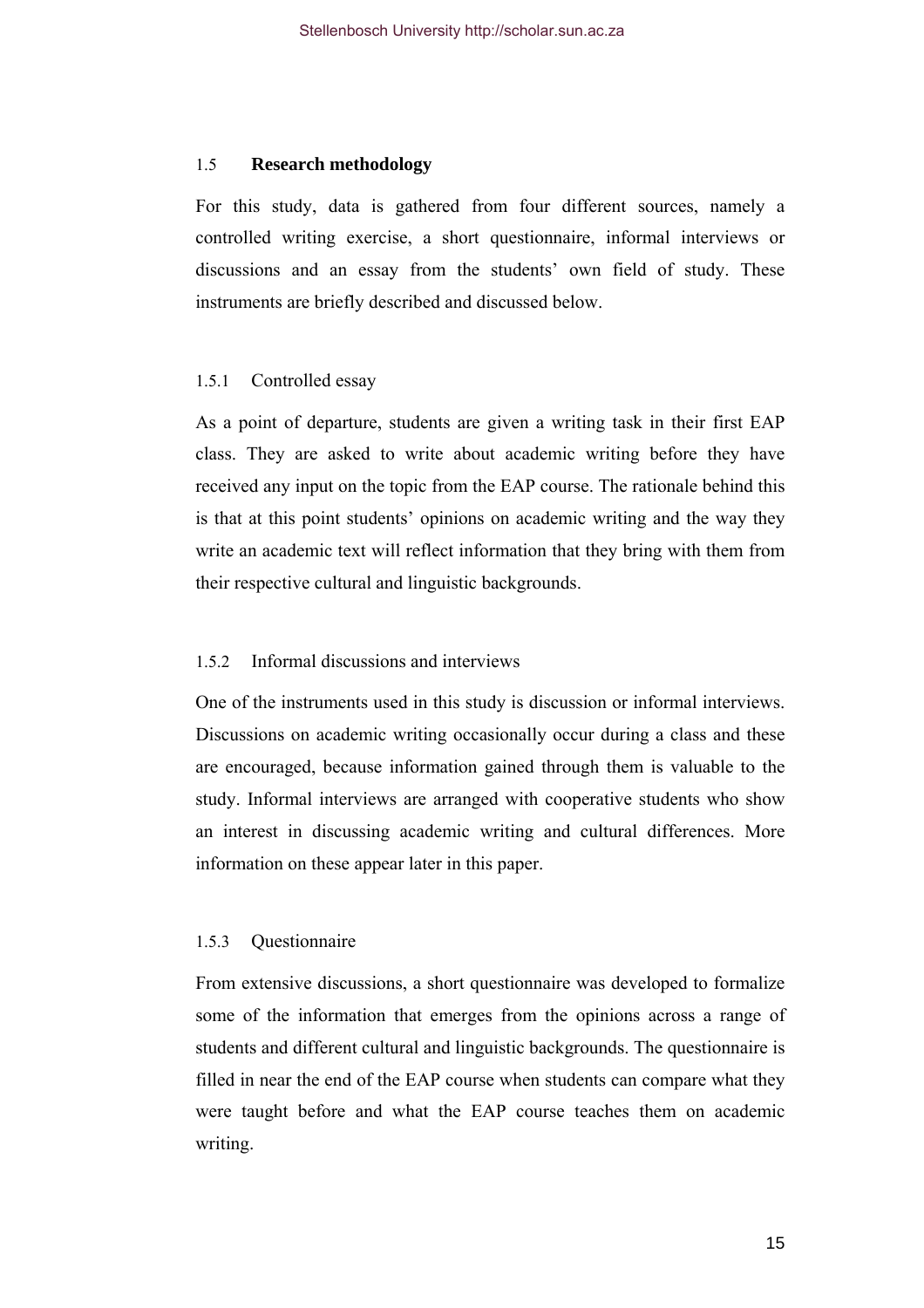## <span id="page-20-0"></span>1.6 **Outline of the research**

Besides the introduction given here, this thesis comprises four more chapters. The literature review in Chapter 2 introduces the research that has informed this study and will be used in analyzing the data. Chapter 3 gives the research design and the methodology that was followed in data-gathering and will be used in the analysis.

Results obtained from the students' essays, questionnaires and interviews or discussions are analysed and interpreted in Chapter 4 in relation to the literature discussed in Chapter 2. In this part of the study, the connections between the literature and the results of the study are shown. The hypotheses explained and discussed earlier are proven or disproven. Finally, Chapter 5 concludes with an interpretation of the results of the study. The value and relevance of the study are shown and suggestions for further research are made.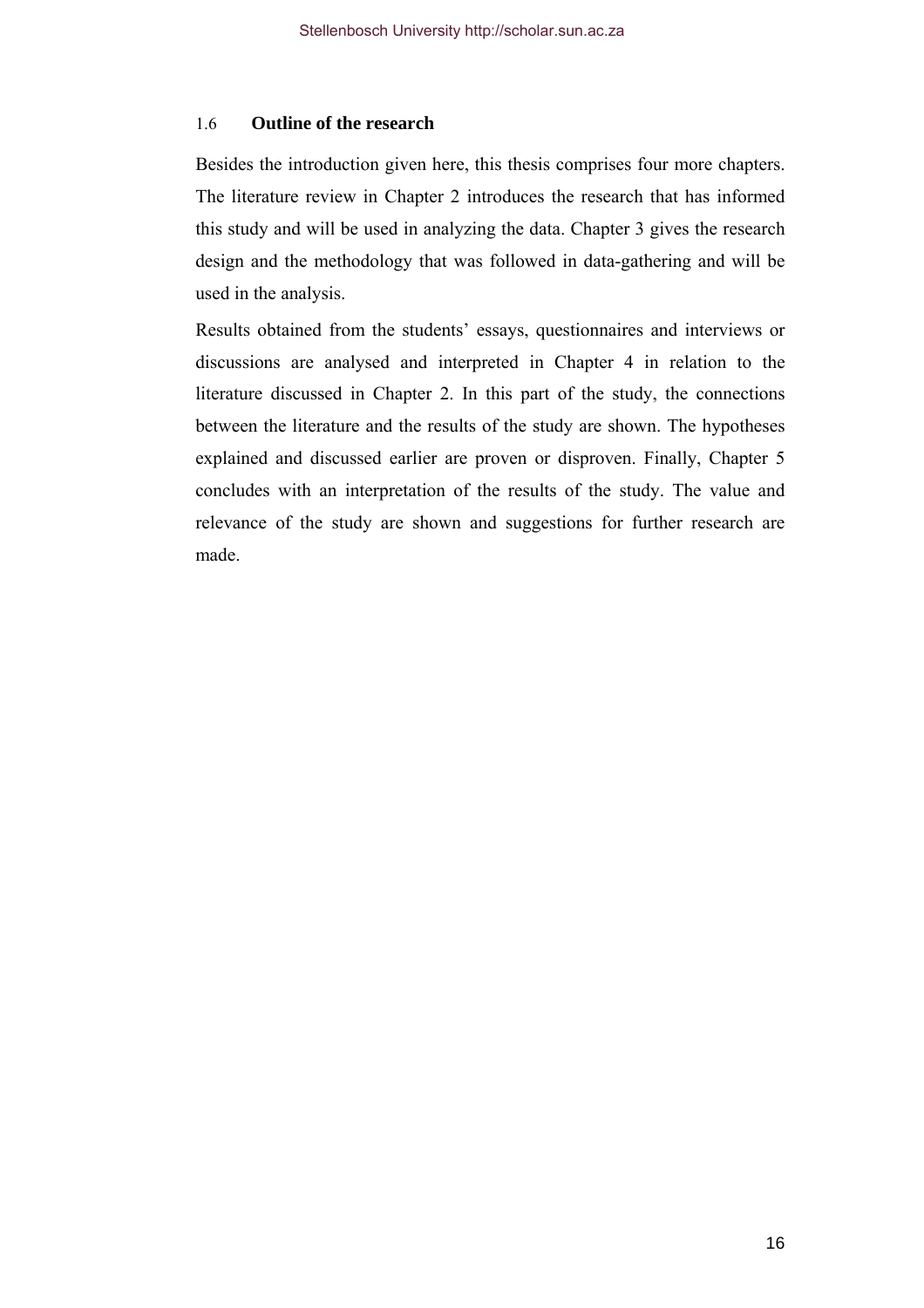## <span id="page-21-0"></span>2. **CHAPTER 2: LITERATURE REVIEW**

## 2.1 **Introduction**

This study essentially examines, where it can be identified, cultural and linguistic influences of the L1 on academic writing of English L2 students. It investigates this by comparing what students understand by 'academic writing' and what they do when they produce academic writing in English. The literature review will show that most research in the field of academic writing by English L2 students focuses on the products of writing of L2 writers. That is to say, most research interest to date has been on what students do in producing academic texts. Less research focuses on the thoughts of L2 writers that underpin their academic writing. Riley (1995:115-135) is one of the exceptions, as will be seen below in a discussion of his research on "Students' beliefs about writing and the writing process". This chapter offers a representation of what pertinent research into L2 academic writing investigates, what recent findings are, and how such scholarly work relates to the study reported in this thesis. Specifically, the work of authors interested in macro-textual aspects of student writing is of interest here.

To begin, I shall review previous scholarship in this field by referring to research related to contrastive rhetoric in one way or another. Contrastive rhetoric is "an approach that studies the differences in rhetoric between English second language (ESL) students' writing and the English written work of students who are native-speakers of English" (Liu 2005:2). All preliminary literature that was read for this study pointed to Kaplan's work of 1966. This is a seminal work in the field, which originated in his interest in foreign students' difficulties in writing in English. His claims in his first article on contrastive rhetoric in 1966 include the "doodles" that are meant to graphically represent different kinds of reasoning, or "movement", in writing (Kaplan 1966:15). Kaplan's claims are recurrently referred to by scholars in contrastive rhetoric who build upon his approach to this particular topic.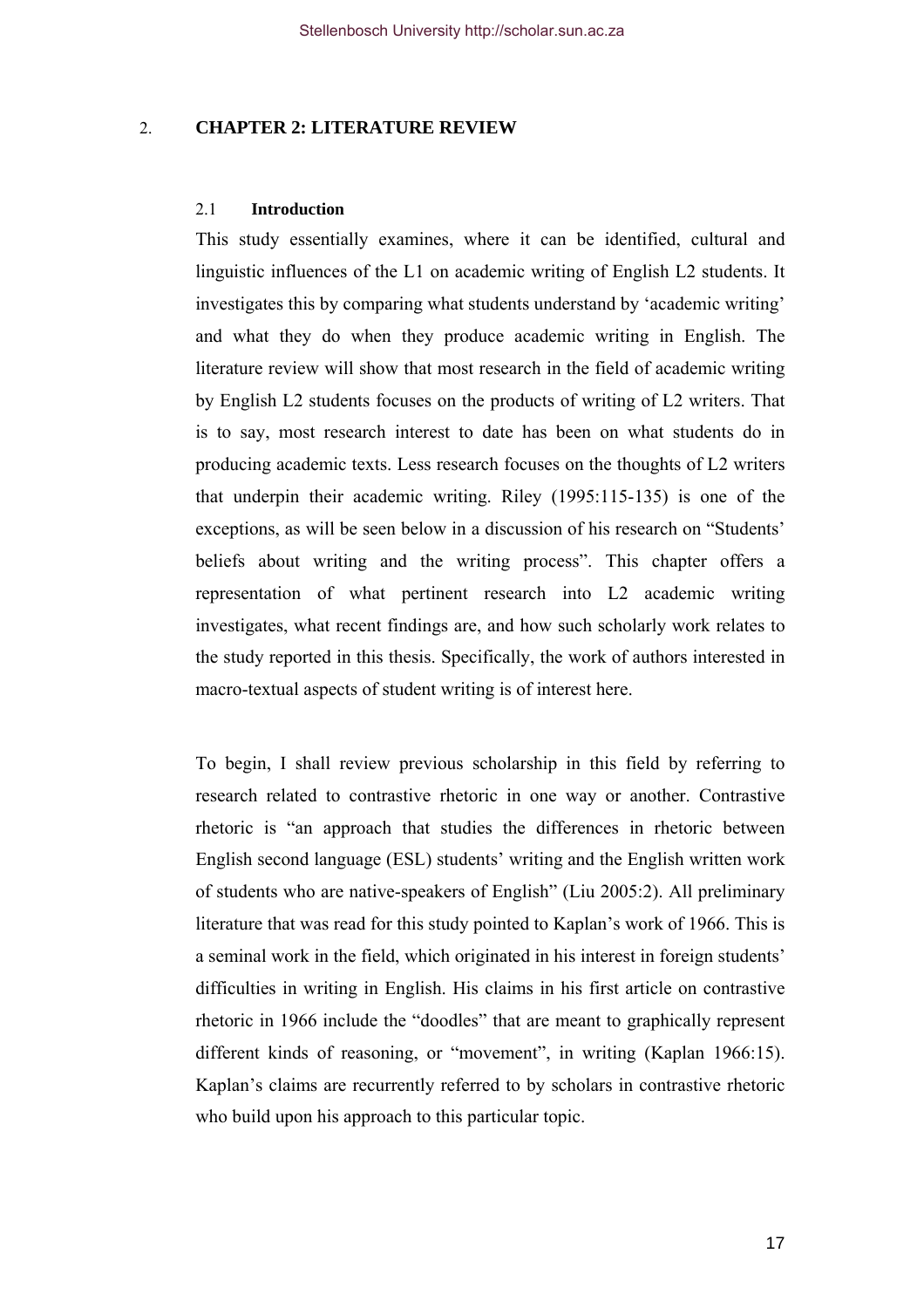<span id="page-22-0"></span>Sometimes Kaplan is severely criticised for treating non-English argumentative writing as "incorrect" or for dealing with English argumentative writing as a mode superior to writing in other languages (Brown 1998:3). Researchers such as Connor (Connor & Johns 1990), Brown (1998:3) and Petrić (2005:213) use Kaplan as a basis for their own theories regarding observed differences in academic writing of English L1 students and that of students who are speakers of other languages. Kaplan is used for comparison of English L1 authors and English L2 authors (whose first languages are not English). The following section gives a summary of the main ideas of, first, researchers who study relations between culture and academic writing and, second, researchers who study academic writing norms and conventions for advising teachers and students of academic writing in English, where students are English L2 speakers.

## 2.2 **Research on the relationship between culture and academic writing**

The introduction to this study refers to the fact that English L2 students often present with linguistic difficulties when they study at English-medium tertiary institutions. The chosen focus of this study has been identified as one centred on problems in academic writing beyond the micro-textual level. The study intends to investigate whether there is cultural variation in students' academic writing and in their understanding of what academic writing is, that may also be reflected linguistically in their work. Much of the research on academic writing by non-native speakers of English indicates an influence of their L1 culture on academic writing. Researchers point to this influence in various studies such as ones on the cultural influence of the L1 on L2 writers, nativespeaker reader expectation of L2 authored texts, paragraph structure of L2 authored texts and typical problems experienced by English L2 writers (Connor 1996, Brown 1998, Čmejrková 1996, Riley 1996).

## 2.2.1 Cultural influence

Within the field of contrastive rhetoric, research centres on typical problems that L2 writers encounter while producing English text. According to Connor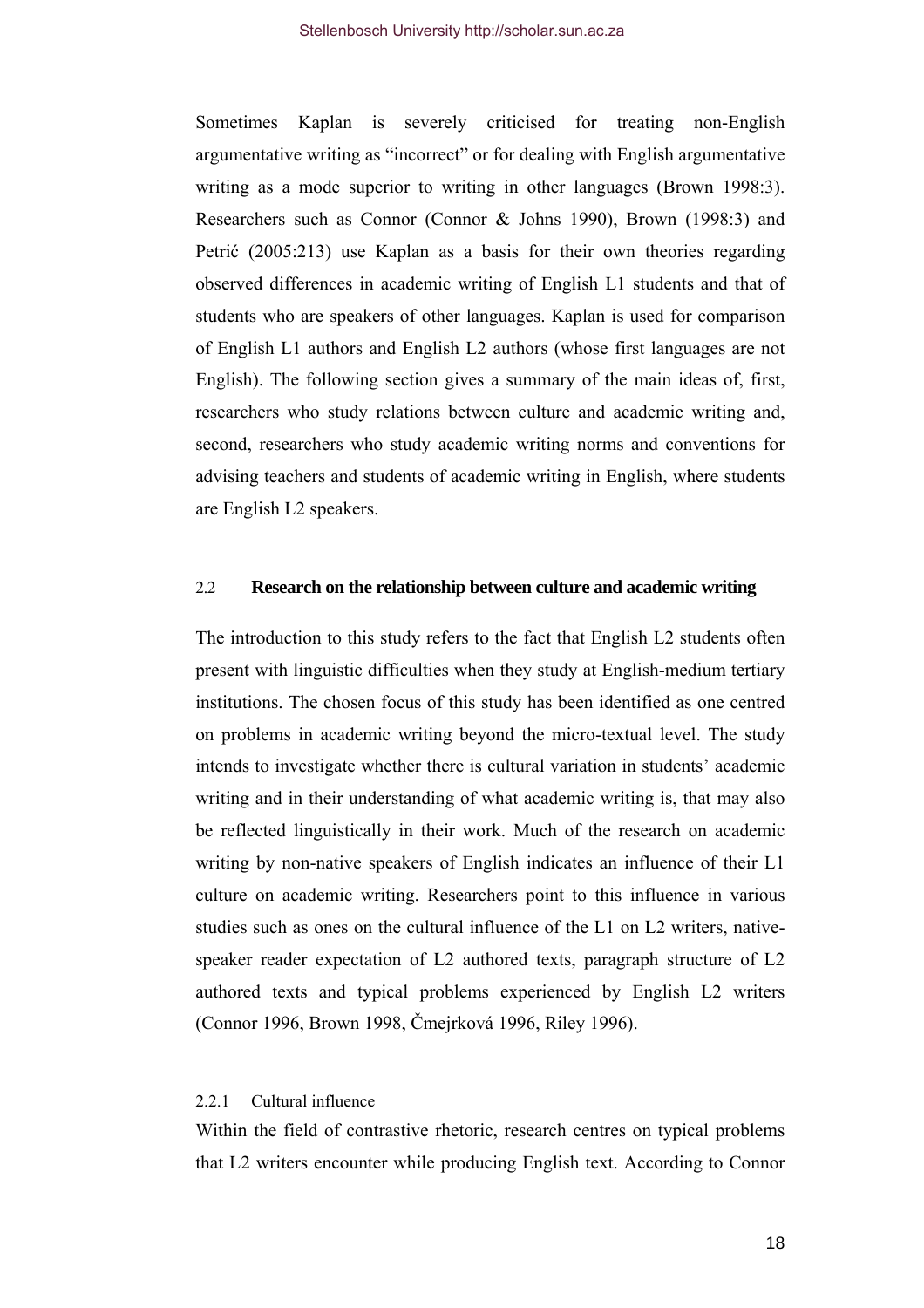(1996:5), "by referring [the L2 writers] to the rhetorical strategies of the first language … [c]ontrastive rhetoric maintains that language and writing are cultural phenomena. As a direct consequence, each language has rhetorical conventions unique to it". Connor's interest in L2 education as well as in contrastive rhetoric, stems from her own experience as a learner of English who developed an awareness of the influence of her culture on her writing. Connor explains that "'writing' sounds different in English from how we write in Finnish" (Mieko 1997:1).

Both English readers of texts produced by L2 writers and English L2 writers of English writing often share the "commonsense view" that the difference between native and non-native English writing can be traced back to difficulties experienced at sentence level (Ventola & Mauranen 1995:195- 196). Difficulties experienced on text level refer to micro-textual difficulties, as explained in Chapter 1. This view stems from the belief that if one has mastered the vocabulary and syntax of a language, one basically has mastered the language. It follows that a writer who produces perfectly grammatical sentences will also be able to construct coherent texts or larger units of meaning. According to this view, "written text above the sentence level" is "universally shared across languages" (Ventola & Mauranen 1995:196). Then mastery of macro-textual features are taken not only as a reflection of how well a writer is able to construct an argument; it is even taken to reflect how well the writer thinks. But, at text level, regardless of argumentation, there are apparent "culturally different preferences" (Ventola & Mauranen 1995:196). This implies that in the dominant Anglo-American publishing market, writing from outside this community is evaluated in terms of Anglo-American preferences such as "an ability to construct texts which seem to flow logically on the surface". If writing is then found to be inadequate according to such norms, the writer is criticised for poor quality of reasoning. Nevertheless, Mauranen claims that research has in fact established that "texts are shaped by their cultural origins even if they participate in international discourses like those of the different disciplines, and that it is specifically in the structural and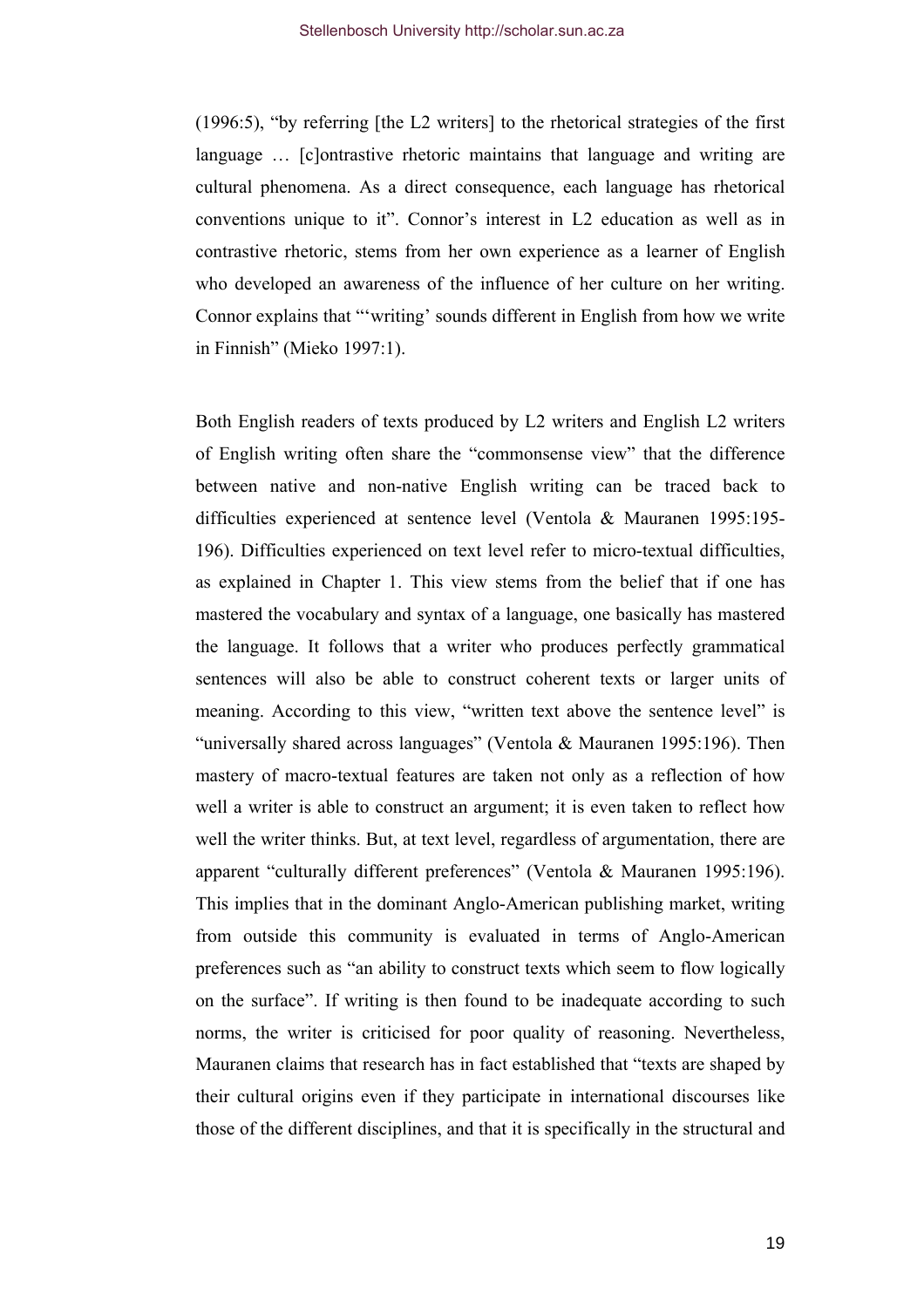rhetorical features beyond the boundaries of the sentence that the resulting different writing styles present themselves" (Mauranen 1995:196).

One can identify differences between texts originating from two or more cultural backgrounds, but it is not necessarily easy to establish whether they correlate with cultural differences. Shaw (2003:355) opposes Mauranen in this respect, when s/he shows that even though many differences can be identified between Danish and English academic articles, cultural difference is difficult to pinpoint. Moreover, Mauranen and Bondi (2003) comment on Shaw's study pointing out that "culture appeared to have little influence on the subjects' writing". The subjects referred to are the respondents of the research projects.

Building on results of contrastive rhetoric findings, Petrić (2005:213-228) investigated culturally based elements of writing, such as the occurrence of the thesis statement, its position and its sentence structure. Previous contrastive rhetoric research, she claims, establishes that culturally based elements of writing are "characteristic of the writing pattern of a language and/or reinforced through educational practices" (Petrić 2005:215). With regards to the definition of "culture", she chooses to work within Holliday's distinction between large culture and small culture, according to which large culture "refers to the received view of culture, which sees it as a national culture, while small culture pertains to 'any cohesive grouping' such as a group of students in a course" (Petrić 2005:215). This links up again with Kaplan's (1988:191-192) view that students and writers in general are products of their education and that education is, in turn, part of a culture. Consequently, writing is influenced by culture.

Riley (1995:115-135) shows that cultural influence on academic writing can be observed through being aware of and studying what he calls "representations". He uses the social-psychological and sociolinguistic meaning of the word which refers to "group knowledge, attitudes, beliefs and values" (1995:117). Riley gives typical examples of representations about language learning like: "Girls are better at languages than boys are" or "The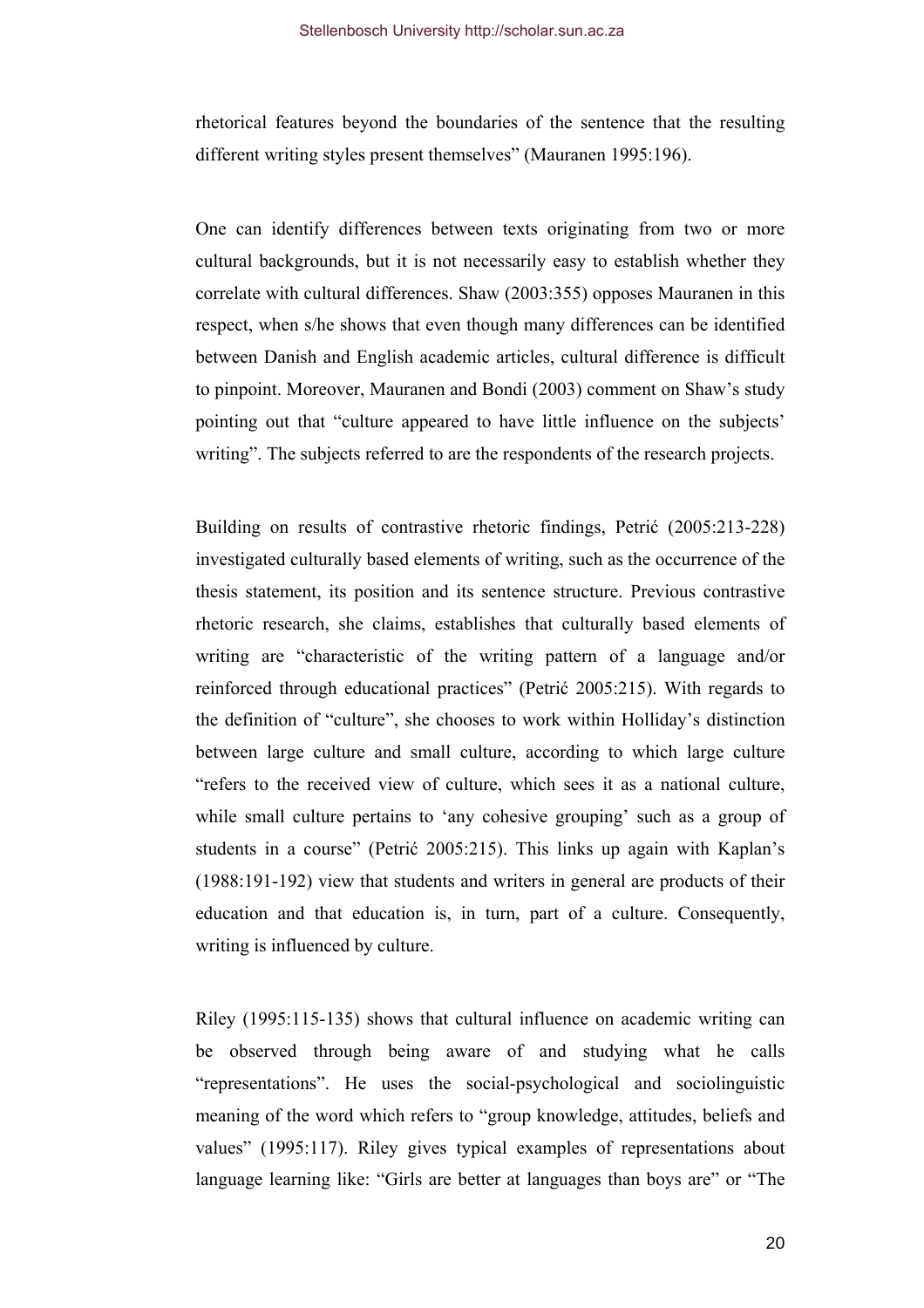<span id="page-25-0"></span>Dutch are very good at learning English" – all popular beliefs that influence how people think about learning languages. In his study, he considers how the representations of French-L1, third-year English major students influence their communicative competence in writing in English. He indicates that their representations influence their approach to learning and he specifically investigates the nature, sources and effects of such representations (1995:115).

#### 2.2.2 Reader expectation

Kaplan (1966:3-4) argues that much negative feedback students receive on their academic writing is related to their use of argumentation/rhetoric that is unfamiliar to the readers who evaluate the writing according to set norms. In other words, the lecturers who mark the students' writing expect standard English academic norms to be used in the writing. When this is not the case, students are apparently given bad marks for unclear or incoherent writing. It seems plausible to say that the research indicates a cultural influence on both the reader and the writer which interacts at the point where the reader reads a text with certain expectations and the writer, having written within her own cultural norms, does not meet the reader's expectations. Brown (1998:6) explains how readers may prematurely dismiss writing when it does not follow the "protocol" expected by the reader. Academic protocol may be understood as the rules which guide and restrict academic writing in a particular linguistic group (Brown 1998:1). Connor (2004:271), who has published widely about contrastive rhetoric and L2 writing, quotes Atkinson as he speaks about the impact of contrastive rhetoric on EFL writing:

The contrastive rhetoric hypothesis has held perhaps its greatest allure for those in nonnative-English-speaking contexts abroad, forced as they are to look EFL writing in the eye to try to understand why it at least sometimes looks 'different' – often subtly out of sync with what one might expect from a 'native' perspective.

Atkinson's description of the difference an English reader may pick up in an L2 text is characteristic of research studying contrastive rhetoric, in the way it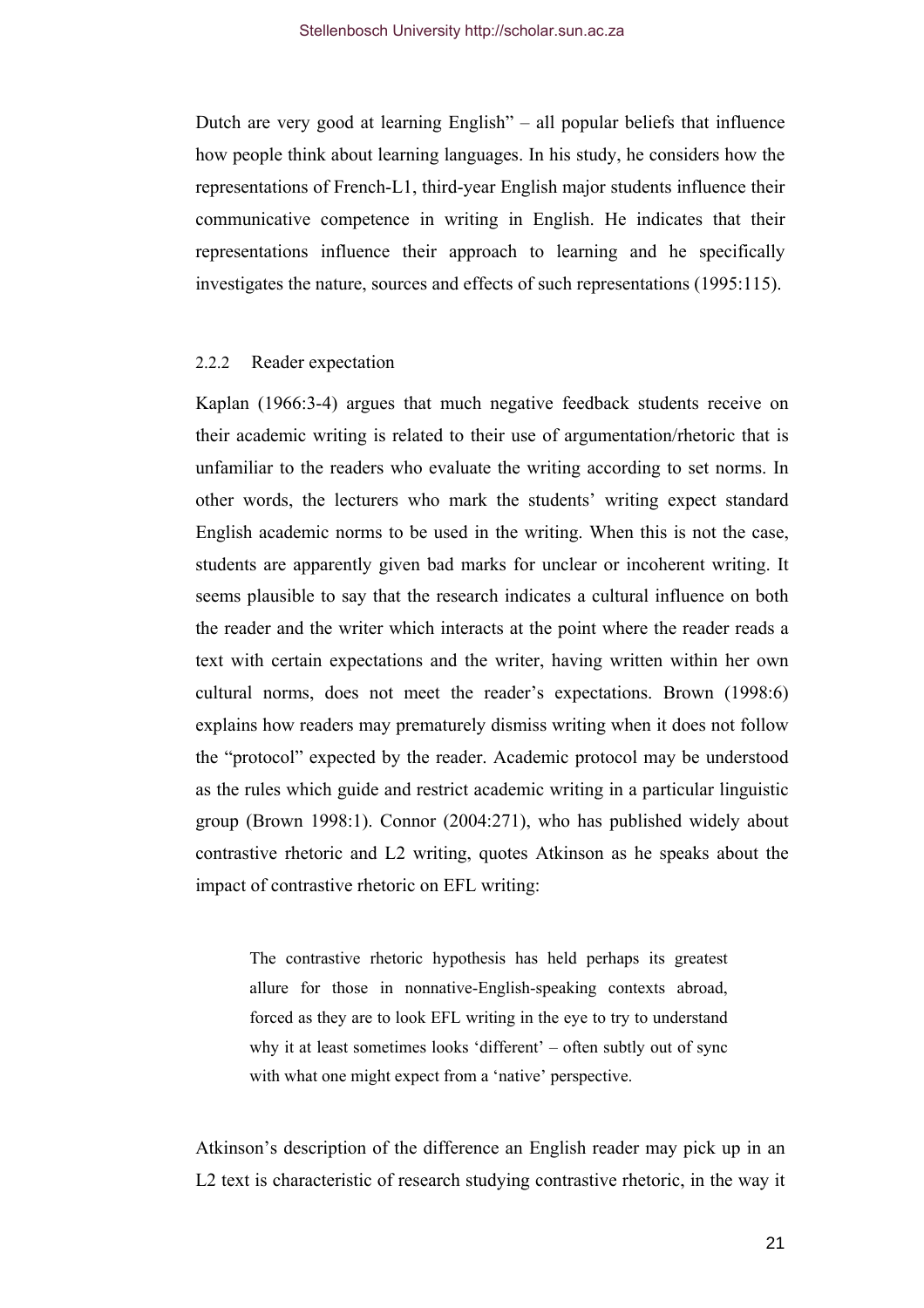expresses the degree of complexity involved in identify exactly what the disparity between English norms and L2 norms is.

Connor in an interview with Mieko (1997:2) states that teachers of writing ought to raise students' awareness of the expectations of their readers. This is one of the reasons why scholars find contrastive rhetoric useful to teachers and students. By being sensitive to cultural differences in writing conventions and aware of the conventions and expectations of one's reader, one becomes more adept and so also empowered in the writing process.

The difference in power between reader and writer in certain genres is illustrated by Jackson, Meyer and Parkinson (2006:264) in a study on the writing tasks and reading assigned to undergraduate science students. They explain how the reader of a research article represents the discourse community, which makes such a reader the more powerful of the two, since the writer needs to show that she is aware of the reader and of the discourse community norms. They go on to explain that this relationship is reversed in the textbook genre, because the reader is normally the "newcomer to the discipline" (Jackson et al. 2006:264).

In her research on differences between Russian and English writing patterns, Petrić (2005:215) notes that, because of certain language features, Slavic languages are "reader responsible" rather than "writer responsible". So, the responsibility of understanding the text lies with the reader. Yakhontova (Petrić 2005) describes it interestingly when she compares Russian and Ukrainian academics with American and British scholars, and then claims that "[Russian and Ukrainian writing] tends to tell rather than sell" (Petrić 2005:215). According to Čmejrková and Daneš (Petrić 2005:215), this does not mean that reader and writer do not cooperate. It means that the expectations of the two participants differ from those that answer to English norms. The reader is expected to make a bigger effort when engaging with the text. Similar claims were made by Kimball. He states that researchers who investigate Japanese writing, identify a variety of conventions that "dispose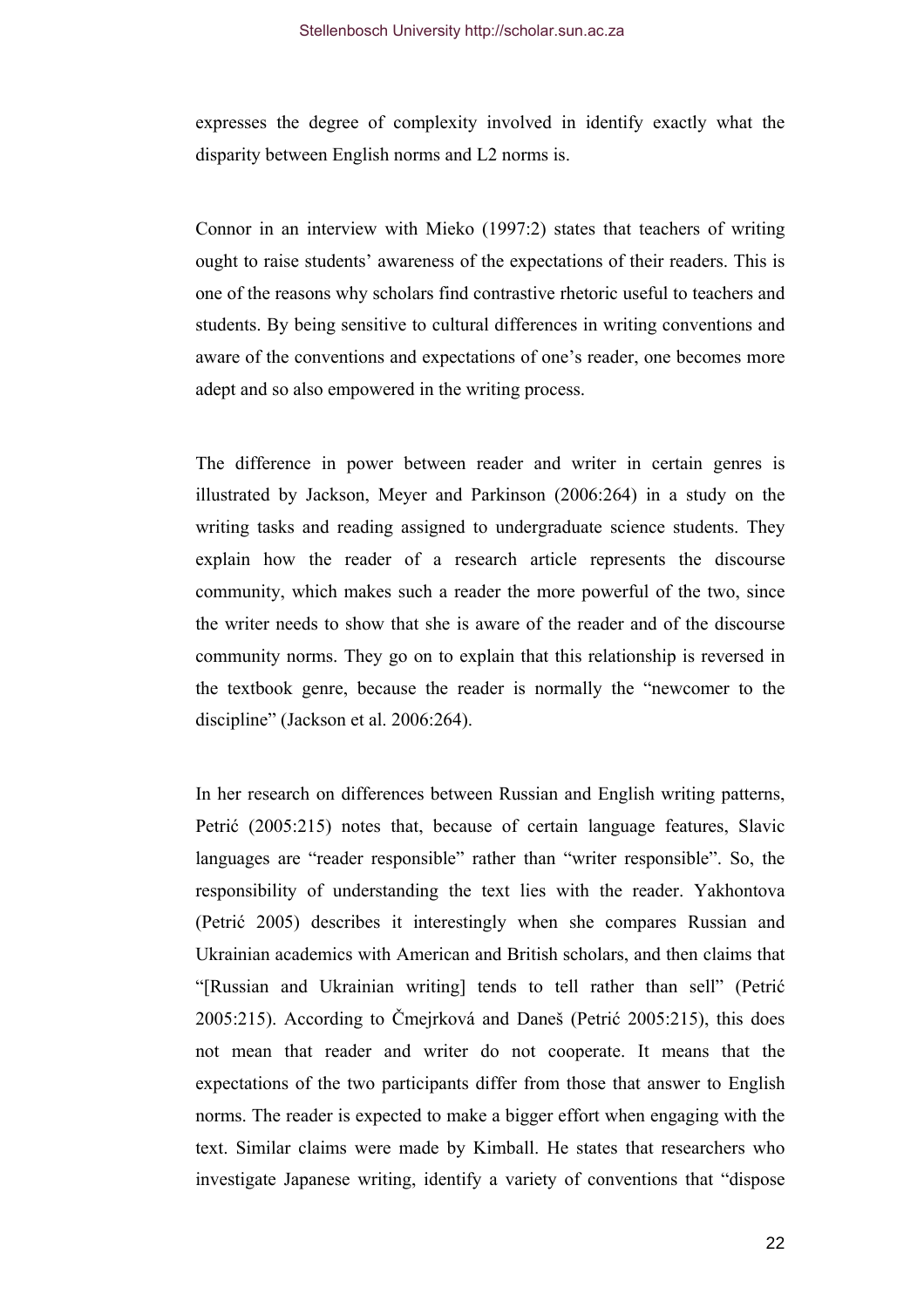Japanese rhetoric toward placing responsibility with the reader for understanding the meaning of a text" (Kimball http://www.fauxpress.com/kimball/res/aca.html).

The notion of 'reader or writer responsibility' correlates with cultural dimensions or variables like "high-context" and "low-context", a distinction developed by Hall in research on how the use of context varies in the communication of different cultures (Thatcher 2004:316). In a "high-context" culture, of which Japan is said to be one, communicators rely heavily on the context for meaning and therefore good writing contains elements which point out the social context's influence on the meaning. If we take the Japanese context as an example, good writing by an English author for a Japanese readership would then use conventions which make the social context clear to the reader so that the reader understands the text better (Thatcher 2004:316). "Low-context" cultures tend to value writing which contains devices to make the meaning explicit regardless of the social context. In this way, rhetoric is used for example, to guide the reader through the text and along the argument. Such writing is writer responsible, as the onus is on the writer to ensure that the message is received by the reader.

A consequence of creating an academic text that is reader responsible, is that such a text will be deemed reader-unfriendly by readers from typical "lowcontext" or writer-responsible cultures. In a discussion on research about the differences between German and English scholarly writing, Ventola (1996: 161-162) reports that even when German scholars write articles in English, "they are not automatically read by their Anglo-American colleagues, who may at times find their texts reader-unfriendly". Perhaps one may say, therefore, that reader expectations are influenced or motivated by writing norms, which are in turn influenced by culture, because readers understand and appreciate the academic writing norms adhered to by the cultural group to which they belong.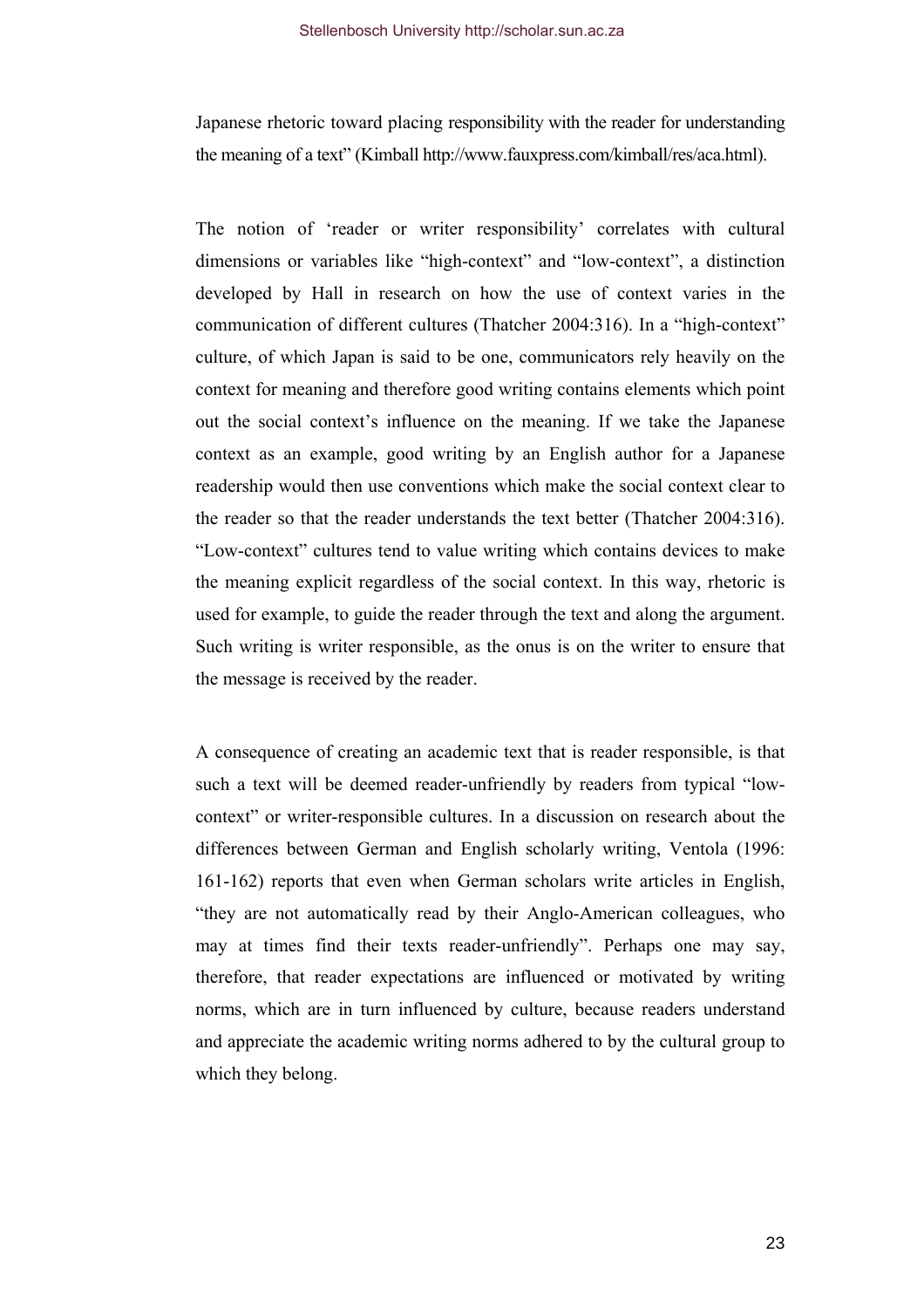## <span id="page-28-0"></span>2.2.3 Paragraph structure

In his effort to discover the differences between the students' writing and lecturers' expectations, Kaplan particularly studies the paragraph structures of students' writing. He expresses the view that "[t]he understanding of paragraph patterns can allow the student to relate syntactic elements within a paragraph and perhaps even to relate paragraphs within a total context" (1966:15). Even though there are a variety of "textual elements" – as Petrić (2005:213-215) calls them – based on culture, only the element paragraph structure received attention in this study. Therefore, only the work of scholars who specifically study paragraph structure is referred to here.

In comparisons between writing instruction in English and other languages, researchers explain that emphasis differs. For example, learning to compose good academic paragraphs is a priority in English and American writing instruction. Čmejrková (1996:143) points out that although Czech students are taught grammar and orthography, they are not practically taught about stylistics or "[t]he idea of systematic cultivation of writing skills". Instead, their instruction on stylistics is theoretical and good writing is seen as a talent; very different, Čmejrková claims, from the notion in English and American instruction where writing is seen as a skill that can be learnt (1996:142).

Mauranen (1996:198, 200-201) studies discourse competence in the light of thematic development. She states that theme and rheme operate on sentence level, paragraph level as well as text level. The examples in her study are mostly paragraphs as she reasons that paragraphs indicate organisation of a text (global organisation) which follows from the organisation within the paragraph (local organisation). In other words "changes in thematic choice signal boundaries, and frequently coincide with paragraph boundaries" (1996:2001).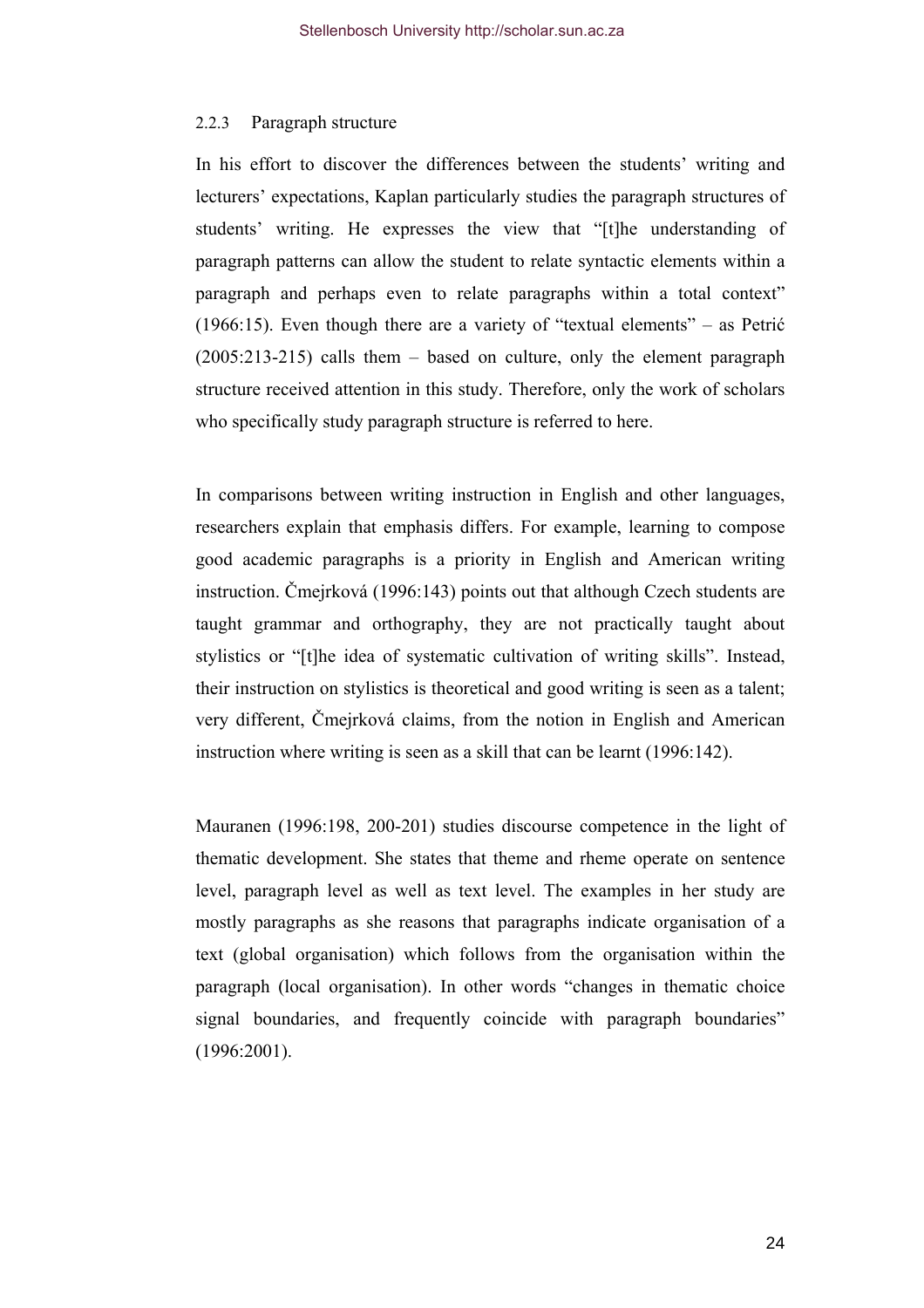## <span id="page-29-0"></span>2.2.4 Typical problems experienced by L2 writers

Of course, all research on L2 language competence or contrastive rhetoric is directly or indirectly about the difficulties that L2 users experience when using English. However, some scholars focus their studies more specifically on such difficulties, thereby indicating the link between culture and writing clearly. The two previous sections, namely Reader expectation and Paragraph structure, are indeed typical problems experienced by L2 writers but they are discussed separately because of the size of the body of literature about them.

Tertiary institutions are an example of an environment where writers are challenged to use and improve their linguistic competence. First-year students, while they may have been competent at producing school writing tasks, learn to write within the norms of the tertiary institution or the genre of the academic field they have chosen. Graduate students experience learning curves when they start to write theses or research reports and post-graduate writers must often learn to write good journal articles. These learning curves are often steeper for L2 speakers because of linguistic difficulties.

Like Kaplan (1966), English (2002:1) also points out that the feedback on written work which students receive is vague and not self-explanatory. Lecturers may comment on students' essay "structure", but studies indicate that lecturers themselves find it difficult to explain what they mean. Problematic writing is seen as something to be "fixed" by, for example, a writing course. However, if the content of the writing course is completely removed from the student's academic course, the student is not given a chance to grapple with what she is learning in her academic course, while learning to express it in writing. Take as an example Fang's (2004:335-346) study on scientific literacy. Because scientific language can be seen as a powerful tool with which one can "make meaning", Fang sees it as vital that subject teachers are aware of the linguistic features of scientific language so that they can help students to talk and write about science according to the required genre norms.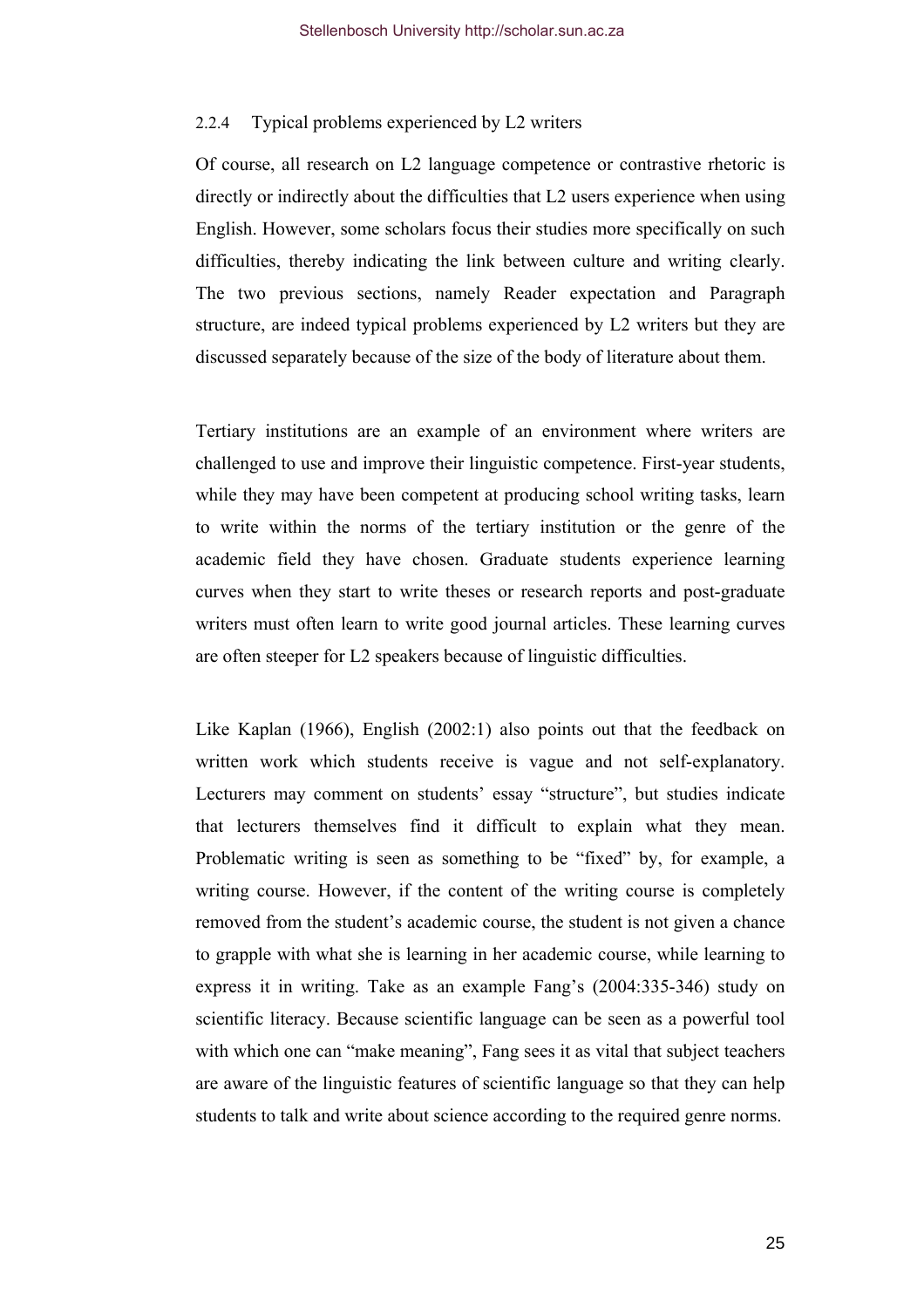In the learning curve of a certain academic level, there is movement from showing that a student understands knowledge to creating knowledge through the use of argumentation or rhetoric. At the graduate level, students are faced with the challenge of showing that they understand their subject matter in a way that adheres to the particular rhetoric of formal genre, while arguing convincingly. And all of these are performed for expert readers (Tardy 2005:325). Consequently, student writers need rhetorical knowledge which Tardy defines as:

[t]he part of genre knowledge that draws upon an understanding of epistemology, background knowledge, hidden agendas, rhetorical appeals, surprise value, and kairos (rhetorical timing), as they relate to the disciplinary community in which a given genre is situated.

Expert writers understand that they are writing in a certain social group and also for that group, something which advanced academic literacy demands from student writers (Tardy 2005:327). If all of this applies to English firstlanguage writers, then it follows that it is a source of difficulties for L2 writers.

Paltridge (2002:125-127) argues that instruction material on theses or dissertation writing and postgraduate research is inadequate in some regards. He compares published advice and actual practice and finds that there is more variety in actual texts and sometimes even "distinct mismatches" between the two. Moreover, with the huge number of international, L2 students who study in English, the published advice on academic writing ought to cater for students from backgrounds where very different conventions are used in academic writing (Paltridge 2002:125-127).

Looking at students' difficulties in academic writing from another angle, Riley (1996:122-125) discovers that students themselves are not always very clear on what they find difficult. Even after they were exposed to an English course in which emphasis was placed on topics like coherence, cohesion and connectors, students said that their biggest problem was a lack of academic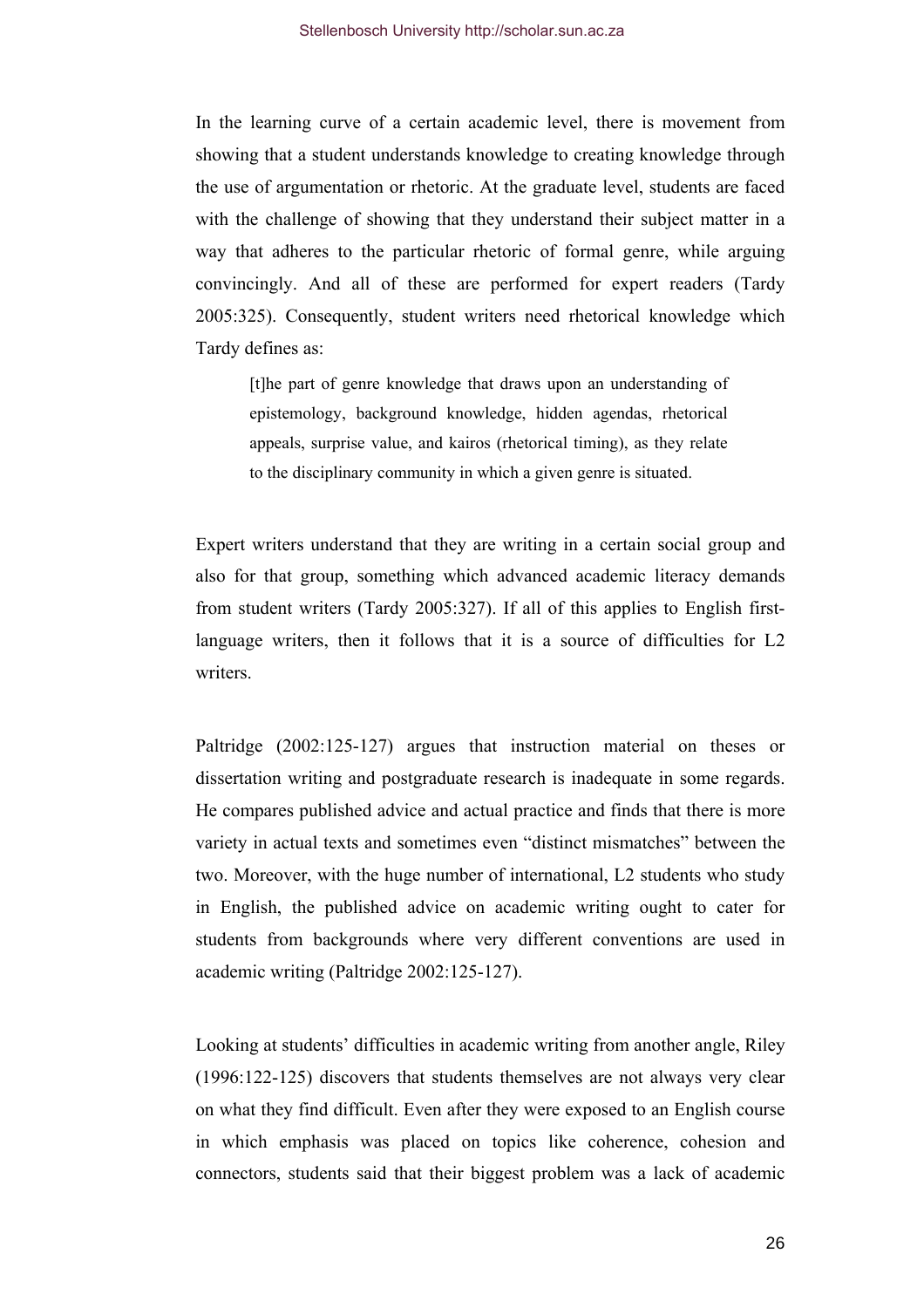<span id="page-31-0"></span>vocabulary. This made them find and use inappropriate "academic synonyms" while their writing suffered more on text level. This study performs a similar comparison between students' understanding and opinion of how (and perhaps even what) they should write, and the way they actually perform.

As was explained earlier in this section, Riley works from the assumption that students' "representations", or beliefs and attitudes about writing, influence their process of learning to write. Even if students' representations are perceived to be naïve, inaccurate or confused, they are relevant and useful, because they are the filter through which students absorb knowledge. Riley warns that representations do not go away, even if ignored, and that is why teachers should be sensitive towards representations and both teachers and students could try to "harness" them for a more effective learning process (1996:132-133).

## 2.3 **English academic writing norms and conventions**

There is undoubtedly a vast body of literature on the norms of English writing. For the purposes of this study, only a few publications are used as an example of instruction material available. These publications underlie the content of the EAP writing course offered at Stellenbosch University and represent the norms which the subjects in this study are compared with.

This study does not make any claims regarding knowledge about academic writing norms in languages and cultures outside English. Any mention made about non-English conventions in writing is part of the discussion of previous research and therefore based on the claims of scholars in the field. Also, when English academic writing norms are described, it is with the understanding that they may or may not be universal and that they may be neither unique to English nor superior to other languages or cultures.

The research which was reviewed above contains aspects of academic writing that correlate with English academic writing norms and conventions. These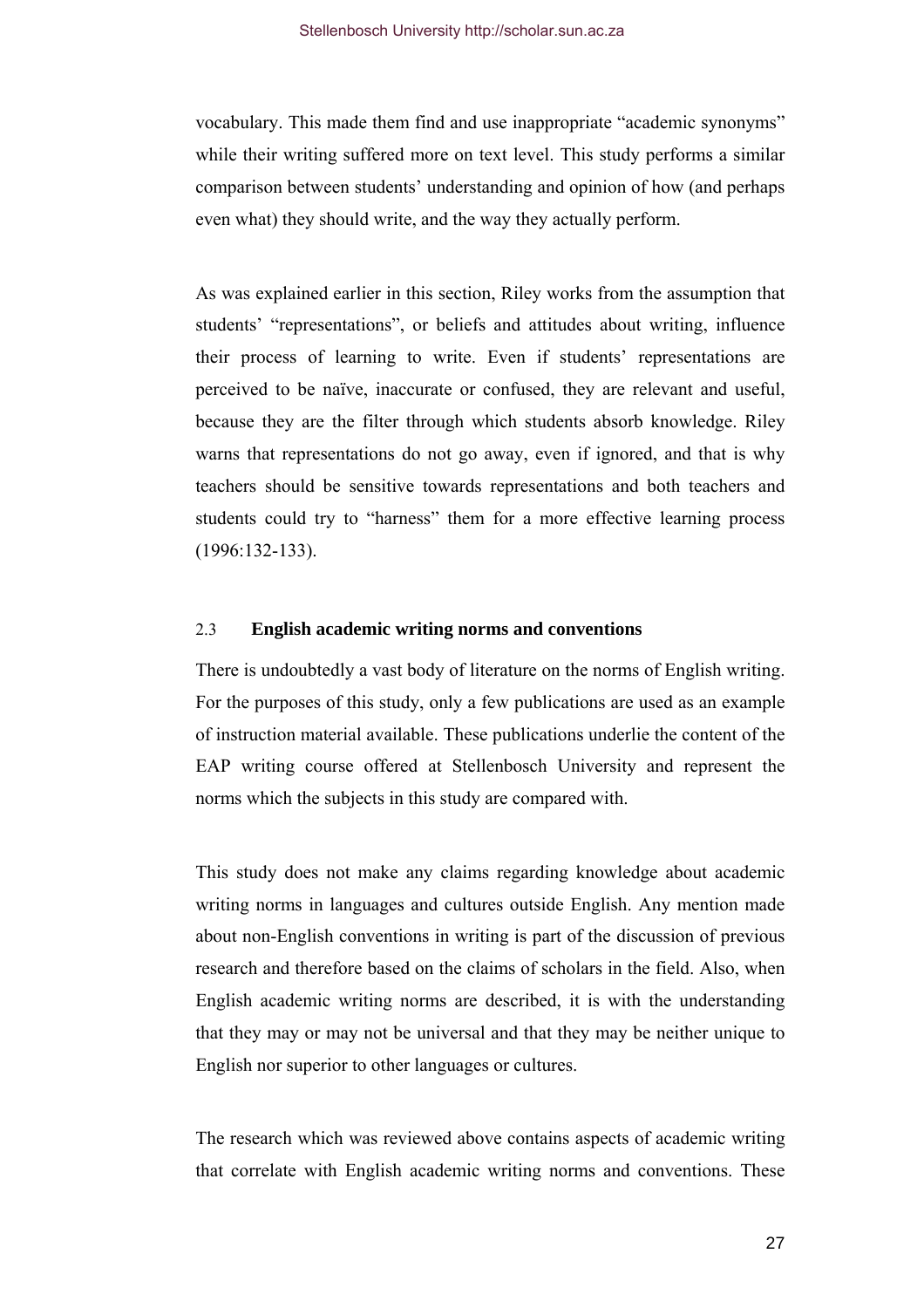<span id="page-32-0"></span>may be grouped according to the structure of the analysis of this study in Chapter 4, and will be discussed below, under the headings: Criteria for evaluation, Paragraph structure, Discourse markers, coherence and cohesion, and Using logic and structuring an argument.

## 2.3.1 Criteria for evaluation

One of the ways to pinpoint the norms and conventions that teachers and students of academic writing may want to aim at mastering, is to look at how writing is evaluated. This spans across a spectrum from student writing, on the one hand, to scholarly writing meant for publication, on the other hand. Some criteria are found to be universal across these genres. For example, Starfield (2000: 104) lists the following aspects of marking criteria for academic writing for which a student who fulfills these requirements receives a distinction.

- Shows well-organised, reasoned understanding of topic and its relevance
- Clarity of expression excellent
- Accurate use of grammar and spelling
- Fluent use of academic discourse
- Shows innovation in dealing with theory

The list of criteria above is comprehensive, covering norms and conventions from word level up to the level of the argument of the text. Argument or rhetoric, which is of particular interest for this study, is often taught or evaluated using the concept of logic. Typical advice given to writers may include, for example, a recommendation to concentrate on structure before style, i.e. make sure that sentences and paragraphs are in the correct order. O'Connor (1991:87-88) explains that for writing to be logical, the argument should run logically through the text, from the hypothesis to the conclusion. The writer should remind herself of the initial reason for writing the text and decide whether she has succeeded in her intention. Following that, the writer should check the logic and truth of the argument and ensure that everything contributes to it. The notions of 'logic' and 'structure' are discussed in more detail below.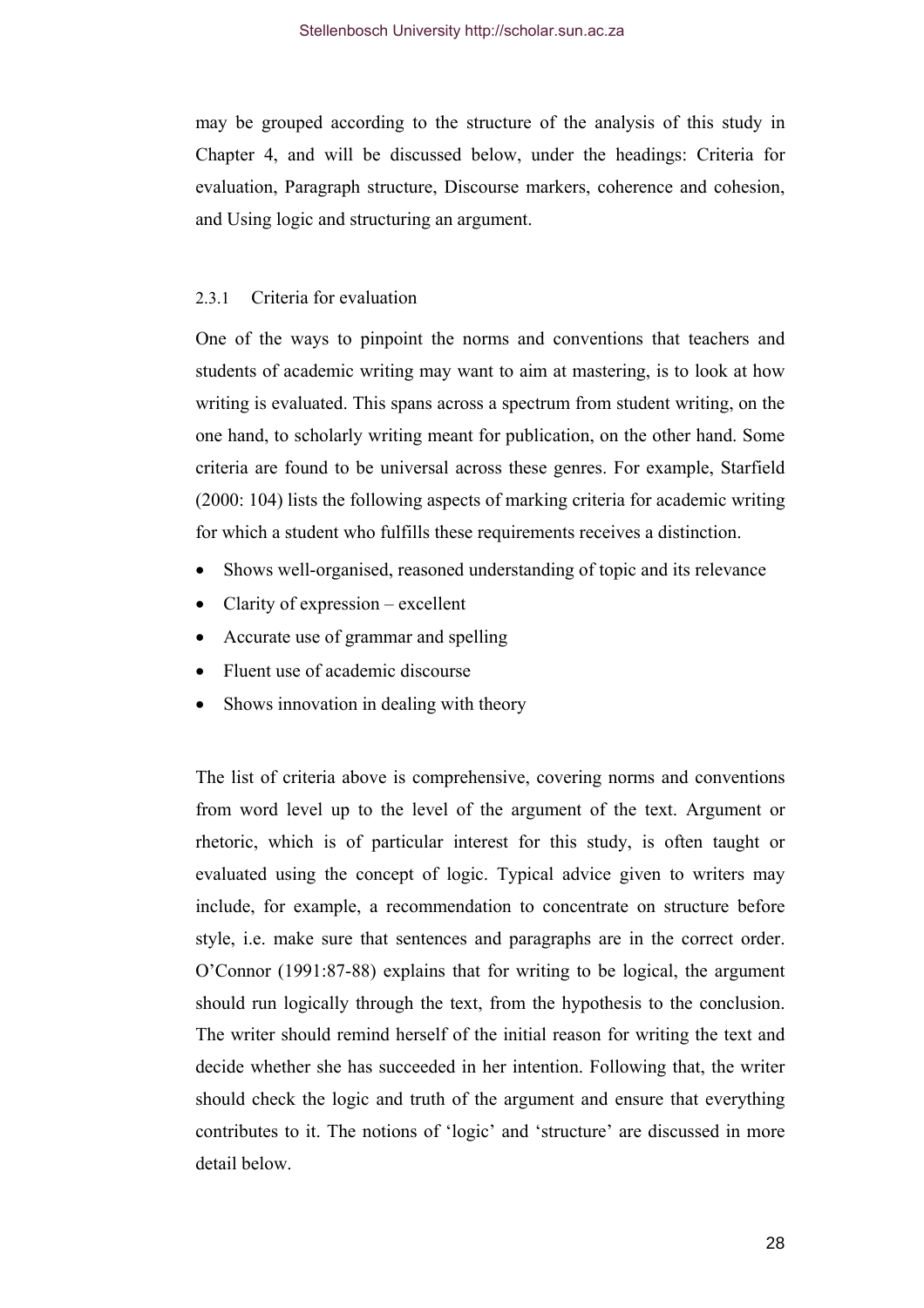<span id="page-33-0"></span>Advice for publishing scholars includes reader-friendliness of the text. Kirkman (1992:145) used a body of sample texts accompanied by questionnaires and interviews to discover which style expert readers prefer. He confirms that readers consistently choose scientific writing which is "direct, active writing, judiciously personalised when appropriate" (Kirkman 1992:145). Writers do receive contradicting advice on this matter. Student writers or even unsure L2 scholars are concerned that their writing might be unacceptable to other scientists if it deviates from "traditional style". Studies have focused on the use of the personal pronoun in academic writing and most academic writing instruction advises writers to remain objective by avoiding the use of the first person. Another aspect that is usually pointed to as contributing to academic style is the use of the passive voice instead of active writing. It is said to make the writer appear objective and therefore more credible (Du Toit et al. 1995:293).

## 2.3.2 Using logic and structuring an argument

Logic is put forth by culture and is therefore not universal. It underlies rhetoric, which is then also not universal but influenced by culture. By "culture", here, one may understand a variety of groups, genres or generations within a given national culture. The rhetoric in English academic writing is said to follow linear, classical logic – the Platonic-Aristotelean sequence (Kaplan 1966:2-3). Contrary to this, some linguistic and cultural groups prefer nonlinear conventions which may be seen by English readers as "circular" and therefore "illogical" (1988:112). This links up with what was said earlier about the expectations of the reader of an academic text. If a reader comes from a culture where linear arguments are the norm, she would expect an academic argument to be linear and, if it is not, would possibly criticise the writer as incompetent or uneducated.

Instruction material asks for logic and sound argumentation. It proposes the outline of the classical argument and teaches linguistic devices, like discourse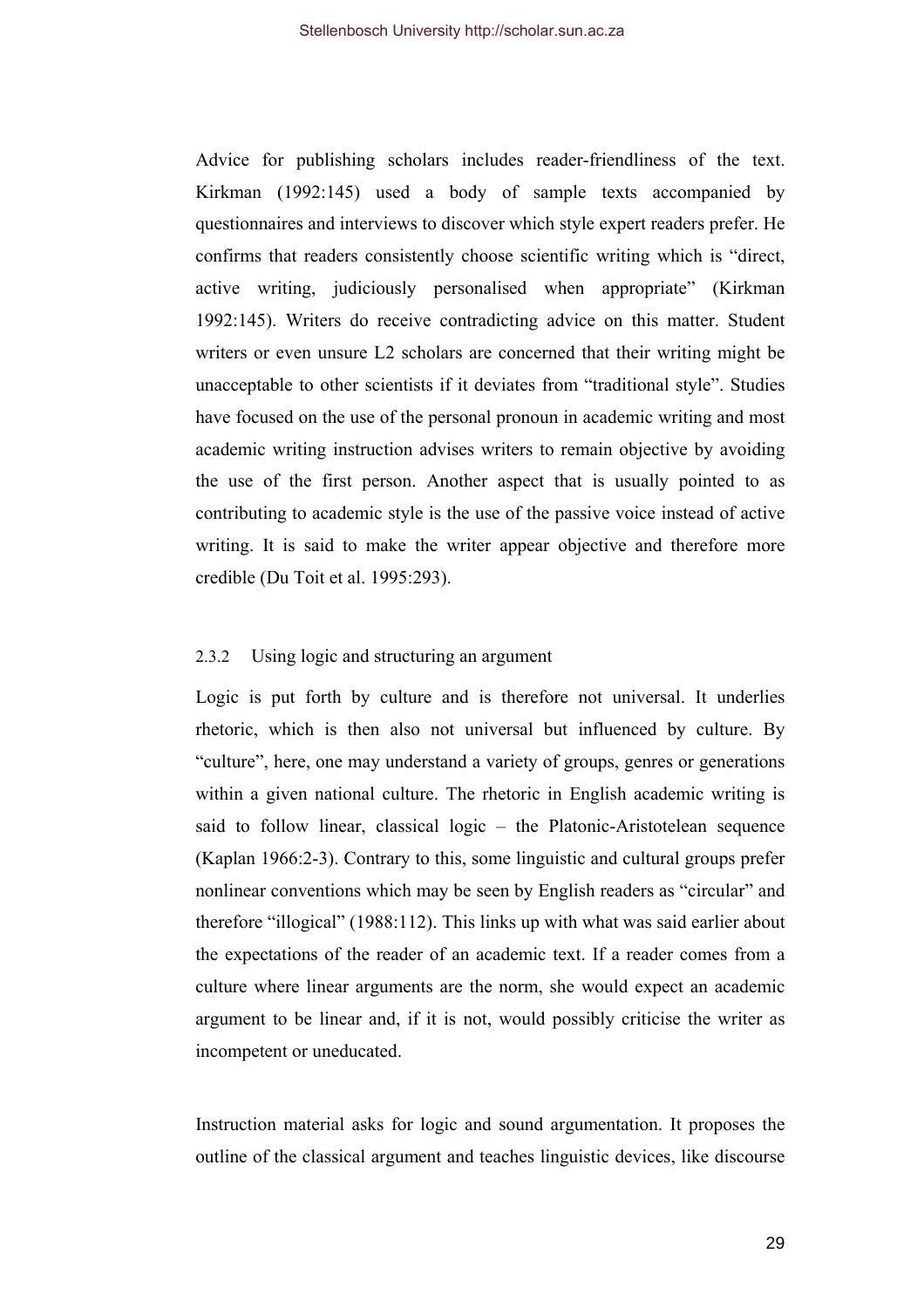<span id="page-34-0"></span>markers or cohesion through theme and rheme, which contribute to the flow of rhetoric (Du Toit et al. 1995, O'Connor 1991:88).

An important point that Kaplan and many other researchers after him make, is that being able to compose sound academic argumentation in one's own language does not automatically lead to an ability to do the same in another language. Also, an ability to create correct sentences does not mean an ability to create a text. Mastery of syntactic structures is vital for composition writing and if difficulty is experienced on sentence level, it often interferes with the argumentation of the text (Kaplan 1966:3-4).

In his discussion on logic and the linear sequence of thought that English speakers and readers expect, Kaplan seems to make an easy transition from talking about text to investigating paragraphs. He proceeds to illustrate contrastive rhetoric by studying the way writers from different cultural and linguistic backgrounds compose paragraphs. These are then contrasted with paragraph development in English (Kaplan 1966:4).

#### 2.3.3 Paragraph structure

The norms and conventions of paragraph structure in English are that paragraphs usually start with a topic sentence which states the general content. These are followed by sentences that strictly support the topic sentence in order to follow a linear train of thought that may end in a conclusive sentence, or lead to the following paragraph. As Kaplan (1966:6) puts it:

There is nothing in this paragraph that does not belong here; nothing that does not contribute significantly to the central idea. The flow of ideas occurs in a straight line from the opening sentence to the last sentence.

As paragraphs are seen as units of thought, they ought to treat single topics or aspects of topics. That is why students are advised to have one main idea per paragraph (Mouton 2001:128, O'Connor 1991:88). With regards to ordination, English writing conventions consider subordination as stylistically more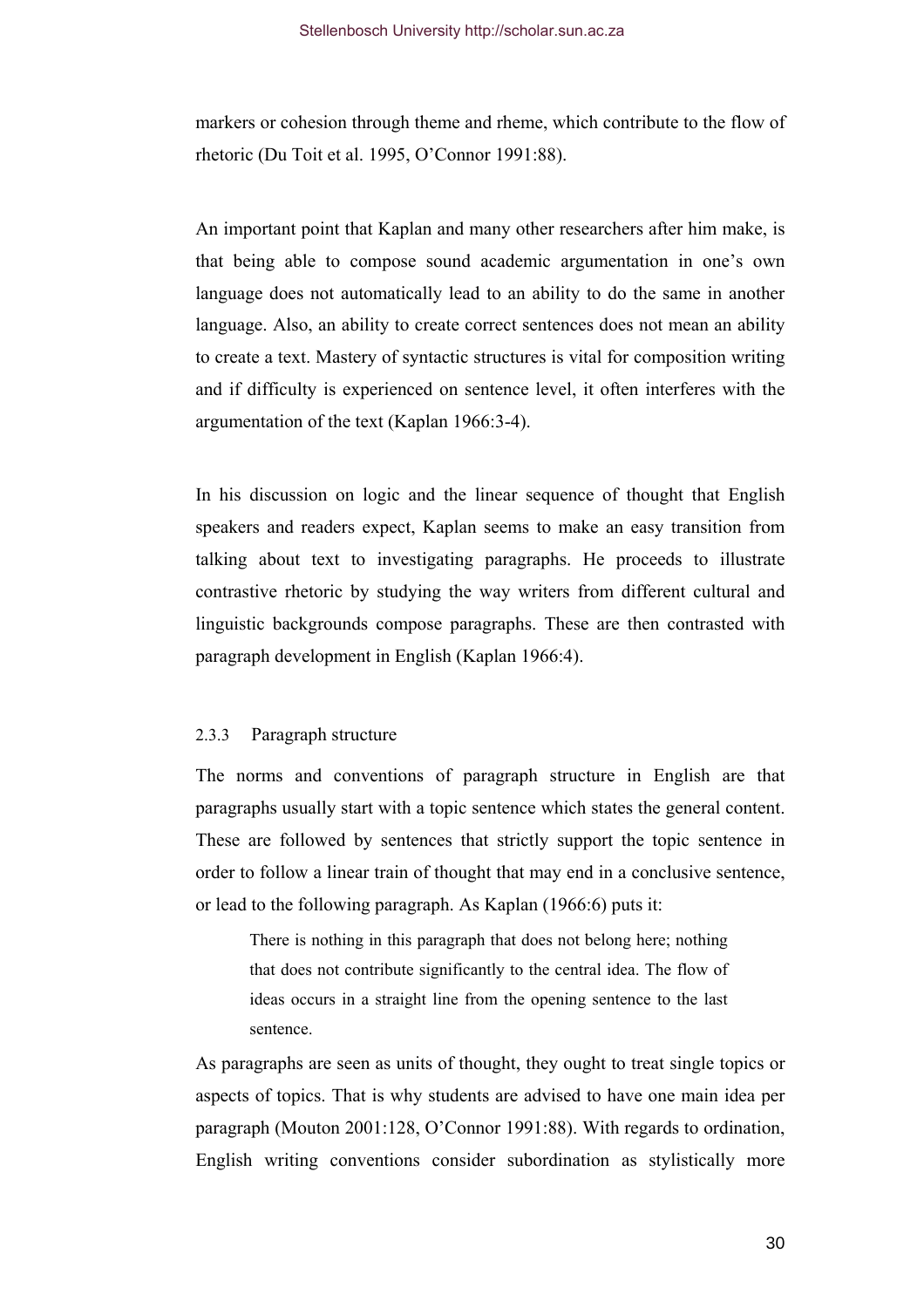<span id="page-35-0"></span>mature than coordination (Kaplan 1966:8). Sentences in paragraphs will thus often be structured in a hierarchy (Costanzo 1993:102).

According to Kachru (1988:113), most texts on rhetoric suggest that paragraphs should be edited for "clarity" and "completeness", which in turn involves clear topic sentences and logical, linear development through the paragraphs.

## 2.3.4 Discourse markers, coherence and cohesion

Enkvist is quoted as saying that a well-formed text has "semantic coherence as well as sufficient signals of surface cohesion to enable the reader to capture the coherence" (1990:1). This is taken to mean that discourse markers, for example, aid cohesion on paragraph level as well as text level, which brings about textual coherence. Other ways of creating coherence in a text include planning sentences that point to organization in the rest of the paragraph or text, transition sentences that link a paragraph with the previous one or the following one, theme-rheme progression that improves logical flow on the surface, or division of paragraphs that may support cohesion.

Wikborg states that "[t]he structural importance of paragraphing is thus inversely related to the number of alternative topic structuring signals to be found in a text" (1990:137). This is something to keep in mind when evaluating students' academic writing, because even though students are taught and advised to use paragraph division, they may not use it but there may be alternative structuring signals in their texts which should be acknowledged.

## 2.4 **Conclusion**

As a limited-scope review, this chapter overviewed some researchers that study how culture is represented in academic writing. Researchers' views seem to complement one another in support of the claim that culture influences the way people write. Academic writing is studied from different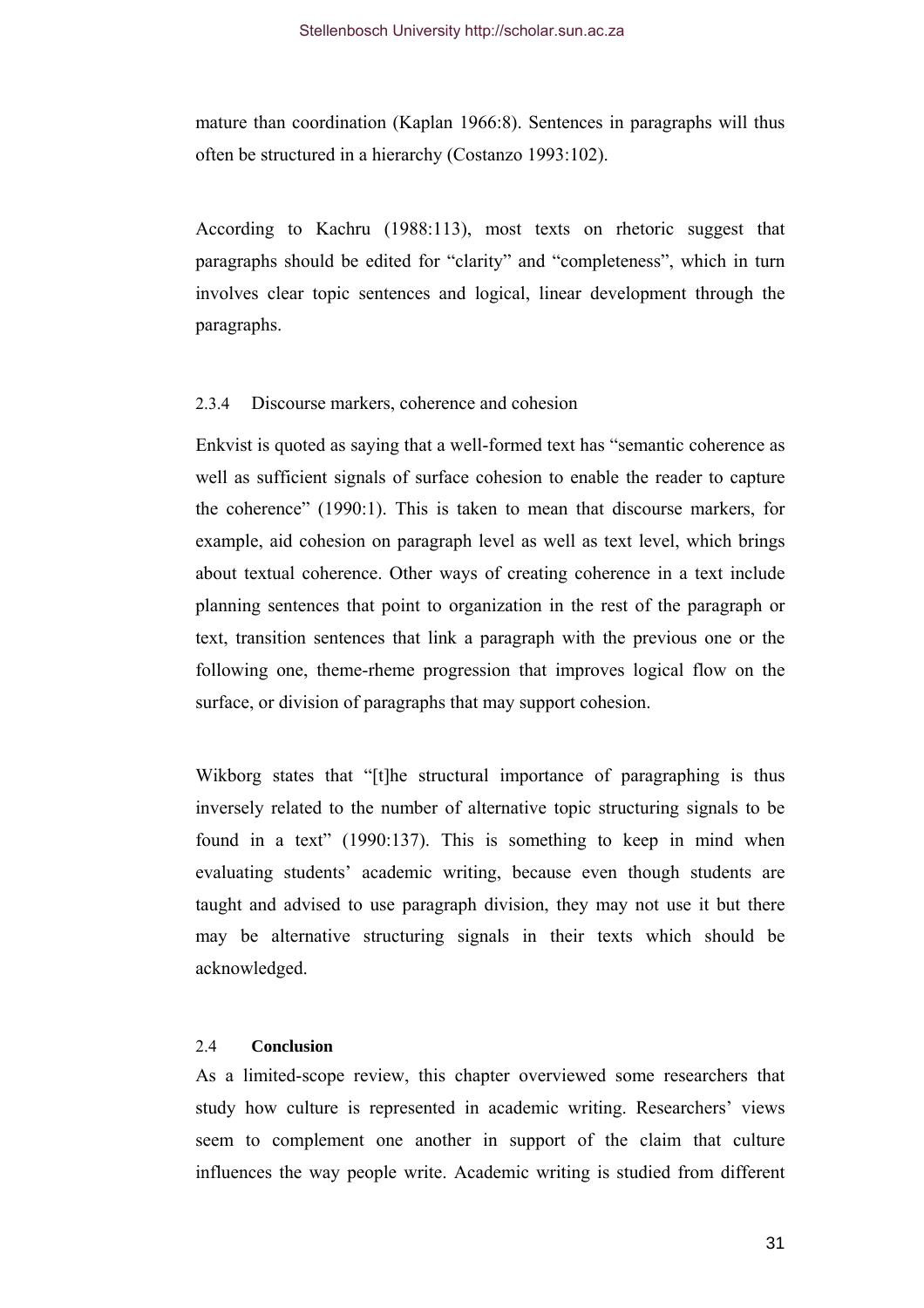angles; the rhetoric and writing conventions of a variety of cultures and languages are contrasted with English, very often for pedagogical reasons. Many scholars are or were teachers and try to help L2 students. Even though some of the research is on academic journal articles, for example, the aim is often still to address L2 writers' difficulties in producing academic texts in English and for an Anglo-American audience.

This review found that most research focuses on what writers produce, and not really on what they think about their writing. Student writers' understanding of what academic writing entails, is one of the aspects examined later in this study in an attempt to contribute to research on the topic.

Apart from focus on theoretical aspects of cultural influence on academic writing, much research also investigates practical issues. The third part of this review concentrates on literature about English academic writing norms and conventions. The literature provides criteria for the evaluation of student writing.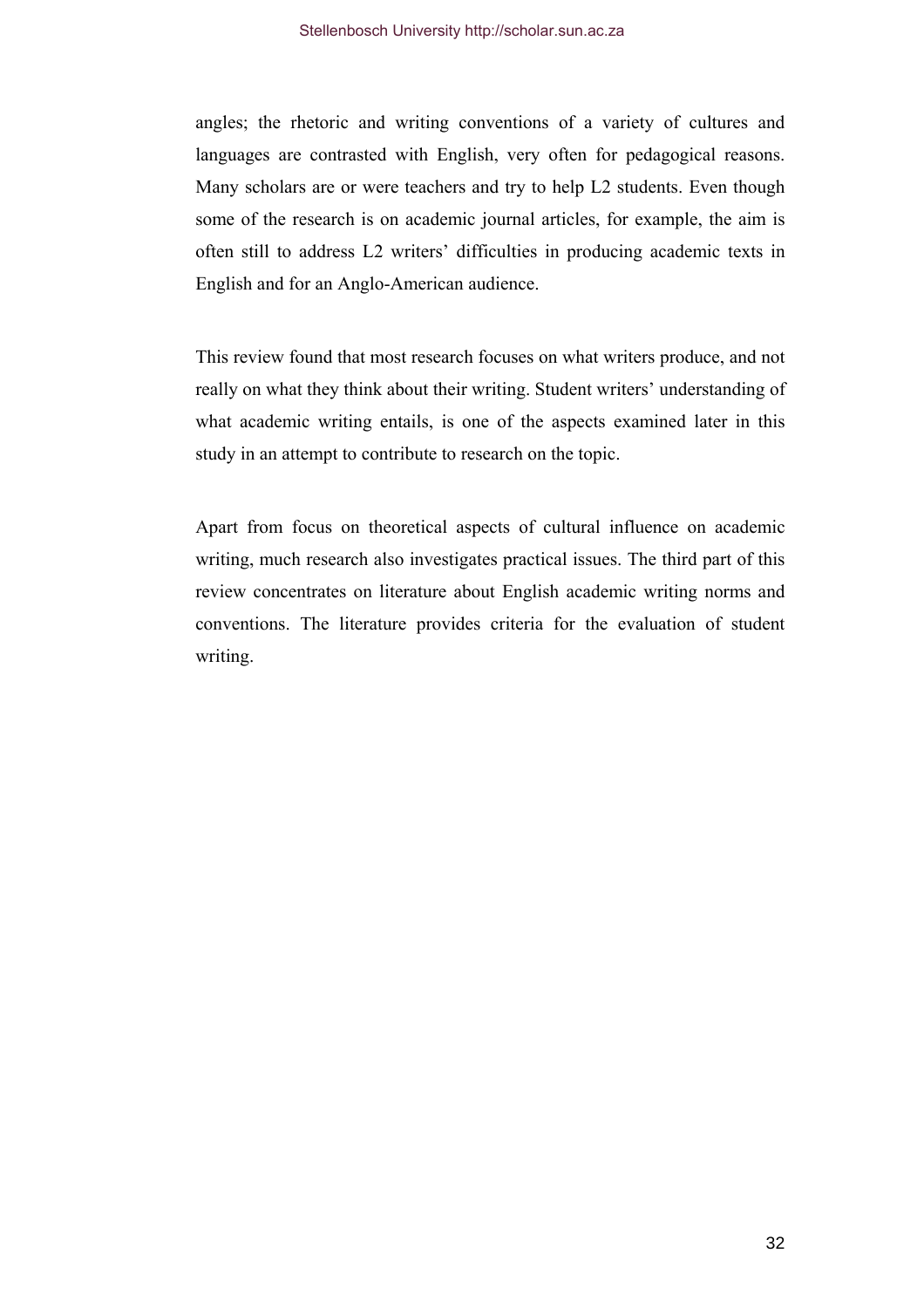# 3. **CHAPTER 3: RESEARCH DESIGN AND METHODOLOGY**

#### 3.1 **Introduction**

The research questions addressed in this study are articulated to determine (i) how the L2 students in this study understand the conventions of academic writing, (ii) how the same students construct a piece of academic writing, (iii) whether there is a difference between what the students say should be done and what they do in their own academic writing, (iv) whether there are differences in understanding of academic writing conventions and in actual academic writing, between English L2 students from different linguistic and cultural backgrounds, and (v) what explanations can be presented for the similarities and differences that have emerged from the analyses of English L2 students' work?

In this chapter, there is a brief reference to research methods which have been used elsewhere and that are applied in this study to investigate the specific aspects of writing that are under scrutiny. The data in this study, which is collected in a EAP course at a tertiary institution, is analysed and interpreted according to methods which were discovered in the literature reviewed in Chapter 2.

English L2 students attending an EAP writing course are the respondents whose written work forms the core of the data. The situational context is the EAP classroom, and the written work comprises discourses on textual features and conventions of academic writing within student-generated essays. The content of these texts are as interesting to the project as the structure of the essays themselves. Both the products of student writing and the content covered can be classified as forms of 'discourse'. The rhetoric that students use in their writing reflects their own cultural discourse, and what the students say about academic writing reflects cultural discourse from another perspective. The terms "rhetoric" and "cultural discourse" are used here within the limitations set out in "Terms of reference" in the introduction of Chapter 1.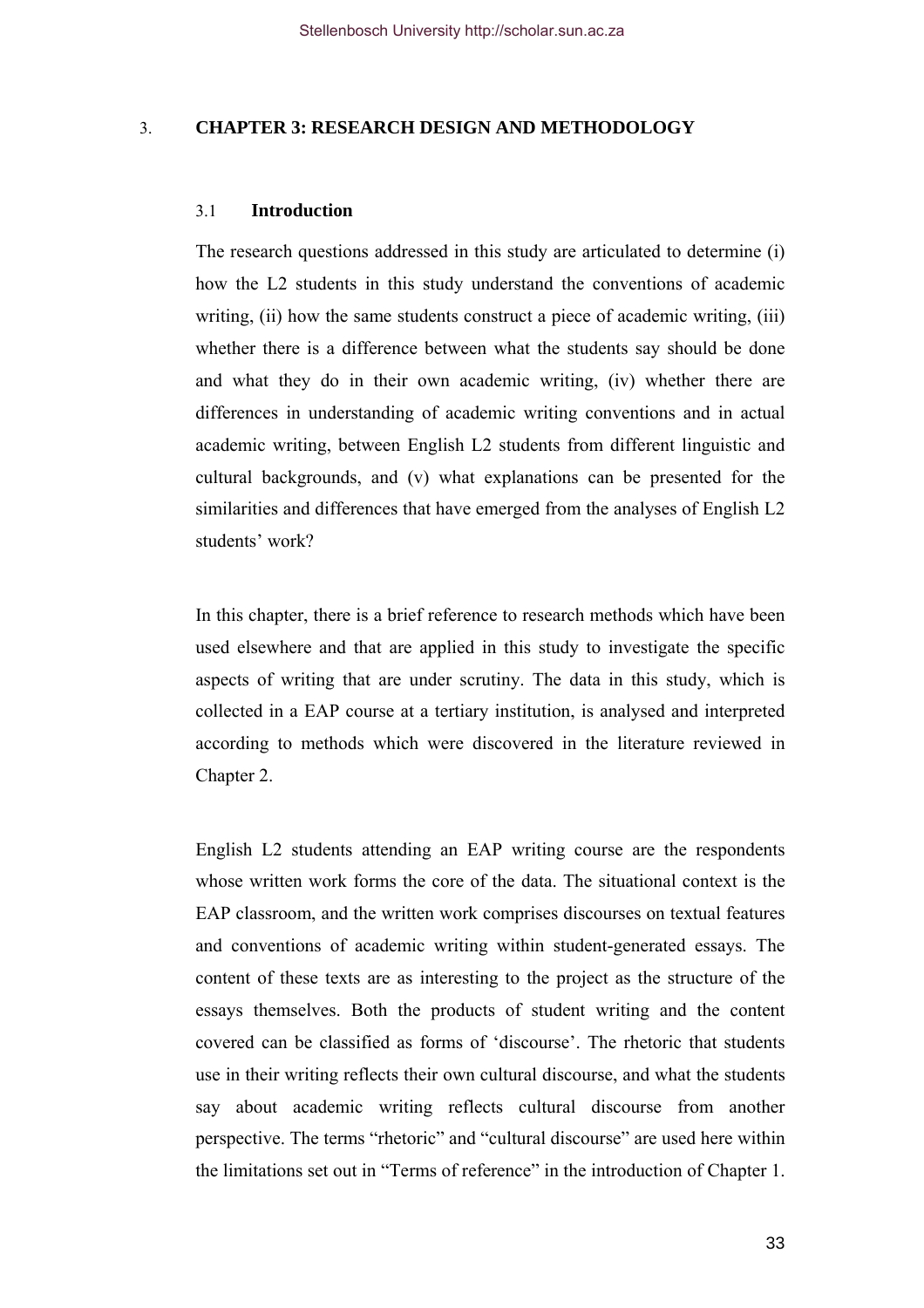Besides the form and content of written assignments, sources of information that will assist in answering the research questions are a short questionnaire, feedback from student discussions and interviews with students. These methods of data collection identify this work as a qualitative study.

In this chapter, I shall discuss the particular hypotheses that underpin the search for answers to the research questions given in Chapter 1 and then refer to the research methods used to test the validity of these hypotheses.

# 3.2 **Hypotheses**

The focus of this study is on one aspect of academic English, namely processes of writing as they are disclosed in products of such writing, and more specifically the writing of an academic argument. The research project investigates differences in understanding of the concept of academic argumentation among students from different cultural and linguistic backgrounds. Two main hypotheses that were developed from the main research question are:

- Difficulties of English L2 students on a lexical and syntactic (microtextual) level are more conspicuous than difficulties that lie on a rhetorical (macro-textual) level. Such micro-textual difficulties often mask macro-textual difficulties that occur in the argument structure of students' writing.
- The conceptual differences which are apparent in the writing of English L2 students and those set as norms, correlate with linguistic and cultural differences between English L2 students. Nevertheless, these differences are less extensive than received literature suggests.

In Chapter 2, reference was made to some of the theories and findings that researchers have developed around argumentative academic writing. Some of the literature concerns comparative studies, and some concerns the difficulties of students in academic writing in English in comparison to mostly implicit norms, and some suggests ways to help students or to improve writing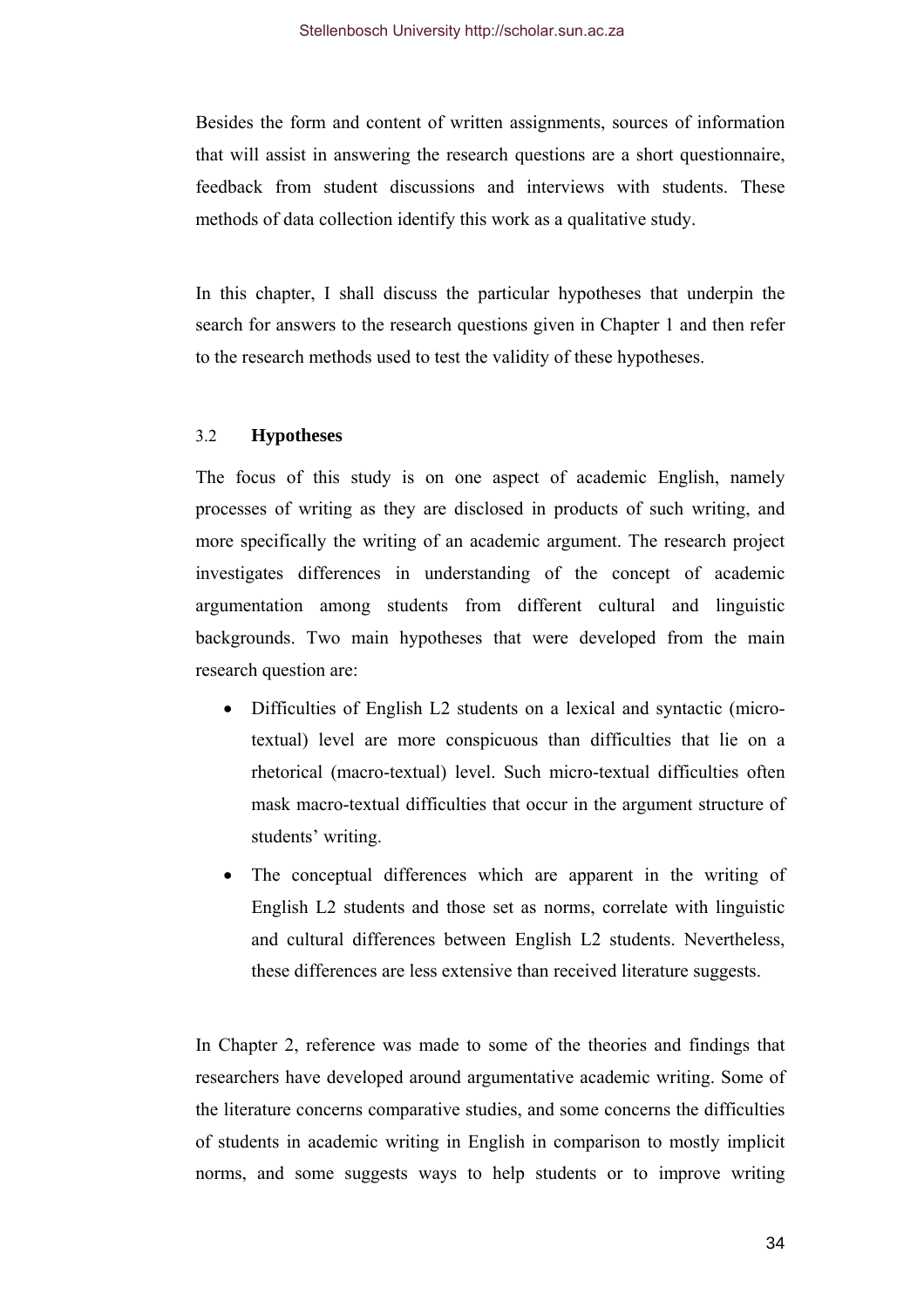instruction. On the whole, it can be safely said that when students from non-English cultural and linguistic backgrounds do academic writing in English, there will be difficulties in argumentation. It is therefore assumed that the student writing under scrutiny in this project will show difficulties in English academic writing on a micro and macro level. Our interest is primarily in what happens in certain aspects of the macro level.

#### 3.2.1 Hypothesis 1:

Conspicuous micro-textual difficulties mask less conspicuous macrotextual difficulties

The first hypothesis which is to be tested, refers to the way in which teachers in academic disciplines often recognize grammatical "errors" on a lexical and syntactic level more readily than the "errors" on an argumentative level. Such conspicuous errors are often given more attention in feedback than the errors in argument structure. This leads to a popular perception that English L2 students need to be assisted largely with improving linguistic competence on the lexical and syntactic level. The literature discussed in Chapter 2 claims differently. Brown (1998:1-3) discusses how academic writing protocol differs across cultures and she uses Kaplan (1966:9) as a basis to show the differences in rhetorical structures between cultures. The particular contribution of their work is that they encourage more dedicated investigation of the macro-textual, discursive patterns of student writing. My hypothesis relates to this perspective of Kaplan (and others mentioned above) by investigating specifically English L2 students' conceptualization of academic conventions and their execution of the "rules" of academic writing, in order to reveal their views on and skills for constructing academic texts. I shall test the hypothesis that there is as much need for attention to macro-textual aspects of a text as to micro-textual aspects; attention to micro-textual aspects only denies the prevalence of difficulties on the level of rhetorical structure. It is important here to recall that the "cultural differences" that authors such as Kaplan and Brown identify in English L2 writing, need to be considered with a clear understanding of the complexity of the concept of 'culture' as is referred to in Chapter 1 and will be discussed again later.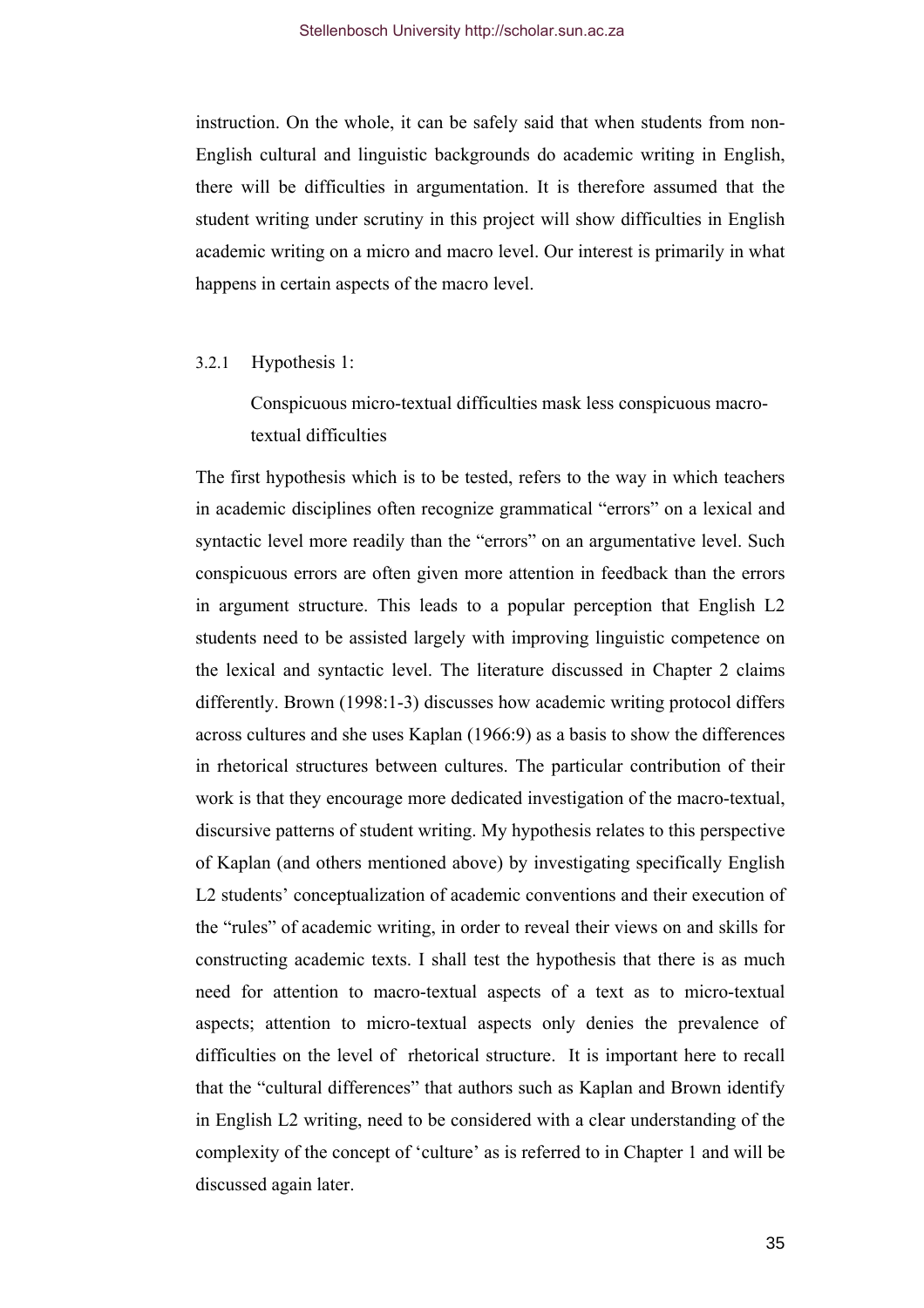Primary data collected from students in the process of answering the research questions here, are their own academic argumentative writing. In the short essay which they write at the beginning of the course, they explain their own concepts of academic writing. Additionally, students complete a questionnaire on their views about their own academic writing. This data is supplemented by information gained through informal discussions and interviews. The assumption is that all this data provides an idea of the students' concepts of academic writing, which can be compared to the norms taught in the EAP course.

### 3.2.2 Hypothesis 2:

Conceptual differences which correlate with linguistic and cultural differences are less extensive than received literature suggests

The students are from a variety of cultural and linguistic backgrounds. When each student's concepts of academic writing are compared to norms taught in the EAP course, the student's cultural and linguistic background is considered a key factor with which his or her concepts are correlated. An attempt is therefore made to determine whether culture and linguistic background play a significant role in students' concepts of academic writing. Since the seminal work of Kaplan (1966), much scholarly attention has been directed at the different rhetorical patterns followed by different language groups and in different cultures. They have encouraged and provoked sensitivity to aspects of rhetoric that are culturally determined and that have a marked effect on English L2 writing. A hypothesis which follows, therefore, is that the conceptual differences which students' writing assignments express, at least to some degree, correlate with the given linguistic and cultural differences. My hypothesis here is that cultural and linguistic differences are perhaps emphasized more than is justified, and that this leads to difficulties in clear argumentation not being addressed sufficiently in teaching English L2 academic writing.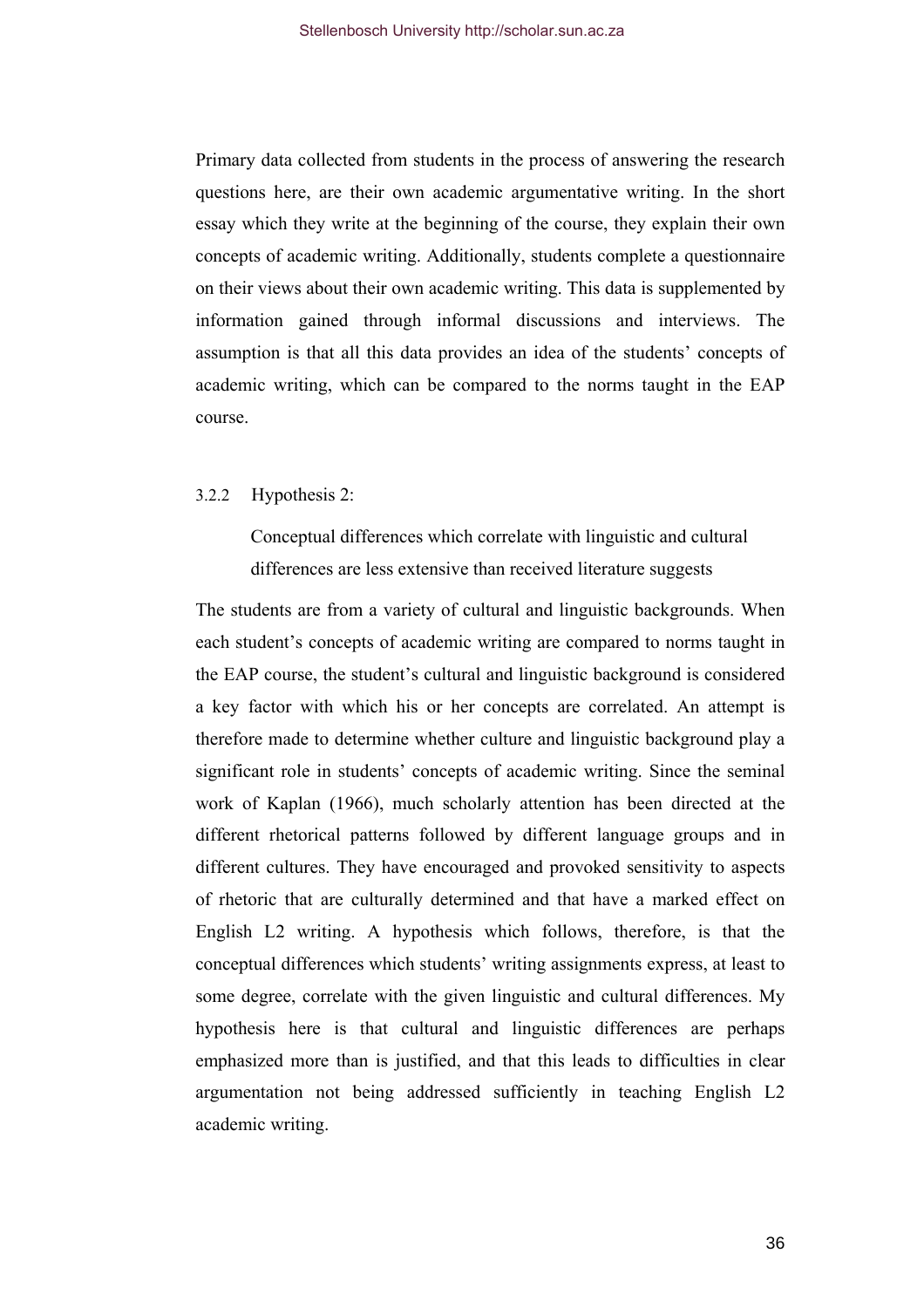#### 3.3 **Research Instruments**

Although this study will test the hypotheses set out above in par. 1.1 and 1.2, as a qualitative study, it will also develop them. The different data is therefore measured, not only to test the hypotheses, but to attempt possible explanations for them and to develop questions from them that might be useful in developing EAP courses and materials. For this study, data is gathered in three different ways, namely a controlled writing exercise, a short questionnaire, and informal interviews and discussions. These instruments are briefly described and discussed below.

### 3.3.1 Controlled essay

As a point of departure, students were given a writing task in their first EAP class. They were asked to write about academic writing before they had received any input on the topic from the EAP course. The questions they were asked to answer are as follows:

What do you understand by "academic writing"? Explain what would be considered as good academic writing and why it would be considered so. Is an academic text divided into different parts, and if so, what are those parts? Write your answer in the form of an academic essay, as you understand it.

For this study, the student writing collected in the essays was analysed on two levels: (i) an analysis of various macro-textual features such as the paragraph structure and rhetoric they used, and (ii) an analysis of what they said they understand by "academic writing", i.e. their concepts of academic writing. The essays were taken in and checked. Copies of the essays have been kept and the originals were returned to the students. Grammatical (micro-textual) inaccuracies in the writing were corrected, and English academic writing norms were mentioned where it pertained to specific problems in the essays. When the essays were handed back, students responded spontaneously to the teacher's comments and discussed issues surrounding academic writing and the difficulties they experience.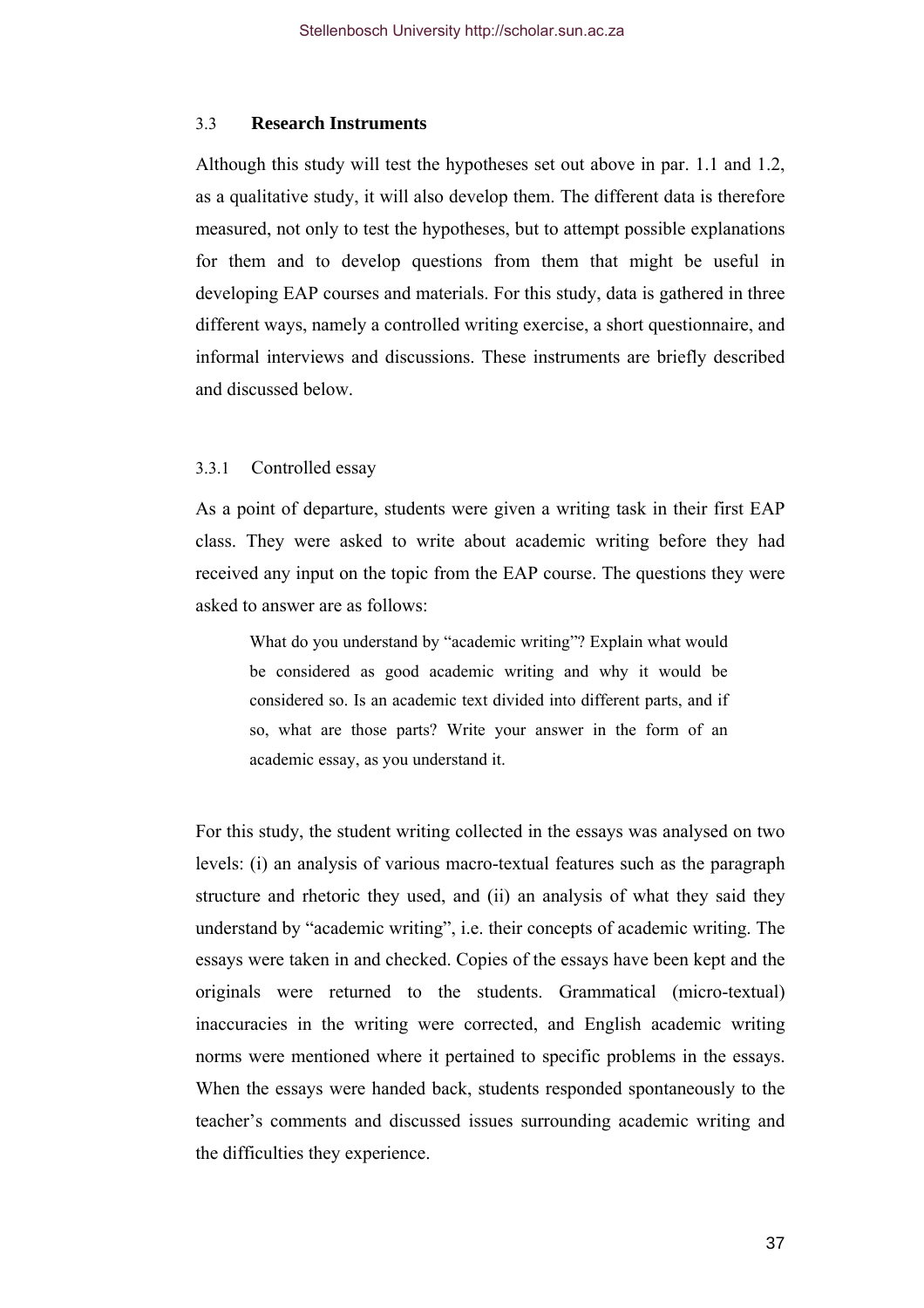#### 3.3.2 Questionnaire

From extensive discussions, a short questionnaire was developed to formally collect relevant information about students from different cultural and linguistic backgrounds. The questionnaire collected biographical information like the name, age, country of origin and home language of each respondent. Students were asked to provide a nickname to be used as pseudonym for those who preferred anonymity. The biographical information was used to establish the likely cultural background of the student as well as the linguistic background of each. A student from the DRC, for example, may have been educated in French, but his or her home language may be Fong. A student's age or level of current studies may give an indication of his/her exposure to academic writing, which could have influenced his/her competence in English academic writing. The questionnaire is attached as an appendix.

# 3.3.3 Informal discussions and interviews

Because of the nature of EAP classes, discussion is encouraged when it occurs spontaneously. Planned discussions often do not materialise because students do not feel like talking, are not interested in the particular set topic, are absent for various reasons, and so on. Therefore, when students who were respondents in this project spontaneously discussed issues useful to the researcher, notes were made to capture their opinions. One of the instruments used in this study is discussion or informal interviews. Informal interviews were arranged with cooperative students who were interested in discussing academic writing and cultural differences.

### 3.4 **Data collection methods**

Students that enrolled for the EAP course were informed of the study and were asked for permission to use their written work, their completed questionnaires and information gained from discussions and informal interviews. Those students who participated were invited to hand in written work from their academic courses which the researcher edited and discussed in a private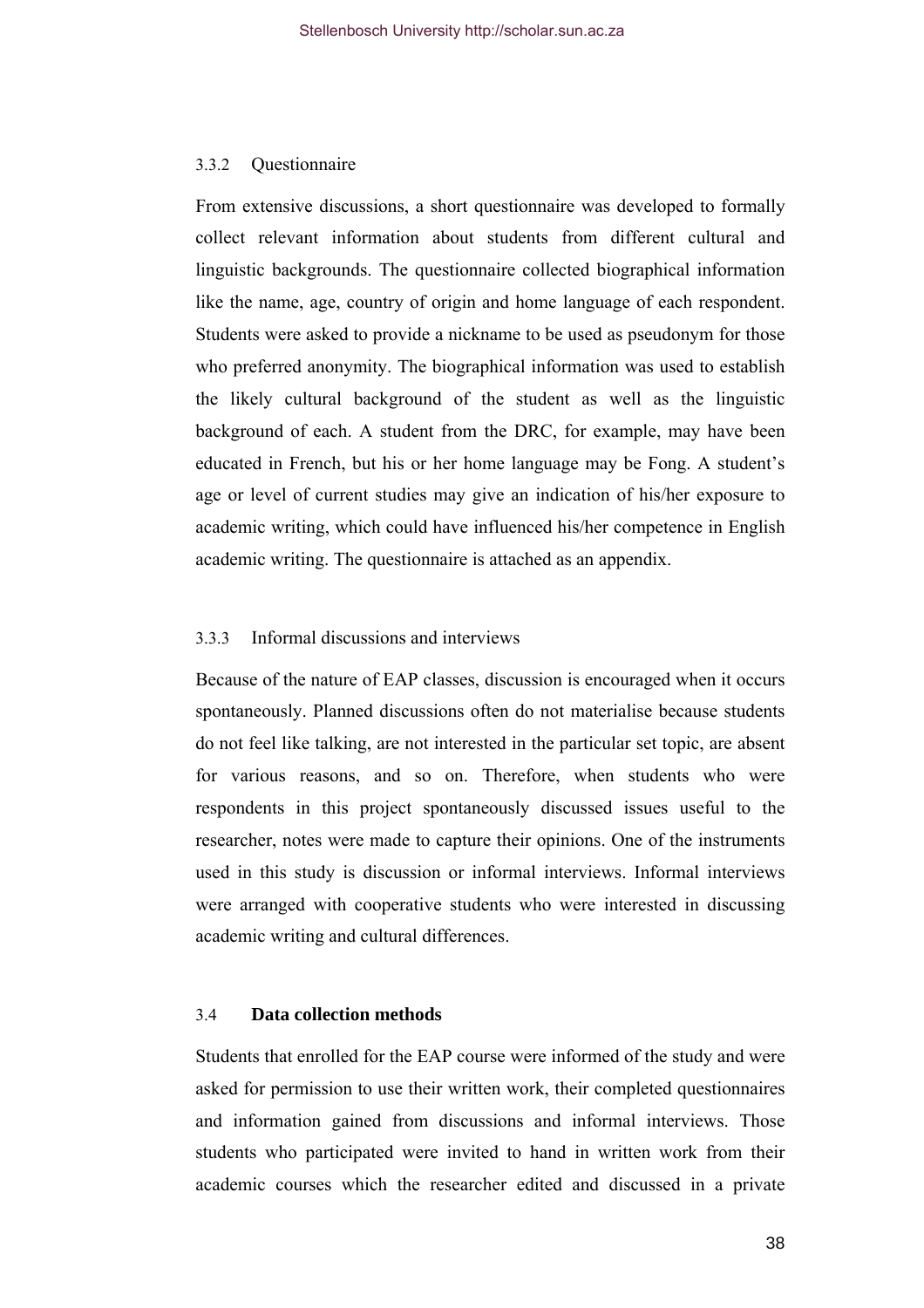consultation. These benefits were offered in return for the students' participation as well as for the insight this gave in their application of EAP content outside of the EAP context. Respondents received this offer very positively, evidently because they had enrolled for the EAP course in the first place to improve their writing.

#### 3.5 **Data analysis**

## 3.5.1 Controlled essays

Essays written under controlled circumstances were first analysed with a focus on argumentation. This included aspects which Brown (1998:4) calls signaling devices, i.e. opening the discourse, introducing a new point, sequencing, illustration, qualification, generalising, summarising and concluding. The thesis statement and its position was studied (Petrić 2004:221), and finally, also the paragraph structure. Attention was given to areas where students may do things differently to what an English reader may expect (Brown 1998:6). In other words, the analysis focused on rhetoric or argumentation and factors that influence these. Even though this study was not concerned with inaccuracies on sentence level, they were noted because inaccuracies on sentence level might influence the way a reader perceives a text. Often, texts are seen as unclear or inadequate because they contain grammatical inaccuracies (Brown 1998:6).

Second, the same essays were analysed for information on students' concepts of academic writing. The rationale for this procedure was to gain insight into English L2 students' conceptualization and execution of academic writing from two different perspectives. On the one hand, the researcher can analyse the student essays according to chosen criteria and, on the other hand, the student is given a voice which may explain choices that were made during the writing process. Such additional information proved to be very valuable in this study because its aim was precisely to understand the reasoning, or rhetoric, which students from different cultural and linguistic backgrounds follow.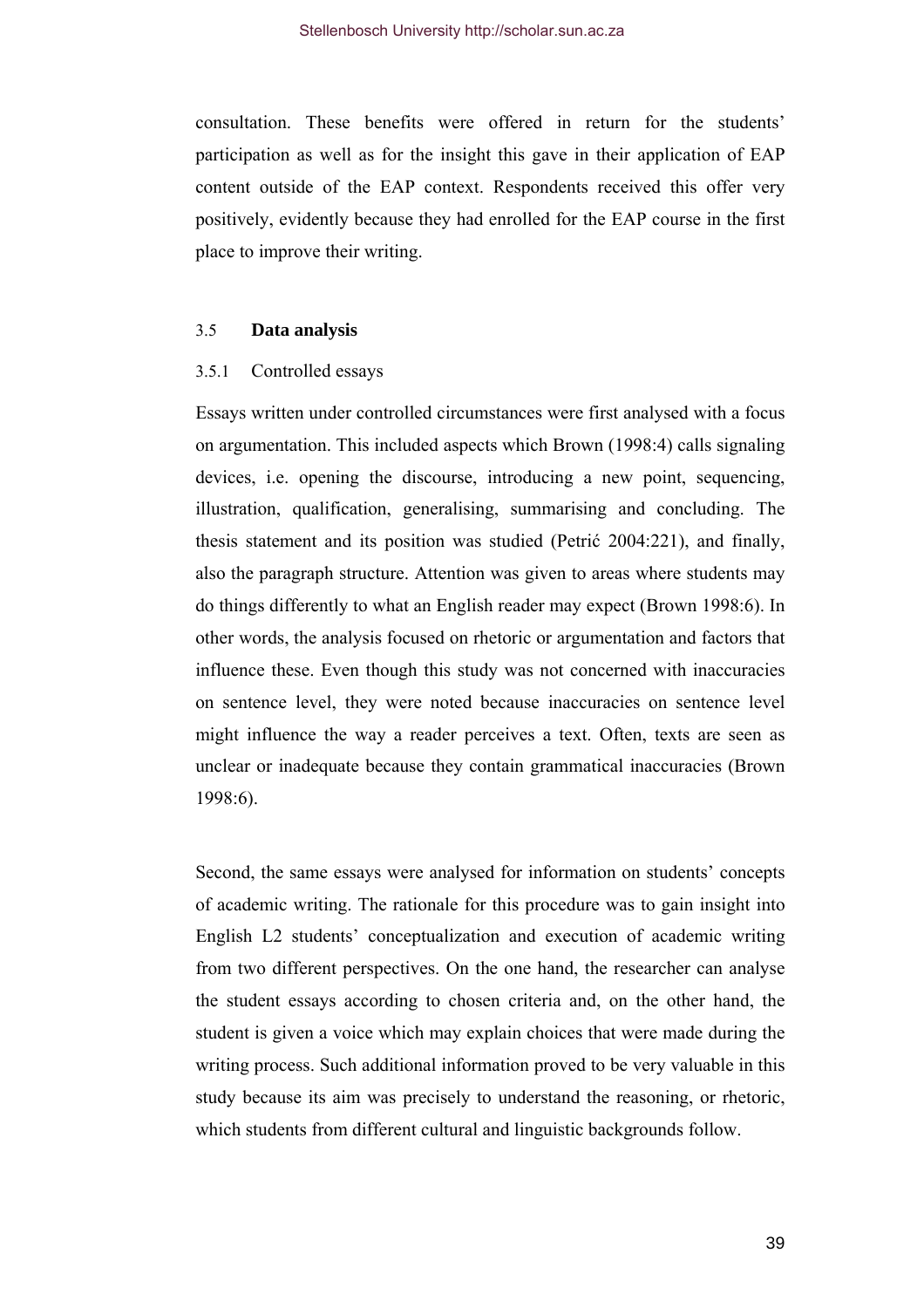### 3.5.2 Questionnaires

The questionnaire served a similar purpose to that of the discussions and interviews. It provided additional information and gave a controlled input that assisted in the analyses of written tasks and in comparison of the work of students from different backgrounds.

## 3.5.3 Informal discussions and interviews

Information gleaned from discussions and interviews was analysed for consistency with the written tasks. According to Patton (2002:467) information collected in this manner can provide evidence supporting or contradicting the findings of an essay analysis. Some information that was gained in this manner at the start also contributed to the design of the questionnaire.

#### 3.6 **Limitations**

This study has certain limitations that need to be kept in mind when examining and interpreting the obtained data. First, the variety of cultural groups included in the study may be too limited to allow wide generalization of the results. Particularly, the majority of respondents were foreign students, who apparently come from educational environments vastly different to those of South African students who have an indigenous African language as L1. Second, as there was an imbalance in the numbers of students per cultural group, i.e. only three nationalities/language groups had more than eight representatives, the results may have limitedly validity for the lesser represented groups. Third, results may be slightly skewed by a tendency of students to structure their work in one way or another due to them wanting to give "correct" responses. Information from interviews, discussions and the questionnaire may therefore not reflect the actual concepts of students, but rather what they think the lecturer may want to hear. However, with the variety of instruments used, this effect could be limited. Also, discrepancies would have shown up, had information in the questionnaire not correlated with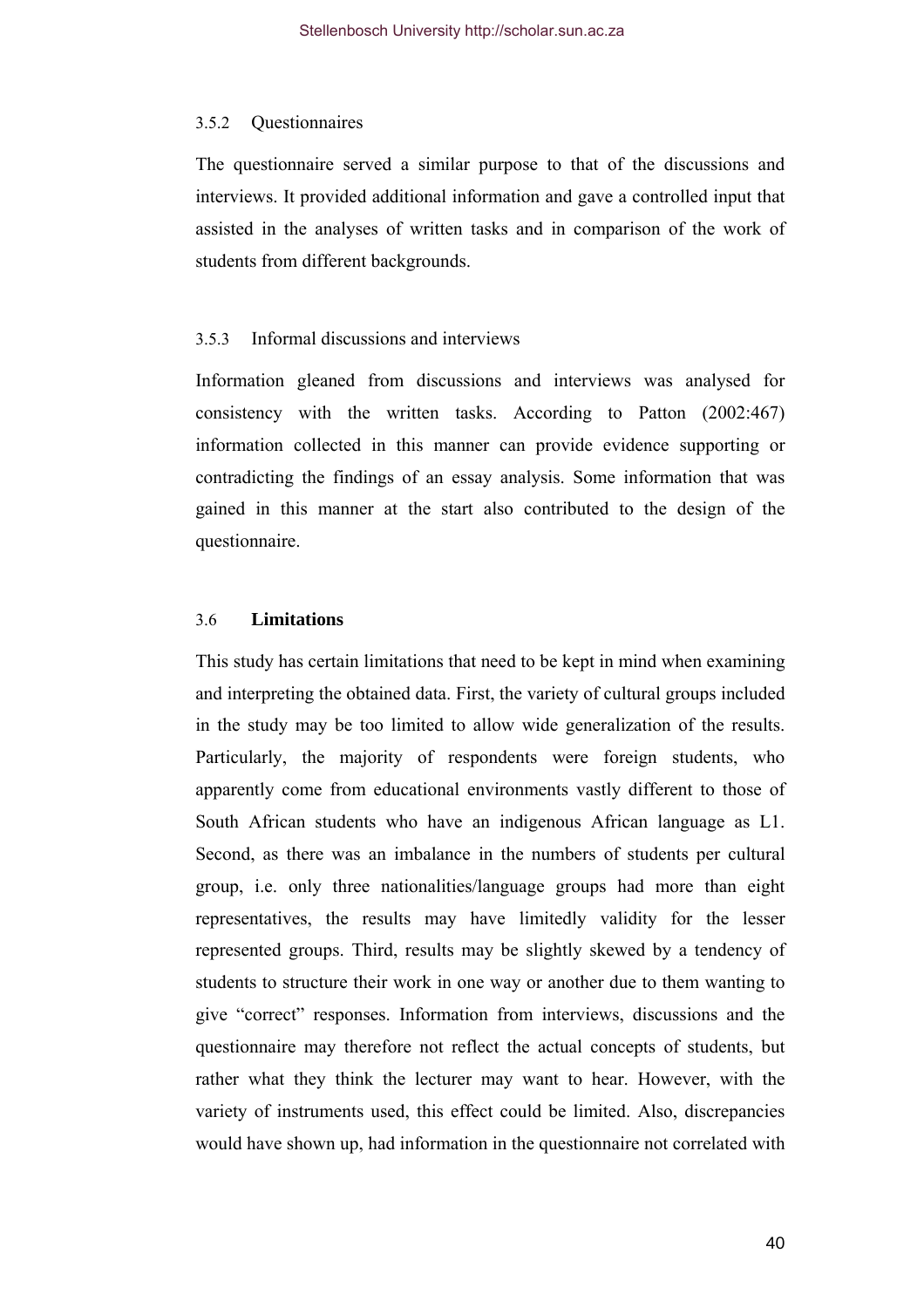the findings of the writing analyses. Such discrepancies would also have provided interesting or useful results.

Objectivity can be compromised when the researcher is related to the respondents as a teacher. However, following Haraway (in Malterud 2001:484) 'objectivity' should be interrogated, as this is a contentious notion even in much more formal qualitative research. All knowledge is partial and situated and "researcher's effects" should be carefully accounted for. Researchers doing qualitative studies often employ their preconceptions and expectations to choose areas of investigation and to develop hypotheses. Due care was taken during the analyses to limit as much as possible interference of researcher's perspectives that could skew the analyses and interpretations.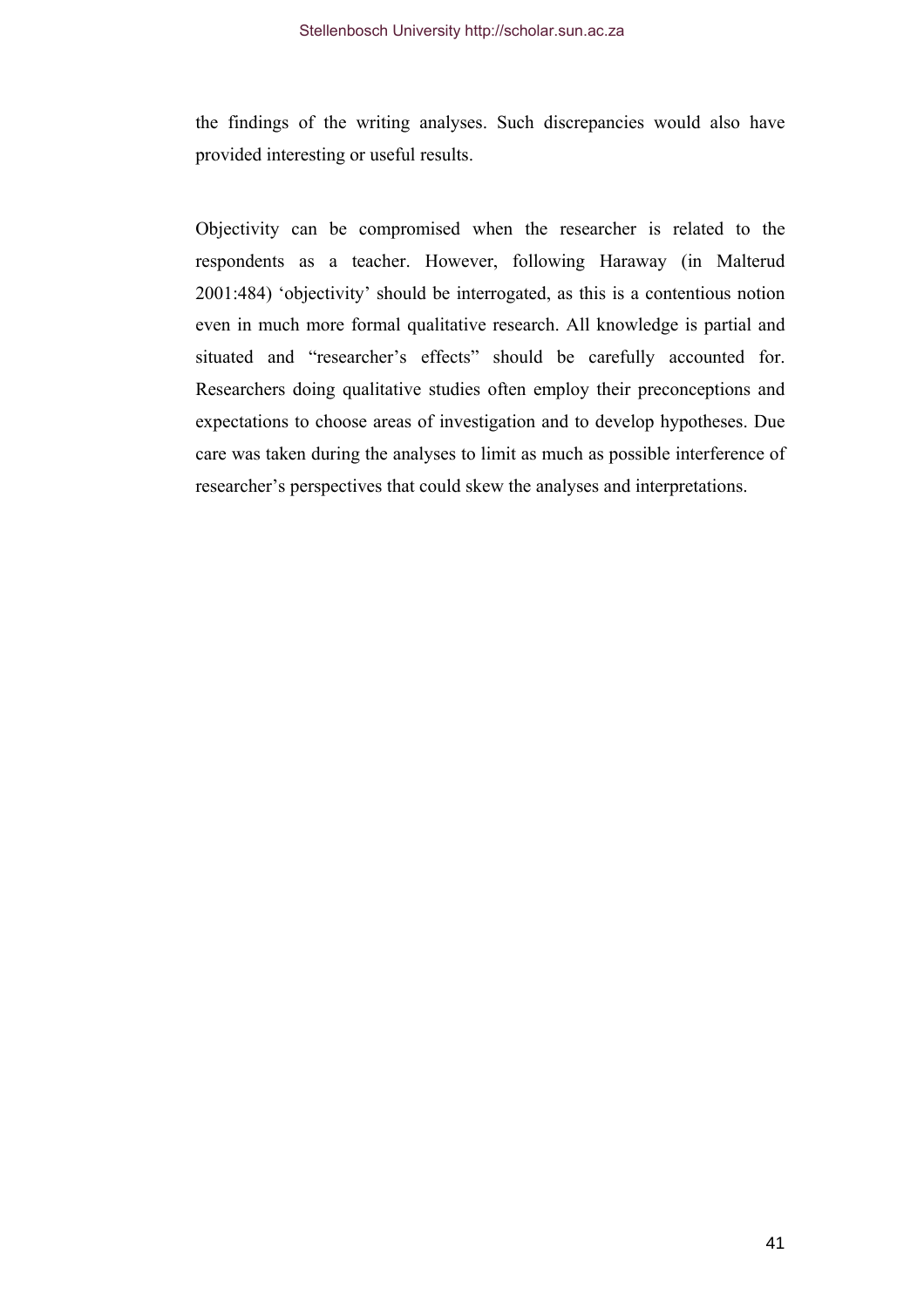### 4. **CHAPTER 4: DATA ANALYSIS**

## 4.1 **Introduction**

The main focus of this study is on traces of culture in academic discourse as they are reflected in students' writing as well as in what the students say about academic writing. This dictates that the analyses presented here amount to a form of discourse analysis. Discourse Analysis particularly analyses spoken or written texts beyond sentence level (cf. Cook 1989, Levinson 1983). However, the analyses here are done not according to conventional discourse analytic methods used to disclose cohesive devices available to L1 speakers, but rather according to methods suggested by scholars interested in teaching and developing academic writing for English L2 students. In such analysis, features of academic writing on sentence level will be shown to play a role as well.

The analysis process followed here is one that extracts information from written texts that apparently rely on linguistic devices which contribute to coherence and overall organization of material in an academic essay. The process is one of selecting, reducing and abstracting relevant and apparently significant data that may reveal underlying patterns of argumentation in texts, as well as connections between knowledge of textual features and use of such features. From these patterns and connections, it should be possible to draw explanations of what is given in the data.

This analysis aims to investigate conceptions of writing and then to compare what students say to what they do. Tables are provided for quick referencing in the comparison between different students, different dimensions or indeed the different methods which were used to measure data. In each of the measurement instruments, i.e. the essay (content and structure), the questionnaire, and the discussions, a set of dimensions were identified and subsequently used in order to compare students from different cultural and linguistic backgrounds.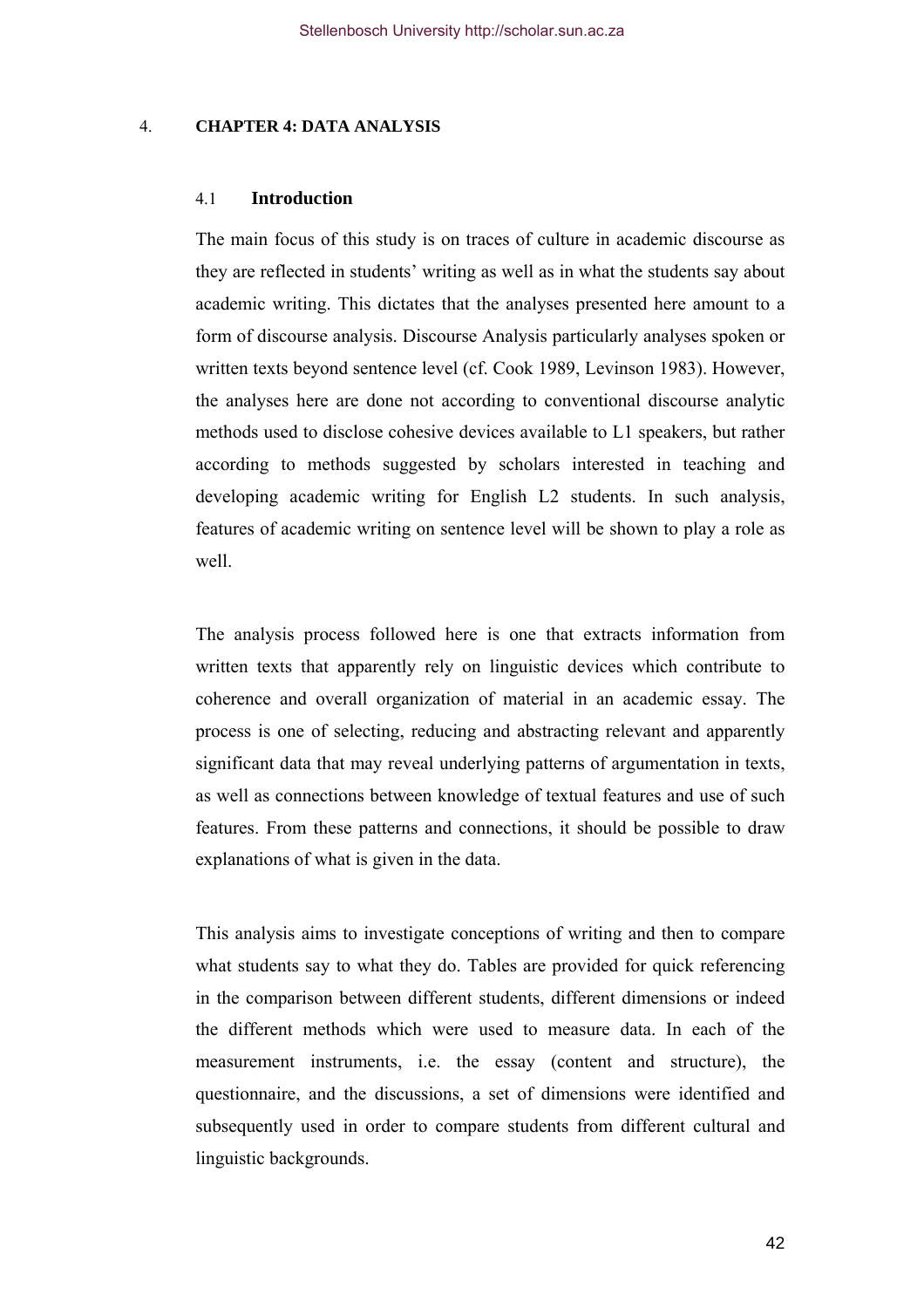In analyzing the essay, for example, the following five dimensions are used to characterise what students say about what they understand by "academic writing":

- (i) Academic language,
- (ii) Thesis statement,
- (iii) Triad,
- (iv) Logical argument, and
- (v) Cohesive and coherent paragraphs.

The same set of dimensions is used to analyse the structure of the essays. Data obtained from the discussions and interviews are also classified according to the above-mentioned dimensions.

In using the questionnaire data, profile-building data is used as dimensions for comparison of various aspects raised in the research questions, pertaining to the possible effects of cultural difference. This will be discussed in more detail below.

The sample comprises students from a variety of cultural and linguistic backgrounds. However, in terms of numbers, three groups dominate, namely the Dutch, the German and Gabonese groups. These consist of eight to twelve students each. There are also smaller groups of three Swedes, two Danish, and two Afrikaans L1 South Africans, and a few individuals namely a Chinese, an Emirati and a Mexican student. The group also included a Korean and a Libyan student, but their data could not be used for this study because their English proficiency was not adequate yet.

Data of the individuals and of the cultural groups is tabled separately, thus comparison between cultural and linguistic groups is possible. Where differences amongst individual respondents and cultural/linguistic groups were insignificant, however, no particular distinction is given. Sometimes students are referred to or quoted, and then their nationality is given, but on the whole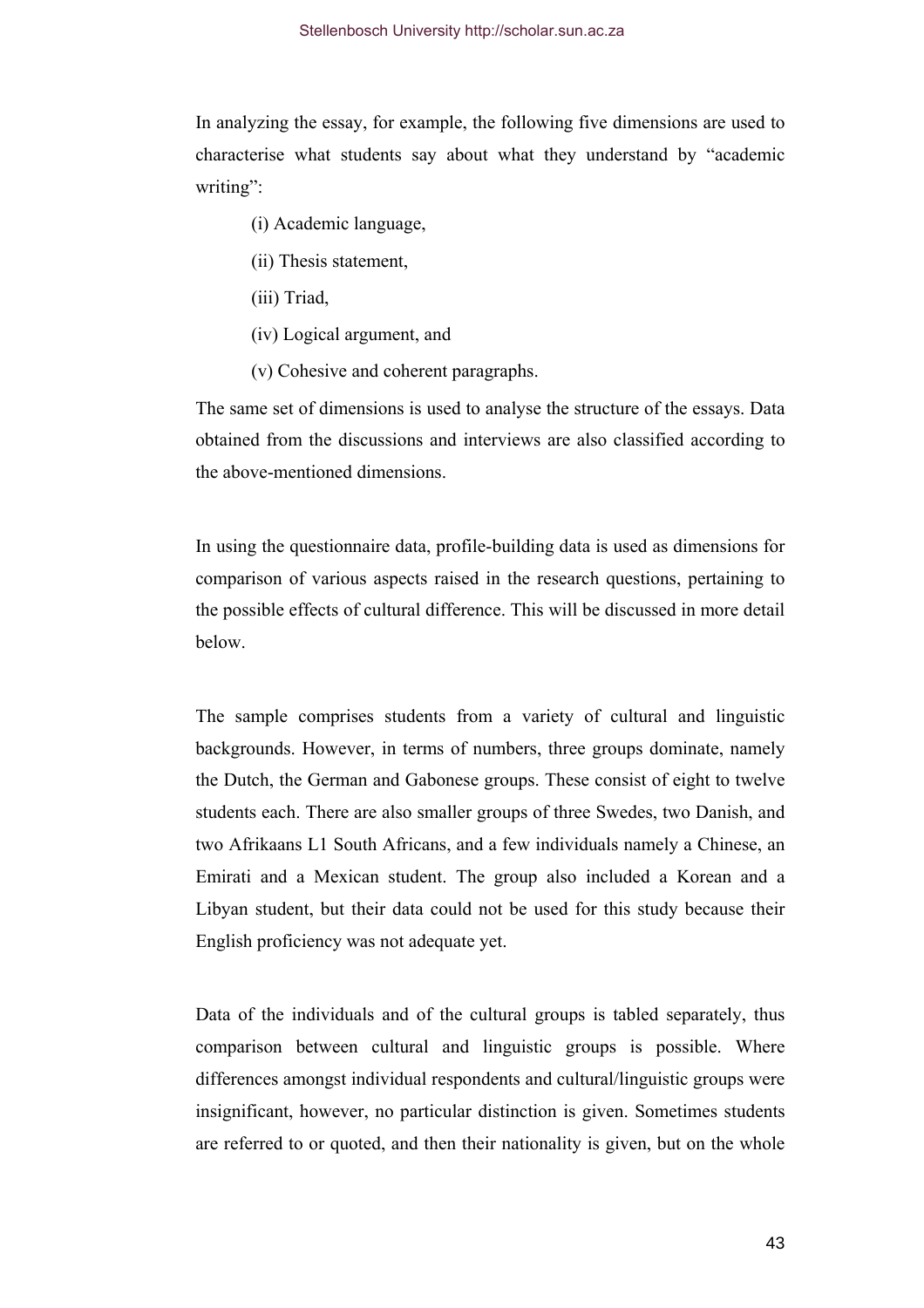the analyses indicated that it would be more sensible not to discuss each group separately. This point will be elaborated on in the conclusion.

### 4.1.1 Summary of results

Before a detailed discussion of the analyses and what they disclosed in terms of the research questions, I will present a summary of the results in table format. This is done to give a quick overview of the full set of outcomes, and for easy reference later on. Table 4.1 gives this summary of the results obtained from the essays and questionnaires which the subjects submitted. Valuable information that was obtained from discussions and informal interviews is discussed under a separate heading. The summary in Table 4.1 consists of key words pertaining to the criteria which were used in analysing the data. The table shows what each student said about academic writing in his/her essay and questionnaire, as well as what the same students did in their diagnostic essay (and often also in other course work essays with which I assisted them). Only key words are used to refer to conventions and norms. For example, if the key words "logical argument" appear under the heading of what students say, it means that logical argumentation is a component of what the student understands to be 'academic writing'. It is then interesting to check whether a student who has the key words "logical argument" (e.g.) under the heading of what students say, also has these key words under the heading of what students do. That would indicate a correlation between students' conceptualisation of academic writing and what they do when they themselves construct an academic text. This procedure was followed throughout in order to answer research questions 1 - 3.

Information gained from two questions in the questionnaire appears under the heading "Academic writing: L1 compared to L2". In questions 16 and 17, students were asked to compare the academic writing they produce in their own language to that which they produce in English, as well as to compare academic texts they read in their own language to academic texts they read in English. They were specifically asked if, to them, the structure appeared to be the same and to explain what similarities they find, or whether the structure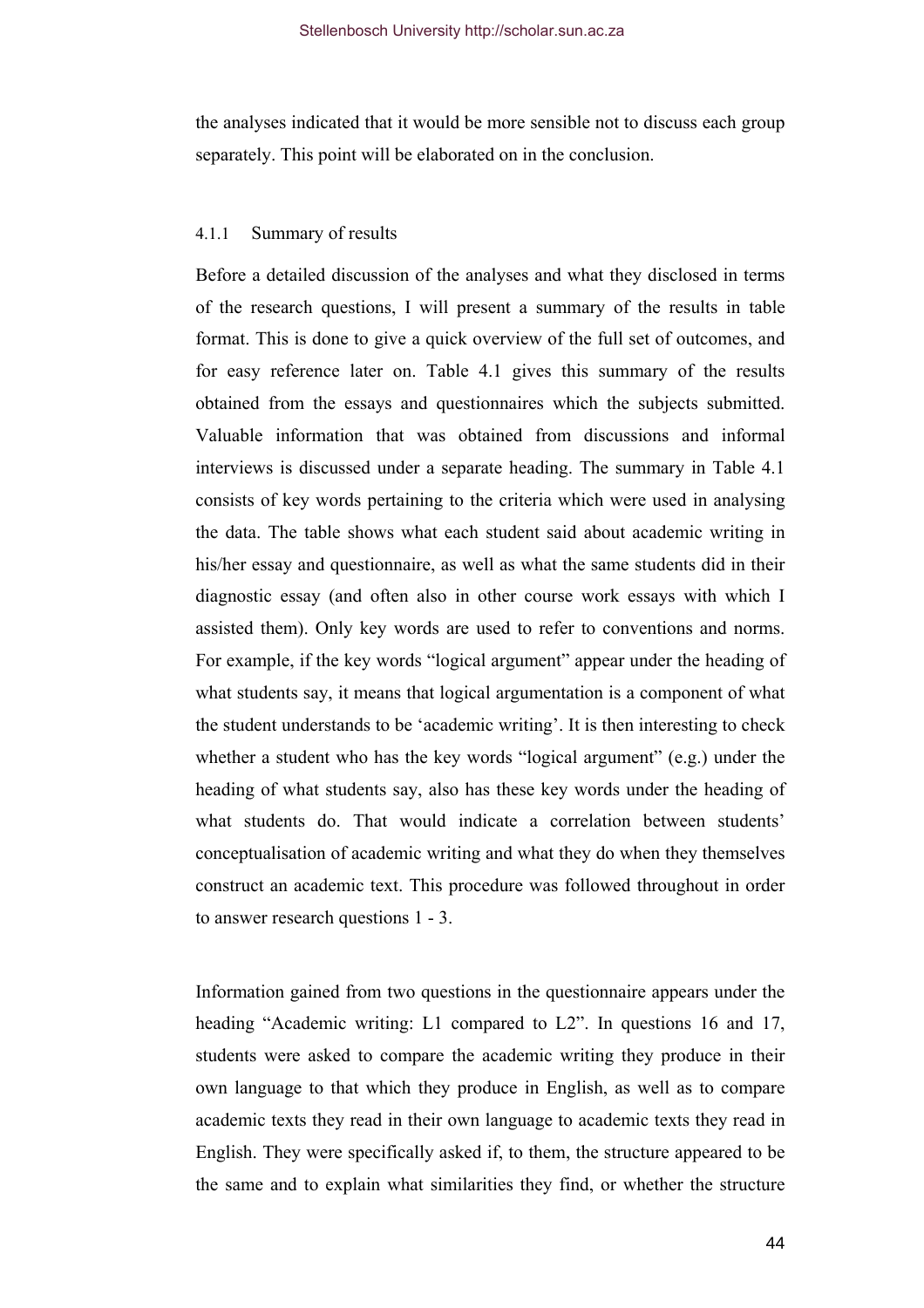appeared to be different and then what differences they find. The key words "same" and "different" are tabled for quick comparison with the abovementioned data. Discussion of the results follows in sections 2 and 3 below.

| Name,<br>nationality<br>and field of<br>study | What students say about<br>academic writing                                             |                                                     | What students do in academic<br>writing                                                                                                            |
|-----------------------------------------------|-----------------------------------------------------------------------------------------|-----------------------------------------------------|----------------------------------------------------------------------------------------------------------------------------------------------------|
|                                               | <b>Essay</b>                                                                            | <b>Academic</b><br>writing: L1<br>compared to<br>L2 | <b>Essay</b>                                                                                                                                       |
| Richella<br>Dutch<br>Law                      | Academic<br>language<br>Thesis statement<br>Triad                                       | Same                                                | Academic language<br>No thesis statement<br>No triad<br>No logical argument<br>No cohesive and coherent paragraphs<br>Non-interfering inaccuracies |
| Jan Dirk<br>Dutch<br>Law                      | Academic<br>language<br>Thesis statement<br>Triad<br>Logical argument                   |                                                     | Academic language<br>Thesis statement<br>Triad<br>Logical argument<br>Cohesive and coherent paragraphs<br>Non-interfering inaccuracies             |
| Sofie<br>Dutch<br>Law                         | Academic<br>language (difficult<br>words, higher<br>level)<br>Triad<br>Logical argument | Same                                                | Informal language<br>Thesis statement<br>No triad<br>No logical argument<br>No cohesive and coherent paragraphs<br>Interfering inaccuracies        |
| Linda<br>Dutch<br>Law                         | Academic<br>language<br>(academic<br>vocabulary and<br>complex<br>sentences)<br>Clarity | Same                                                | Informal language<br>No thesis statement<br>No triad<br>No logical argument<br>No cohesive and coherent paragraphs<br>Interfering inaccuracies     |
| Leonore<br>Dutch<br>Industrial<br>Psychology  | Academic<br>language<br>Thesis statement<br>Triad<br>Logical argument                   | Same                                                | Informal language<br>Thesis statement<br>No triad<br>No logical argument<br>No cohesive and coherent paragraphs<br>Non-interfering inaccuracies    |

**Table 4.1 – Summary of results**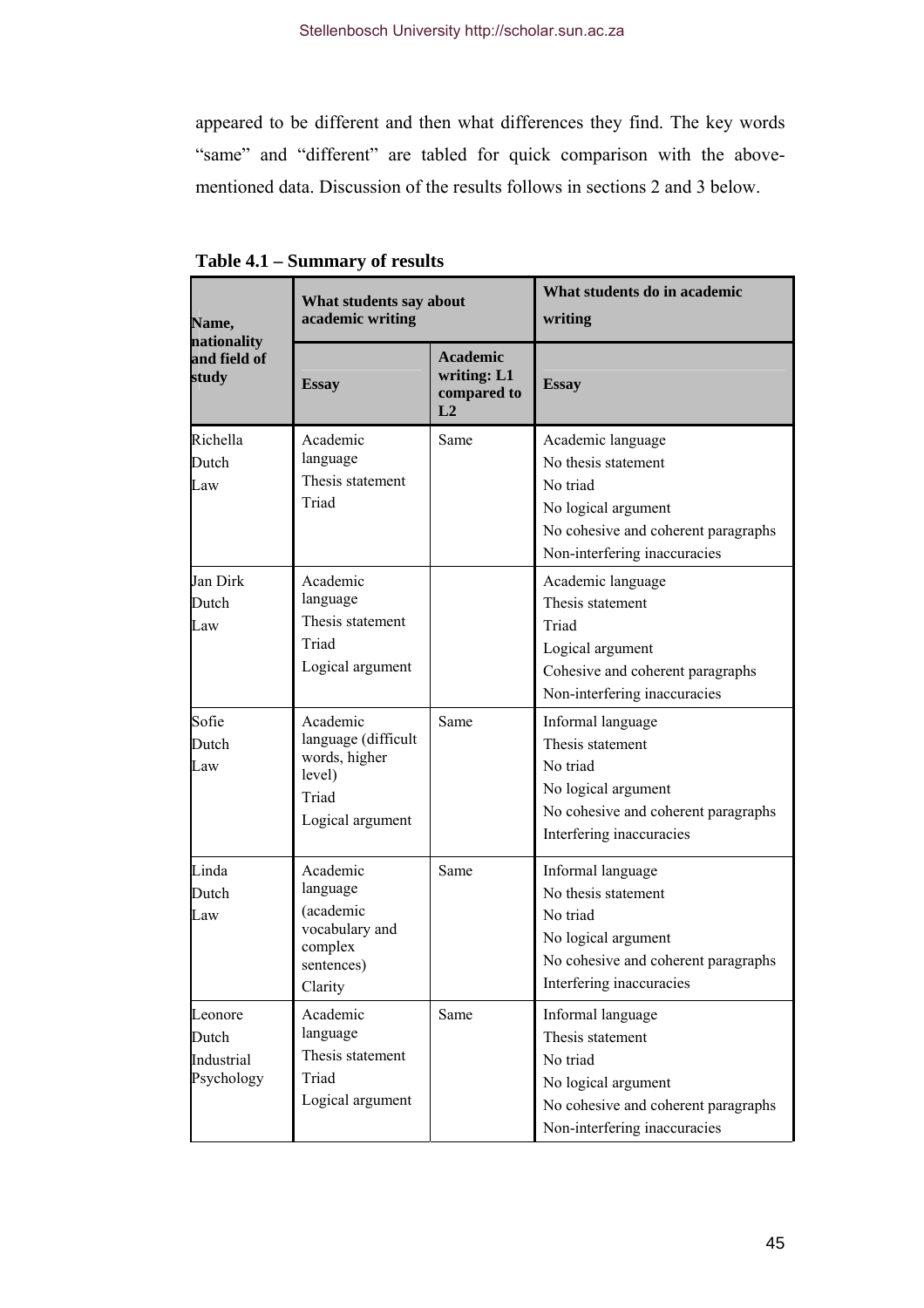| Rose<br>Dutch<br>Law                 | Academic<br>language<br>Thesis statement<br>Triad<br>Logical argument<br>(use signal words) |           | Informal language<br>Logical argument<br>Triad<br>No cohesive and coherent paragraphs<br>Non-interfering inaccuracies                                 |
|--------------------------------------|---------------------------------------------------------------------------------------------|-----------|-------------------------------------------------------------------------------------------------------------------------------------------------------|
| Cleome<br>Dutch<br>Marketing         | Academic<br>language<br>Thesis statement<br>Triad<br>Logical argument                       | Same      | Academic language<br>Thesis statement<br>Superficial triad<br>No logical argument<br>Cohesive and coherent paragraphs<br>Non-interfering inaccuracies |
| Pigie<br>Dutch<br>Psychology         | Academic<br>language<br>Thesis statement<br>Triad                                           | Same      | Informal language<br>No thesis statement<br>No triad<br>No logical argument<br>No cohesive and coherent paragraphs<br>Interfering inaccuracies        |
| Liam<br>South African<br>Education   | Academic<br>language<br>Thesis statement<br>Cohesive and<br>coherent<br>paragraphs          | Same      | Academic language<br>Cohesive and coherent paragraphs<br>No thesis statement<br>No triad<br>No logical argument<br>Non-interfering inaccuracies       |
| Garreth<br>South African<br>Theology | Triad<br>Logical argument                                                                   | No answer | Academic language<br>Thesis statement<br>Triad<br>Logical argument<br>Cohesive and coherent paragraphs<br>Non-interfering inaccuracies                |
| Anders<br>Swedish<br>Engineering     | Academic<br>language<br>Triad<br>Logical argument                                           | Same      | Academic language<br>Thesis statement<br>Triad<br>Logical argument<br>Interfering inaccuracies<br>No cohesive and coherent paragraphs                 |
| Maral<br>Swedish                     | Thesis statement<br>Triad                                                                   | Same      | Informal language<br>Thesis statement<br>Triad<br>Logical argument<br>No cohesive and coherent paragraphs<br>Interfering inaccuracies                 |
| Alia<br>Swedish<br>Engineering       | Academic<br>language<br>Thesis statement<br>Triad                                           | Same      | Informal language<br>Thesis statement<br>Triad<br>Logical argument                                                                                    |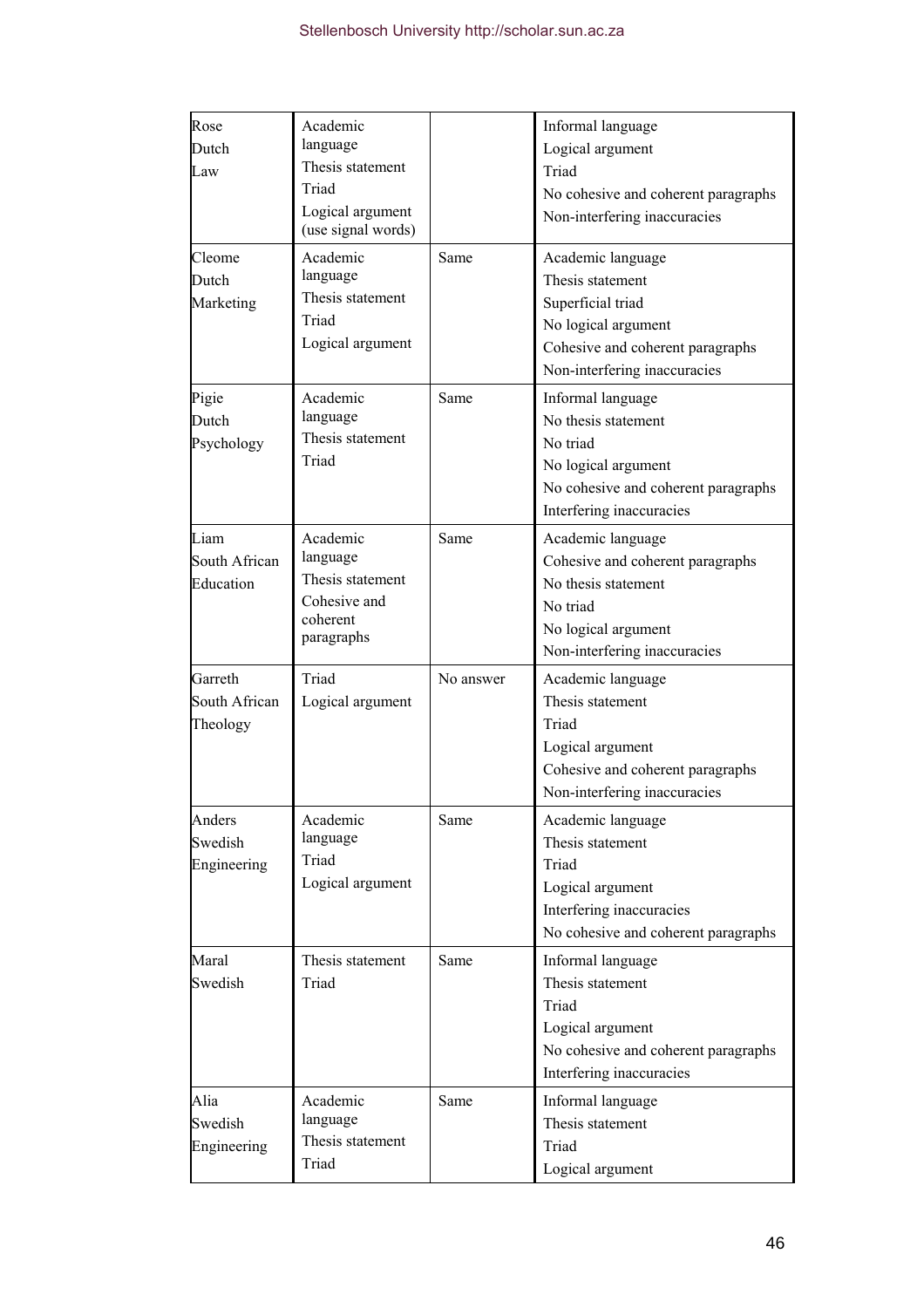|                                          |                                                                                                             |           | No cohesive and coherent paragraphs<br>Interfering inaccuracies                                                                                           |
|------------------------------------------|-------------------------------------------------------------------------------------------------------------|-----------|-----------------------------------------------------------------------------------------------------------------------------------------------------------|
| Aleksander<br>Norwegian<br>Psychology    | Academic<br>language<br>Triad                                                                               | Same      | Informal language<br>Thesis statement<br>No logical argument<br>Triad<br>No cohesive and coherent paragraphs<br>Interfering inaccuracies                  |
| Ida<br>Norwegian<br>Philosophy           | Academic<br>language<br>Thesis statement<br>Triad                                                           | Different | Academic language<br>Thesis statement<br>Triad<br>Logical argument<br>Cohesive and coherent paragraphs<br>Non-interfering inaccuracies                    |
| Khalifa<br>Emirati<br>Polymer<br>Science | Academic<br>language<br>Thesis statement<br>Triad                                                           | Same      | Academic language<br>No thesis statement<br>No triad<br>No logical argument<br>No cohesive and coherent paragraphs<br>Non-interfering inaccuracies        |
| Anonymous 2<br>Gabonese<br>Education     | Academic<br>language<br>Thesis statement<br>(at the end)<br>Triad<br>Cohesive and<br>coherent<br>paragraphs | Different | Academic language<br>Thesis statement (at the end)<br>No logical argument<br>Triad<br>No cohesive and coherent paragraphs<br>Non-interfering inaccuracies |
| Delpiero<br>Gabonese<br>Education        | Academic<br>language<br>Triad<br>Logical argument                                                           | Same      | Academic language<br>Thesis statement<br>Triad<br>Logical argument<br>No cohesive and coherent paragraphs<br>Non-interfering inaccuracies                 |
| Esquire<br>Gabonese<br>Education         | Thesis statement<br>Triad<br>Logical argument<br>Cohesive and<br>coherent<br>paragraphs                     | Same      | Academic language<br>No thesis statement<br>No triad<br>No logical argument<br>No cohesive and coherent paragraphs<br>Non-interfering inaccuracies        |
| Hugues<br>Gabonese<br>Education          | Academic<br>language<br>Thesis statement<br>Triad<br>Cohesive and<br>coherent<br>paragraphs                 | Same      | Academic language<br>Triad<br>Logical argument<br>No thesis statement<br>No cohesive and coherent paragraphs<br>Non-interfering inaccuracies              |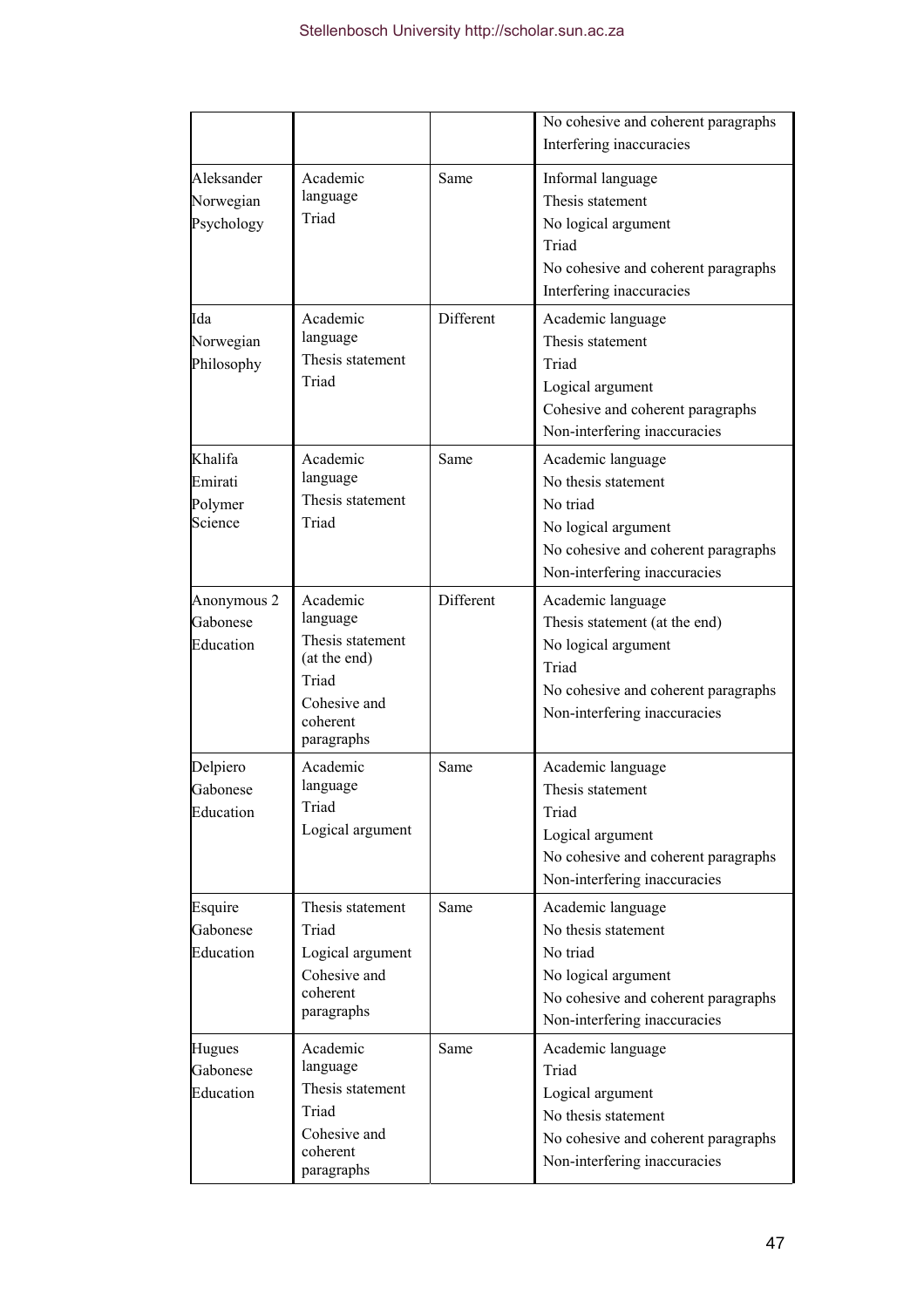| Marcel<br>Gabonese<br>Education       | Academic<br>language<br>Triad<br>Cohesive and<br>coherent<br>paragraphs                                         | Same                | Academic language<br>Thesis statement<br>Triad<br>Logical argument<br>Cohesive and coherent paragraphs<br>Non-interfering inaccuracies          |
|---------------------------------------|-----------------------------------------------------------------------------------------------------------------|---------------------|-------------------------------------------------------------------------------------------------------------------------------------------------|
| Anonymous 1<br>Gabonese<br>Education  | Academic<br>language<br>Triad                                                                                   | Same<br>(qualified) | Academic language<br>Interfering inaccuracies<br>No thesis statement<br>No triad<br>No logical argument<br>No cohesive and coherent paragraphs  |
| Mbeang<br>Gabonese<br>Education       | Thesis statement<br>Triad<br>Logical argument<br>Cohesive and<br>coherent<br>paragraphs                         | Same                | Academic language<br>Thesis statement<br>Triad<br>Interfering inaccuracies<br>No logical argument<br>No cohesive and coherent paragraphs        |
| Diane<br>Gabonese<br>Education        | Academic<br>language<br>Thesis statement<br>Triad<br>Cohesive and<br>coherent<br>paragraphs                     | Same                | Academic language<br>Thesis statement<br>No triad<br>No logical argument<br>No cohesive and coherent paragraphs<br>Non-interfering inaccuracies |
| Armand<br>Gabonese<br>Education       | Academic<br>language<br>Thesis statement<br>Triad<br>Logical argument<br>Cohesive and<br>coherent<br>paragraphs | Same                | Academic language<br>Thesis statement<br>Triad<br>No logical argument<br>No cohesive and coherent paragraphs<br>Non-interfering inaccuracies    |
| <b>Bliss</b><br>Gabonese<br>Education | Triad<br>Logical argument<br>Cohesive and<br>coherent<br>paragraphs                                             | Same                | Academic language<br>Thesis statement<br>Triad<br>Logical argument<br>Cohesive and coherent paragraphs<br>Non-interfering inaccuracies          |
| M.C.<br>Gabonese<br>Education         | Thesis statement<br>Triad<br>Logical argument                                                                   | Same                | Interfering inaccuracies<br>No triad<br>No thesis statement<br>No logical argument<br>No cohesive and coherent paragraphs                       |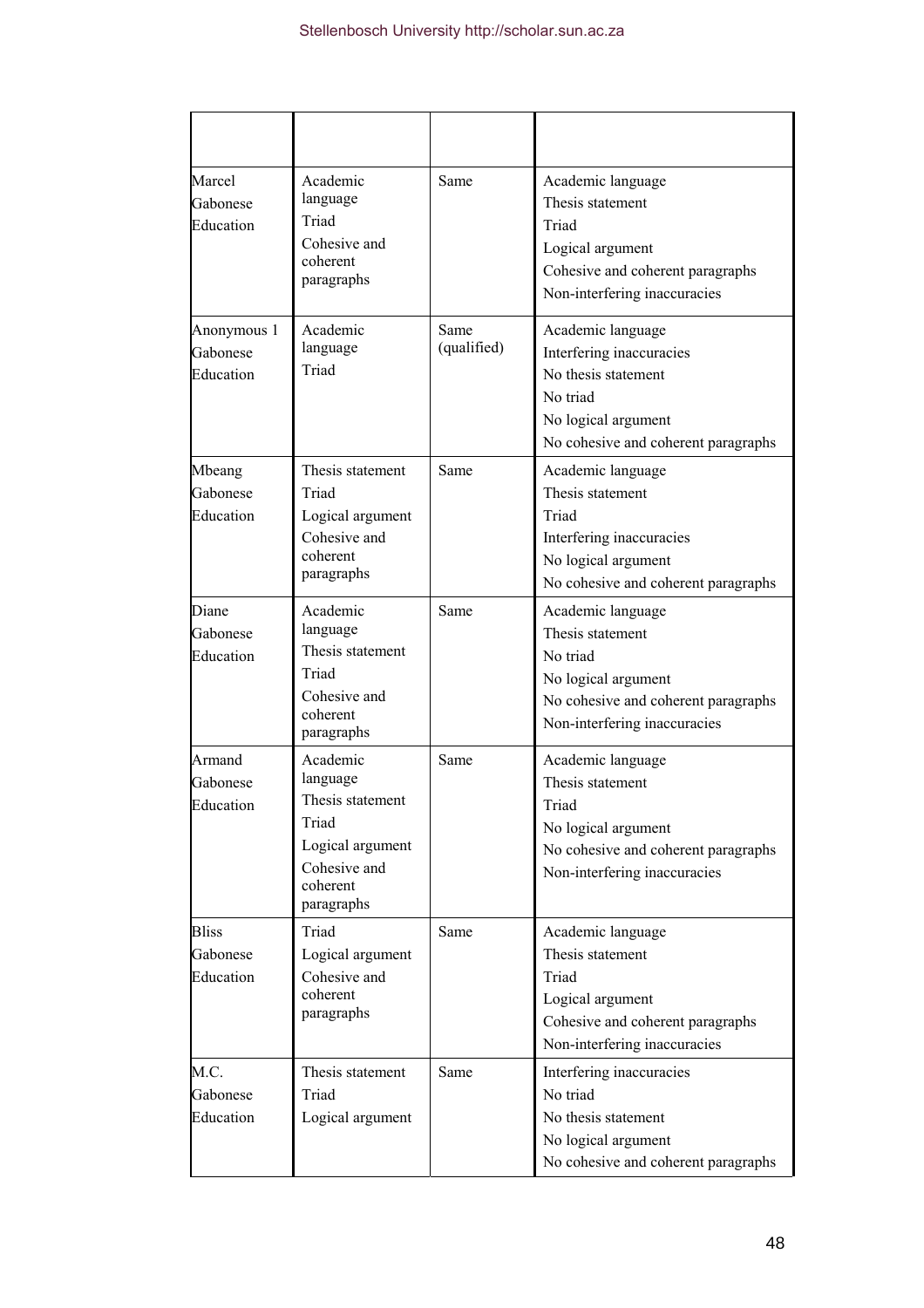| Mad (Daniel)<br>German<br><b>Business</b><br>Economics<br>Sebastian<br>German<br><b>Business</b><br>Economics | Thesis statement<br>Discussion<br>Argument and<br>counter argument<br>Triad<br>Academic<br>language<br>Triad    | Same | Informal language<br>No triad<br>No thesis statement<br>No logical argumentation<br>No coherent and cohesive paragraphs<br>Non-interfering inaccuracies<br>Academic language<br>No thesis statement<br>Triad<br>No logical argument<br>Coherent and cohesive paragraphs<br>Non-interfering inaccuracies |
|---------------------------------------------------------------------------------------------------------------|-----------------------------------------------------------------------------------------------------------------|------|---------------------------------------------------------------------------------------------------------------------------------------------------------------------------------------------------------------------------------------------------------------------------------------------------------|
| Malte<br>German<br><b>Business</b><br>Economics                                                               | Academic<br>language<br>Triad<br>Logical argument                                                               |      | Academic language<br>Thesis statement<br>Triad<br>Logical argument<br>No coherent and cohesive paragraphs<br>Non-interfering inaccuracies                                                                                                                                                               |
| Mathis<br>German<br><b>Business</b><br>Economics                                                              | Academic<br>language<br>Triad                                                                                   |      | Academic language<br>No triad<br>No thesis<br>No logical argumentation<br>No coherent and cohesive paragraphs<br>Interfering inaccuracies                                                                                                                                                               |
| Victoria<br>German<br><b>Business</b><br>Economics                                                            | Academic<br>language<br>Triad                                                                                   |      | Academic language<br>No triad<br>No thesis<br>No logical argumentation<br>No coherent and cohesive paragraphs<br>Interfering inaccuracies                                                                                                                                                               |
| Helena<br>German<br><b>Business</b><br>Economics                                                              | Academic<br>language<br>Thesis statement<br>(implied)<br>Triad                                                  |      | Informal language<br>No triad<br>No thesis statement<br>No logical argumentation<br>No coherent and cohesive paragraphs<br>Non-interfering inaccuracies                                                                                                                                                 |
| Hannah<br>German<br>Music                                                                                     | Academic<br>language<br>Thesis statement<br>Triad<br>Logical argument<br>Cohesive and<br>coherent<br>paragraphs | Same | Academic language<br>Thesis statement<br>Triad<br>Logical argument<br>Cohesive and coherent paragraphs<br>Non-interfering inaccuracies                                                                                                                                                                  |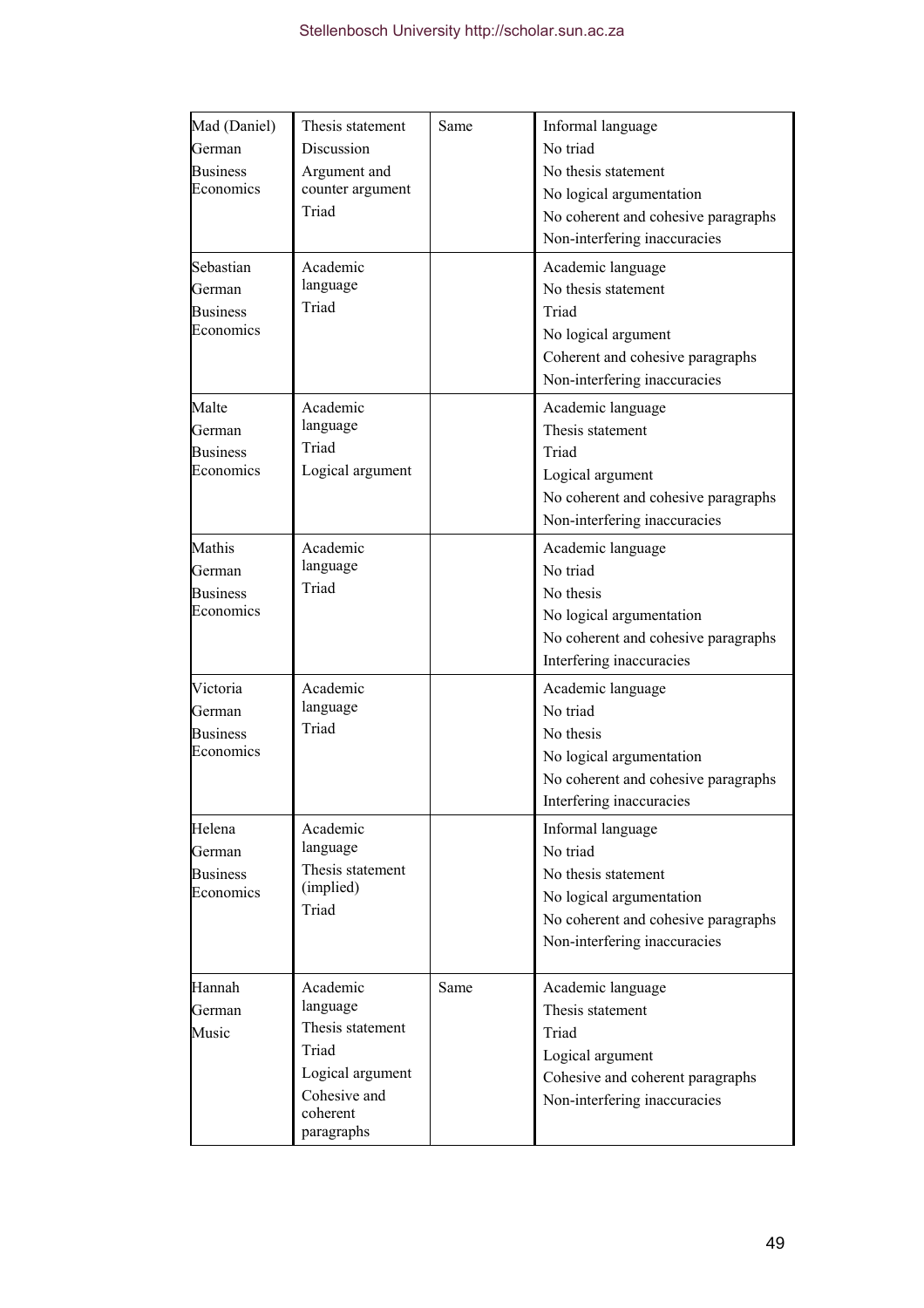| Gill<br>Chinese<br><b>Business</b><br>Economics | Academic<br>language<br>Thesis statement<br>Triad | Same                | Short paragraph, ignoring all rules                                                                                                             |
|-------------------------------------------------|---------------------------------------------------|---------------------|-------------------------------------------------------------------------------------------------------------------------------------------------|
| Germain<br>Mexico<br>Engineering                | Triad                                             | Same                | Two paragraphs, ignoring all rules                                                                                                              |
| Grace<br>Gabonese                               | Academic<br>language<br>Triad                     | Same<br>(qualified) | Academic language<br>Triad<br>No thesis statement<br>No logical argument<br>No cohesive and coherent paragraphs<br>Non-interfering inaccuracies |

# 4.2 **What students say about academic writing**

In this section I shall discuss in more detail the outcomes of analyses of the various instruments in relation to how they illustrate the respondents' conceptualization of academic writing.

#### 4.2.1 Essays

Analysis of student essays indicates that most of the subjects of this study, regardless of their nationality or specific first language, agree on a number of conventions which typify academic writing. The pattern to which the data was reduced in the analysis comprises the terms: (i) Academic language, (ii) Thesis statement, (iii) Triad, (iv) Logical argument and (v) Cohesive and coherent paragraphs. Particularly, the content of the students' essays was scrutinized to determine whether they use any of these terms or an equivalent which clearly was used with similar reference.

To illustrate, the Chinese student did not use the term "academic language", but described it as follows:

"In my opinion academic writing is formal writing. it should use the literary word and should be organized well. Therefore it is different from oral language."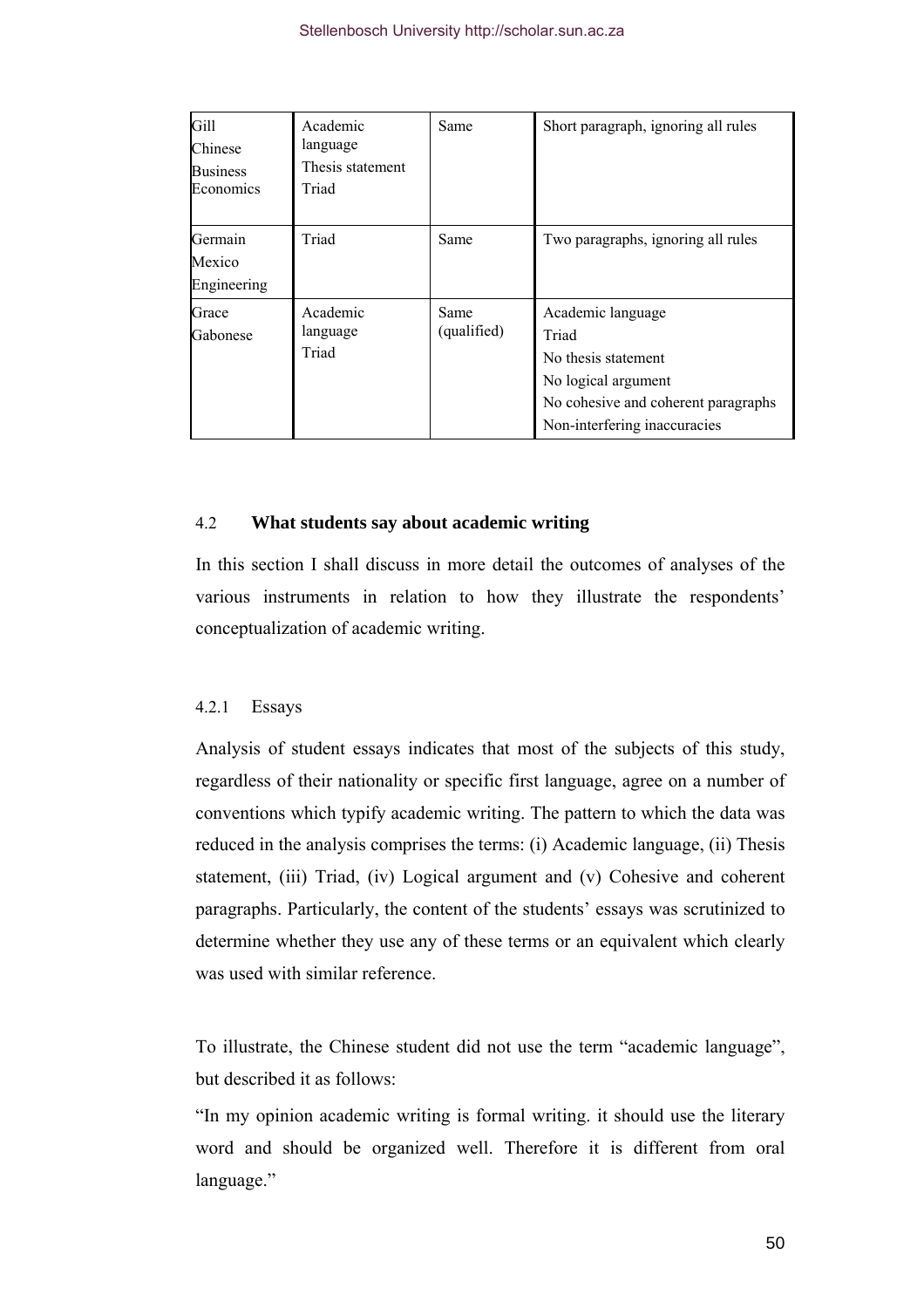## 4.2.1.1 Academic language

Under the term "academic language", the criterium I used to assess such a writing style, is similar to the guidelines given to students in EAP material. The material instructs students, for example, to:

- Avoid emotive language and informal expressions
- Put the main emphasis on the information that you want to give and the arguments you want to make, rather than on *yourself.*

Almost all of the students mentioned what is denoted by the term "academic language" in the table as a requirement of academic writing. While many students explicitly say that the *language* used is "academic", as opposed to informal language, some just say that the *vocabulary* is more sophisticated. For example, to indicate that s/he expected a degree of linguistic sophistication, a student would write (1) below, and to indicate specifically that s/he expected use of particular kinds of lexical items, a student would write something like  $(2) - (4)$ :

- (1) "the use of appropriate style for an educated audience"
- (2) "using high words"
- (3) "difficult words"

(4) "complicated sentences and words"

Nevertheless, there were a few students who stated that plain language should be used to ensure clarity.

"Objective language" was mentioned by a few<sup>[2](#page-55-0)</sup> students as characteristic of academic language. They pointed out that first person singular pronouns ought to be avoided. In their own writing, many students then actually avoided using such singular pronouns. Neverteless, many, including some of the stronger students, did not avoid it; such students did not describe expression of

<span id="page-55-0"></span> $2<sup>2</sup>$  Although a precise count is possible, this has not been done because the study is qualitative rather than quantitative. Numbers would in fact be misleading here, as the respondents are not representative of groups in a manner that can be expressed by numbers and percentages.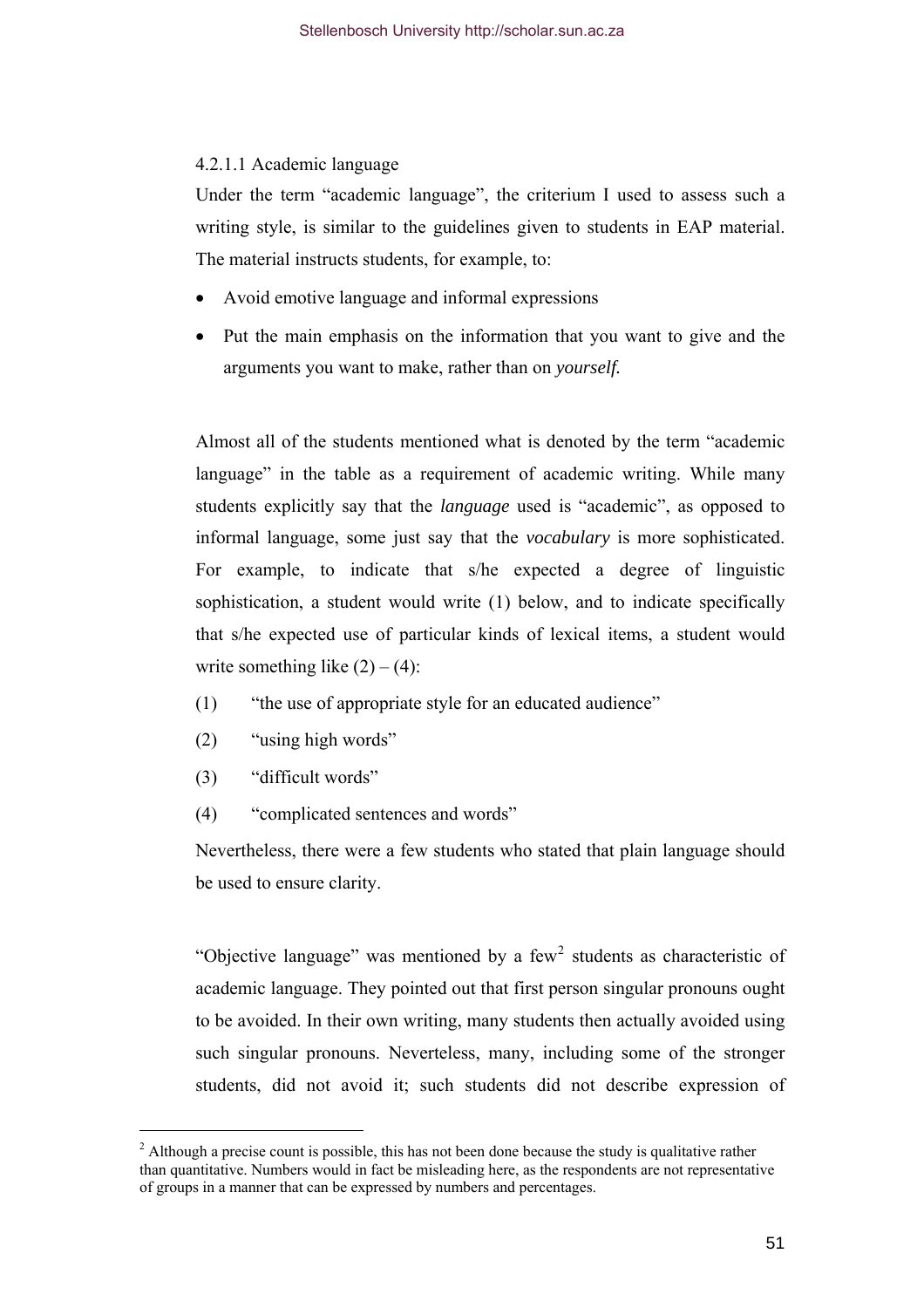objectivity through more distanced formulation as a requirement of academic writing. The notion of expressing subjectivity through use of personal pronouns, or of expressing objectivity by avoiding such use of pronouns, is assumed under the heading "academic language" in the table.

## 4.2.1.2 Thesis statement

The term "thesis statement" is presented in the EAP material as: "a sentence somewhere in your first paragraph that presents your argument to the reader. In the rest of essay, you gather and organise evidence that will persuade your reader of the logic of your interpretation."

About half of all the students in this study mention a thesis statement implicitly or explicitly. Some refer to a definition or explanation of the topic. When people indicate that a thesis statement should be present, they explain that it appears in the introduction, for example:

- (5) "You end the introduction with a question." or
- (6) "An academic text starts with an introduction where the main theme of the text is presented."

## 4.2.1.3 Triad

Almost the whole group of students state that structure is important in a piece of academic writing and they then proceed to explain the triad structure. Most of the use the words "introduction", "body" and "conclusion", but a few use words or phrases like "main part", "your opinion on the text with arguments for and against" or "development" instead of the word "body". Two students described a five-part structure, which resemble a report structure. It is on the whole clear that students agree on dividing the text into logical parts.

## 4.2.1.4 Cohesive and coherent paragraphs

Some students indicated that the body of the text should consist of paragraphs that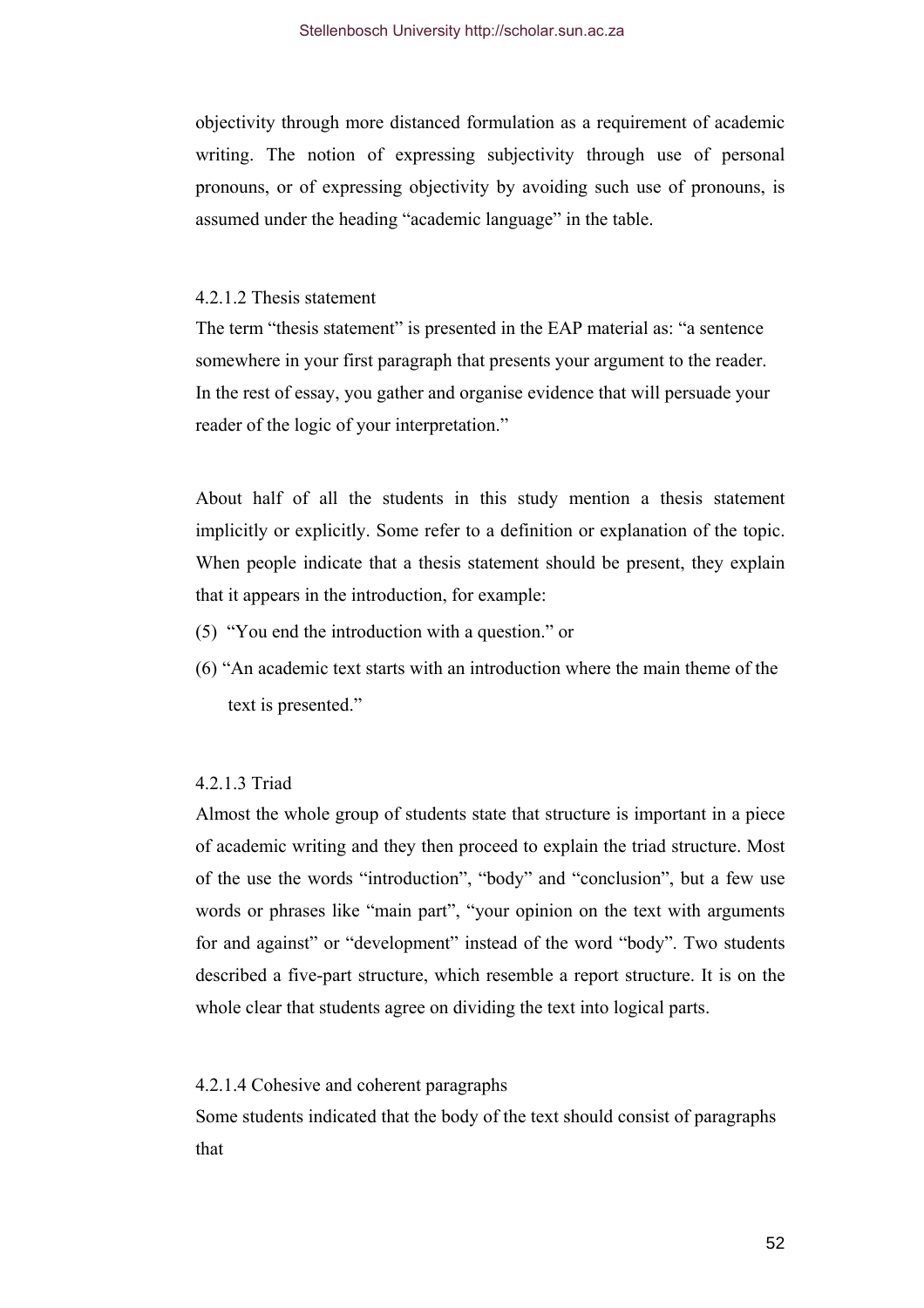- (7) "represent a unit of thought, beginning with a topic sentence developed within it" or
- (8) "develop a subdivision of the topic"

From the group of Gabonese English teachers, one person states that

(9) "paragraphs are linked in order to connect the ideas"

and another explains how paragraphs should

(10) "be based on a topic sentence, followed by an illustration to support the main idea and a conclusion that ends the paragraph"

None of the other students in this study mentions paragraphing, even when some of them use perfectly cohesive and coherent paragraphs.

### 4.2.1.5 Logical argument

Fifteen students say something about a logical or linear argument. The phrase "logical argument" appears behind their names in Table 4.1.

(11) Hannah (German) says academic writing "has to follow a logical structure".

(12) Malte (German) claims that "the author has to take the reader with him", which probably best describes the notion of linear argument.

(13) Bliss (Gabonese) comments that "by clearly-cut parts it is implied that the writer should organise his work so that he evolves progressively", which seems to indicate a logical or linear argument.

(14) Another Gabonese teacher, Esquire, says: "not only being logical (for instance going from the general to the particular), the body of the essay will use facts to support the main idea",

(15) Jan Dirk (Dutch) does not refer to logic or linearity explicitly, but seems to imply it when he says that "you end the introduction with a question. At the end of the essay you will give a solution or answer for that question in your conclusion",

(16) Leonore (Dutch) says something very similar and also talks about persuading the reader of one's argument,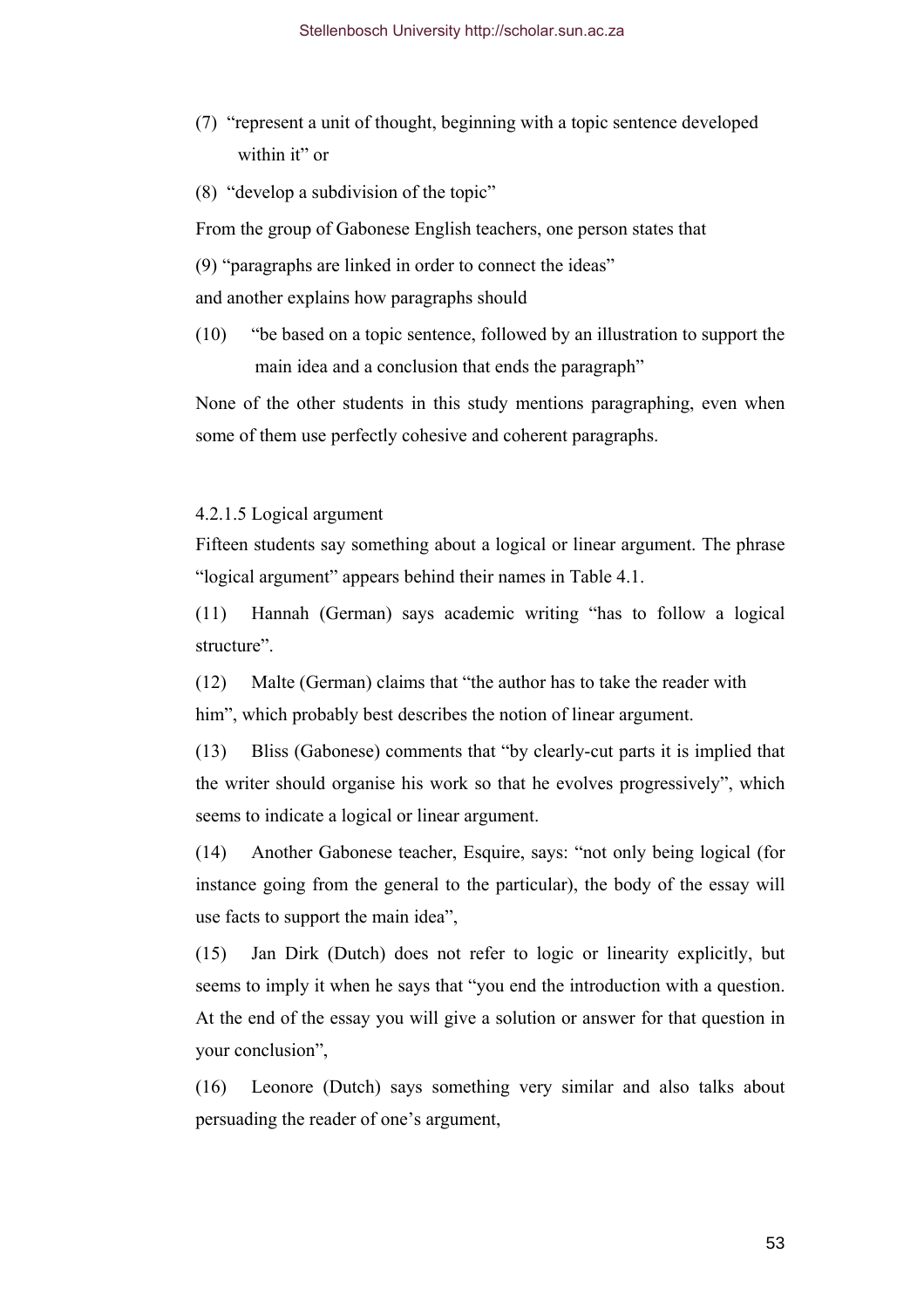(17) A Swedish student, Anders, clearly states that he thinks "good academic writing is when you can present information in a structured logical way" and

(18) a South African, Garth, states: "The reason for a sound logical structure is to guide the reader through the argument of the writer."

# 4.2.2 Questionnaires

The questionnaires provide profile-forming data about the students and data that support their written and spoken opinions, and place these into perspective. The information about the different cultural and linguistic groups is combined here, like elsewhere, because differences do not correlate with different cultural and linguistic groups. Figures 4.1 to 4.7 graphically represent answers to questions 11, 12 and 14 to 17 on the questionnaire (questions 1 to 10 concern biographic information). Question 13 is discussed separately below.

With a few exceptions, students in this study indicated that they are generally not used to doing very much writing. They seemed surprised about the amount of essay, report or assignment writing they have to do studying at this university, and many feel resentful that such a large part of their marks are based on their written assignments. At the same time, most students claim that their English proficiency is on an Advanced level, as is depicted in Figure 4.1.



**Figure 4.1 – Level of English proficiency – self-assessed**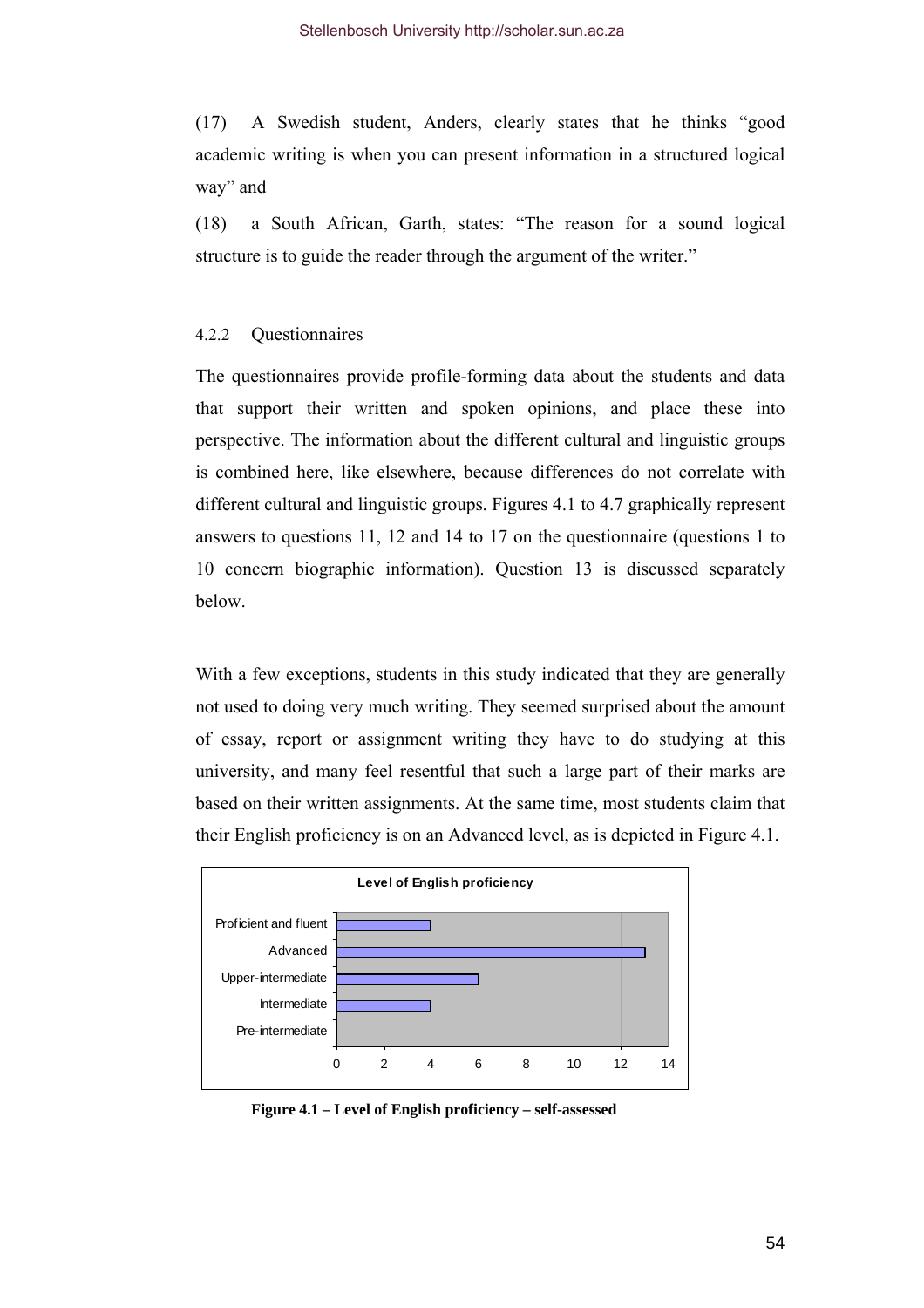Figure 4.2 clearly shows that most students had been taught academic skills before enrolling on the EAP course. One German student, who is one of the strongest in the class and who wrote a sound, clear essay, explained that he would only be doing an academic skills course when he goes back to Germany, and therefore that the work of the EAP course was new to him.



**Figure 4.2 – Previous academic skills training** 

The questionnaire also revealed that the majority of students were previously taught to use structure in academic writing (Figure 4.3) and, according to Figure 4.4, the structure that was taught as appropriate for academic writing is frequently that of the triad, namely Introduction, Body and Conclusion. About half of the students also indicated that they were taught to be explicit, i.e. to explain everything rather than assume that their reader is informed. They were clear that it is important to show the reader how the writer moves from one point to the next and how these lead to the conclusion.



**Figure 4.3 – Academic writing structure previously taught**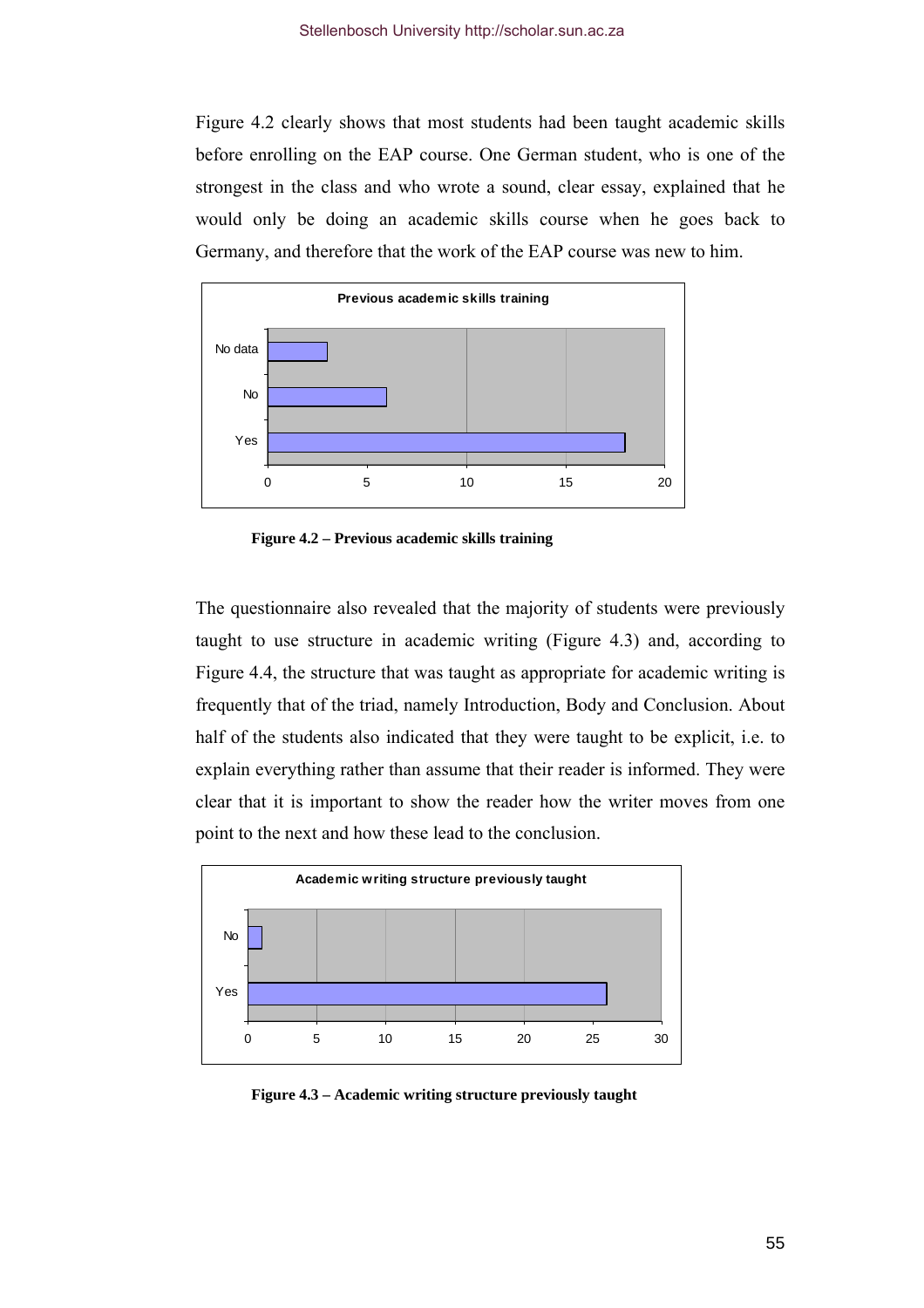

**Figure 4.4 – Nature of academic writing structure previously taught** 

Students were then asked whether they think that language and structure are important to an academic text or whether they think it is only the content that really matters. Figure 4.5 shows that most students agreed on the importance of both language and structure, i.e. on an interaction between the two. To emphasise the point, students were asked in the same question, if marks should be deducted for language and structure inaccuracies. Half of them agreed and only a few said that marks should not be deducted.



**Figure 4.5 – Opinion on sentence level accuracy in academic writing** 

Question 16 (Figure 4.6) determines how students feel about their own academic writing in English as opposed to their academic writing in their first language. They were asked whether they think the two differ or whether they are the same. Again, the majority indicated that they follow the same pattern in academic writing regardless of whether it is in English or in their L1. Leonore (Dutch) explains that paragraph structure is definitely the same.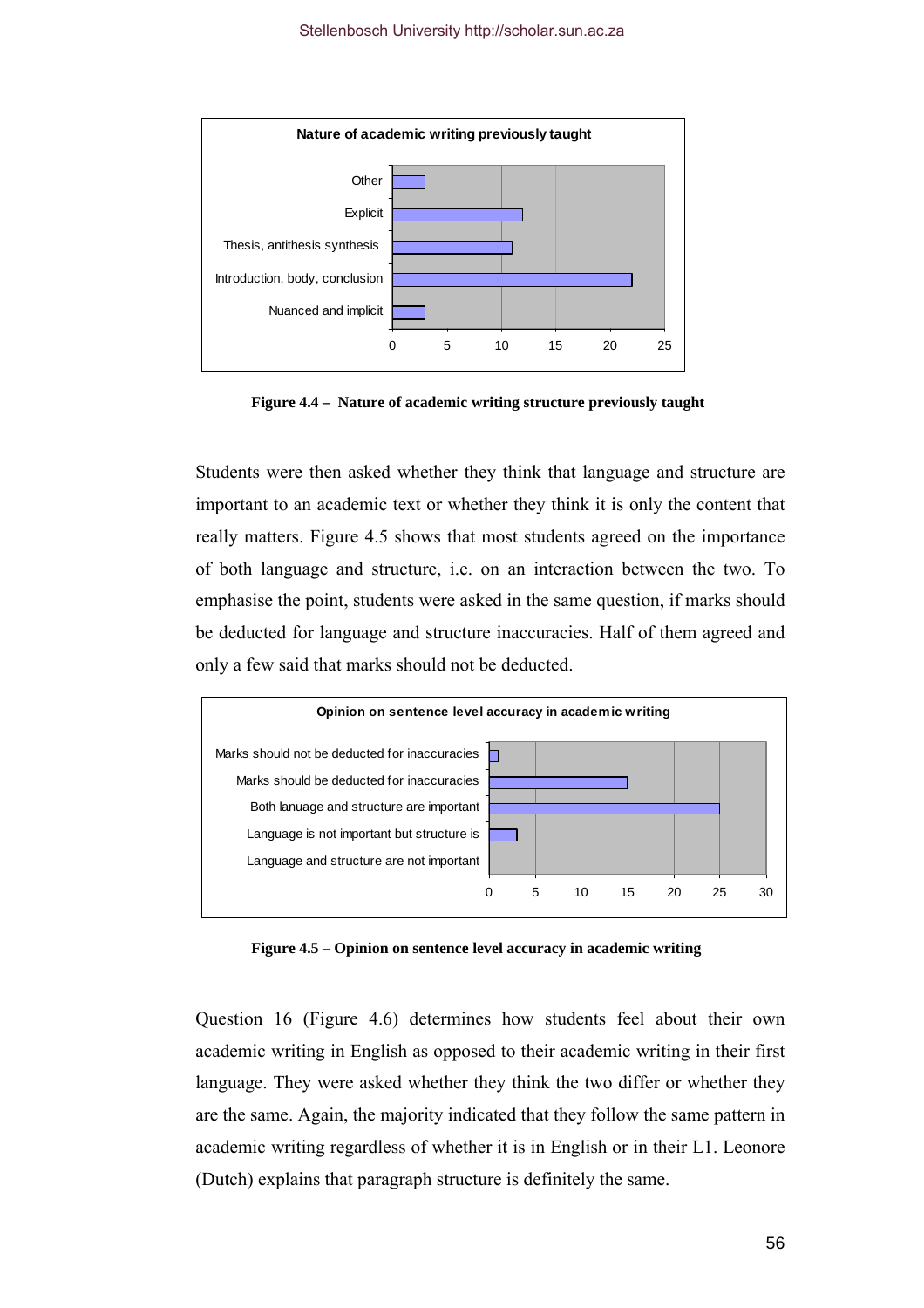

**Figure 4.6 – Similarity between academic writing in own language and English** 

To discover whether students are aware of differences in style between academic texts in their first language and academic texts in English, they were asked whether they thought these two to be different or similar. Almost all the students said they were the same.



**Figure 4.7 – Similarity between academic texts in own language and English** 

#### 4.3 **Interviews and discussions**

Students who attend the academic writing course are concerned about their own academic writing in English. Almost all of them say they lack academic vocabulary and by that they also mean formulaic phrases. They frequently ask to be given phrases they can use in their writing. They also acknowledge that a distinctive feature of their writing is incorrect idiom, because they translate directly from their own language into English. Thus, it seems as if students are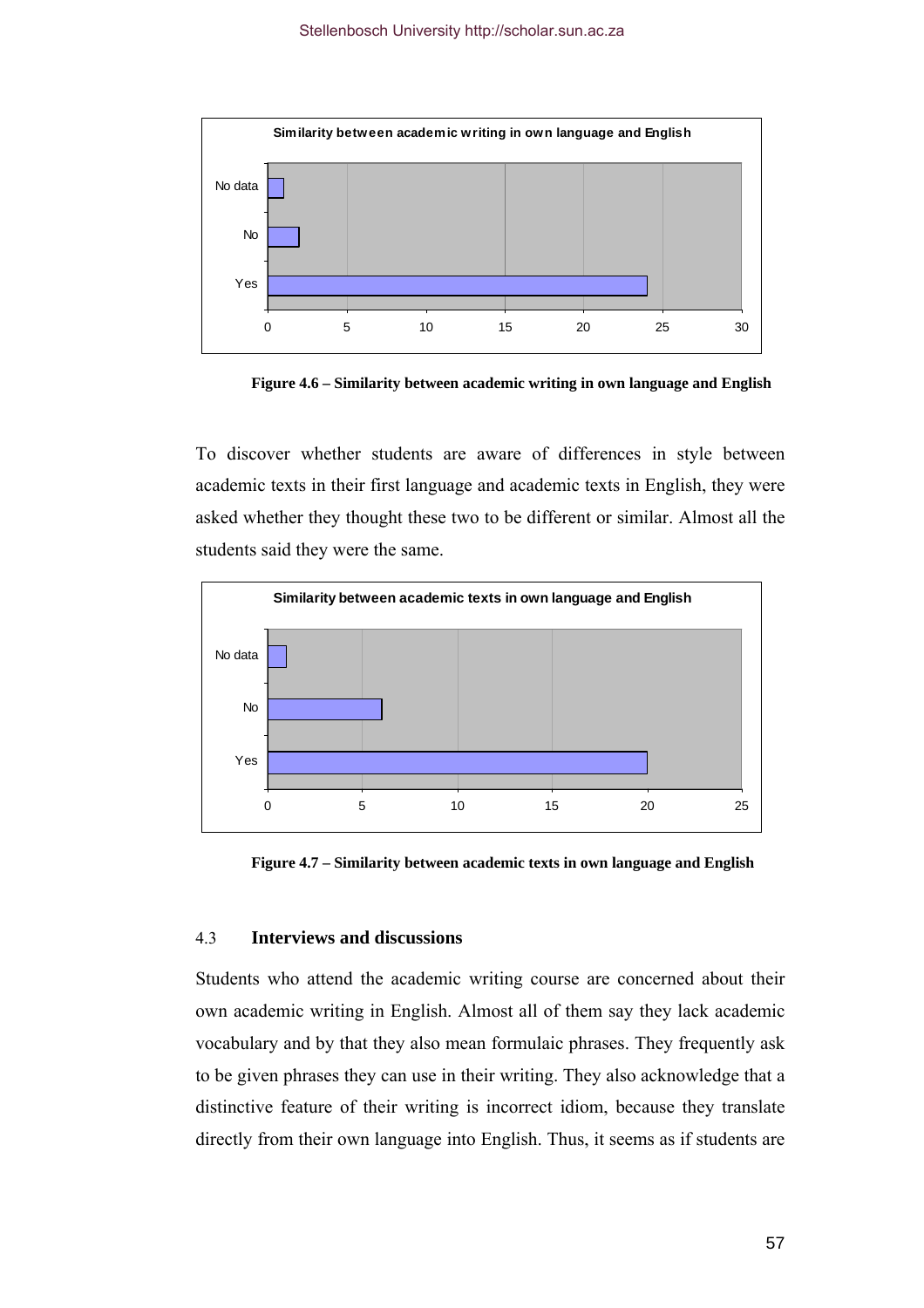most concerned about their writing on sentence level, i.e. on a micro-textual level.

As regards anything higher than sentence level accuracy, like paragraph structure, cohesion or logical argument, students usually indicate understanding of the concepts and claim that they follow norms similar to those used in English when writing for academic purposes in their own language.

Significant comments that emerged during discussions and informal interviews are noted below. Interestingly, although elsewhere there were either no or very insignificant differences in responses from various language groups, here the comments can be discussed according to the three larger groups of the sample, as there were group-specific distinctions.

# 4.3.1 German students' comments:

"German academic writing is written in the most complicated way possible. Scholars try to confuse readers by sounding smart, using sophisticated vocabulary and very long sentences. Germans are not as service orientated as English, for example."

- (19) "English articles are easier to read."
- (20) "In academic writing one should use big words, academic language."
- (21) "When I write in English, I just cannot get the right words to use."

### 4.3.2 Dutch students' comments

(22) "We are competent academic writers in our own language, - structure is not a problem, but in English we don't have the words to make transitions."

- (23) "We translate directly and then write badly."
- (24) "Vocabulary is the biggest problem."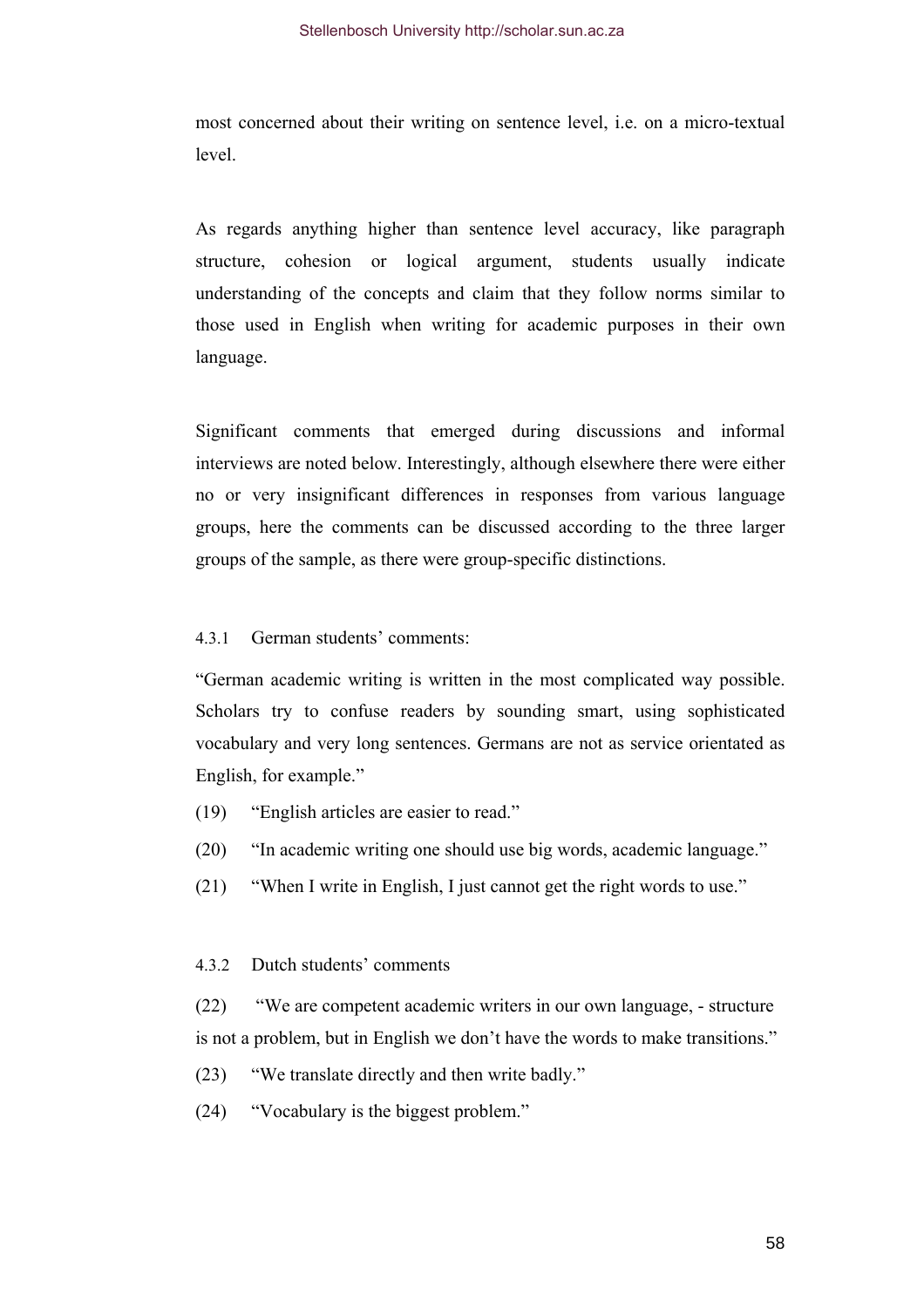4.3.3 Gabonese students' comments

(25) "L2 writers are so busy focusing on accuracy that they neglect style."

(26) "Academic norms and rhetoric is universal."

(27) "You can see the difference between Kenyan, Nigerian and UK English, so you should also be able to see differences between different kinds of French writers and therefore a difference between English and French writers<sup>"</sup>

(28) "Readers or listeners are disappointed by what they read or hear from us because it is not what they expect."

(29) When looking at Kaplan's graphic interpretation of Asian, circular rhetoric, some Gabonese students said it resembles African rhetoric.

(30) "We are competent. The Gabonese system is different to the South African system in that Gabonese teachers lecture to students and they have to keep up. South African lecturers take care that students participate, understand and attain academic goals through 'self development'."

#### 4.4 **What students do in academic writing**

In this section, I shall discuss in more detail the outcomes of analyses of the student essays where they were measured against English academic norms and conventions that are taught in the EAP course as discussed in Chapter 2.

Of the 38 students who were respondents in this research project, the eight most and eight least proficient students according to their performance in the EAP course, were identified for particular attention. The choice was based also on how well students fared in the diagnostic writing task given to them at the beginning of the EAP course. In the strong group, there are three Germans, a South African, two Gabonese, a Norwegian and a Dutch student. The weak group is similarly constituted, made up of a German, a South African, two Gabonese, a Norwegian, a Mexican, a Chinese and a Dutch student. Their written performance is discussed under the five dimensions below.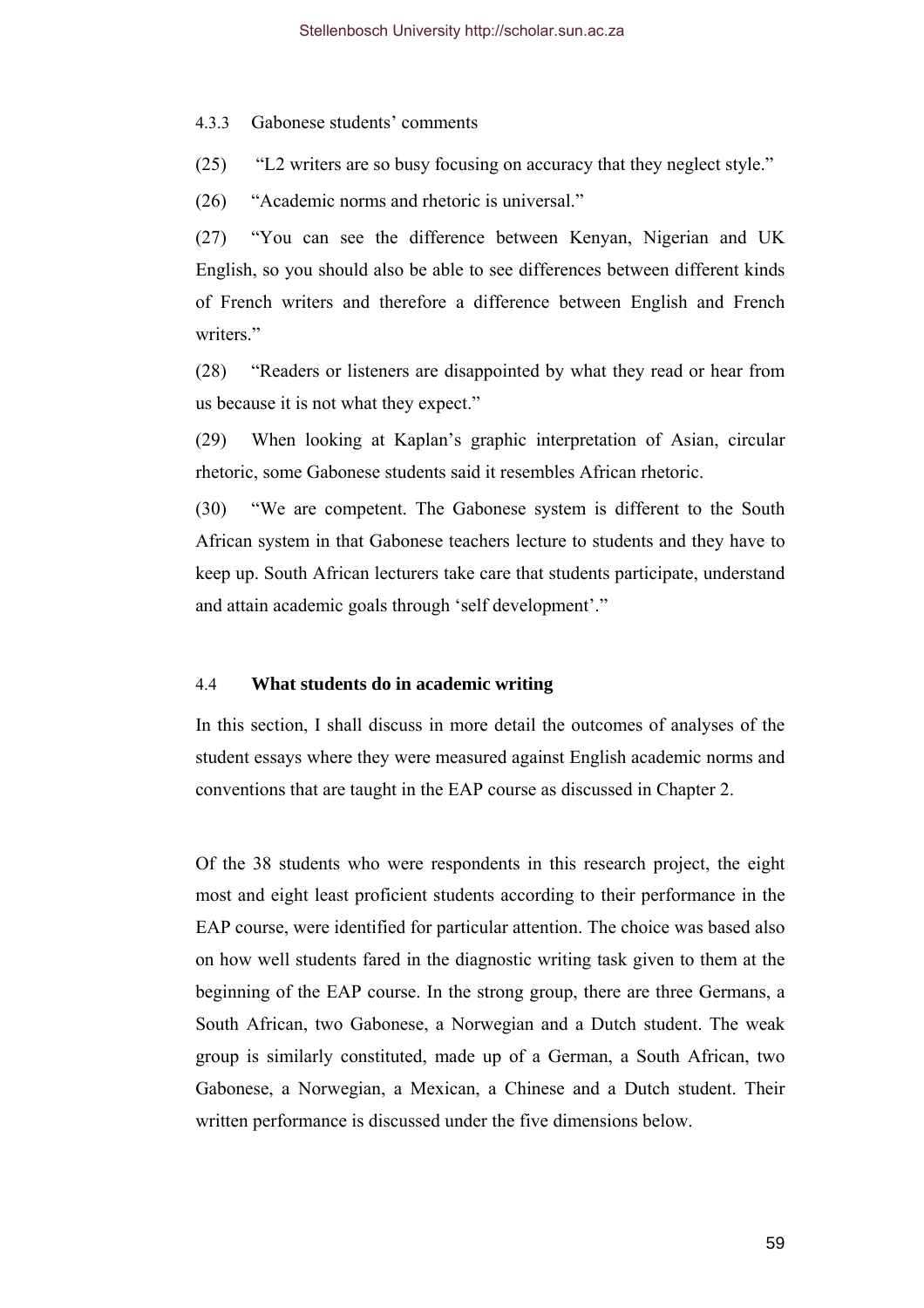#### 4.4.1 Academic language, tone and register

Most students seemed to be aware of the need for formal, objective language (see reference in par. 4.2.1.1) in academic texts and also tried to use it in their own writing. Many of the weak group's students, however, used subjective, informal language. Often students used informal expressions, which they presumably heard somewhere, without realizing its inappropriateness.

To illustrate: This Dutch student indicated that "academic language" should be used in an academic text in the following way:

"At my university, I followed a scientific writing course. I learned there some of the information that stands above. The focus of this course was the structure, the subject and the references. I think that it is important that you are able to write a good academic writing because you make a name as a person through your publications. And if your articles are good the chance on success is a lot bigger!"

### 4.4.2 Thesis statement

Seven of the eight strong students had a clear thesis statement. For example: (31) "In this essay I will explain what academic writing is and have a look at characterizations of good academic writing".

Only two of the eight weaker students stated their theses of their essays. A thesis was therefore stated by students from all the nationalities represented in the strong group. There is no correlation between the presence or absence of a thesis statement and cultural or linguistic groups according to this data analysis.

### 4.4.3 Triad

The triad, or Introduction, Body and Conclusion structure, was also used by seven of the eight students in the strong group and two students in the weak group. As regards the spread of using the triad structure across cultural or linguistic groups, the same situation applies as in 4.4.2 above.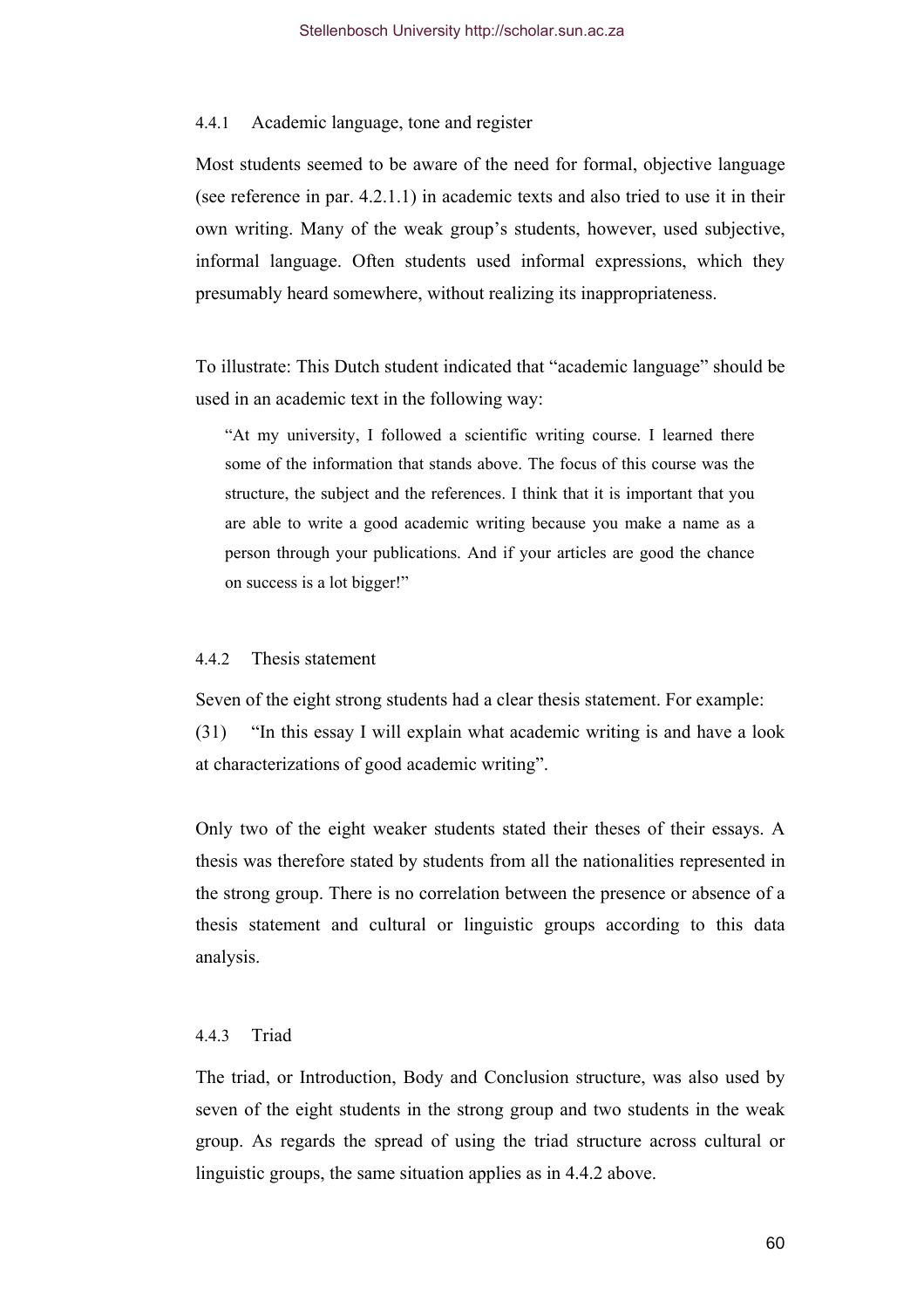### 4.4.4 Coherent and cohesive paragraph structure

Only about half of all the students divided their texts into paragraphs. Of the eight stronger students, six used conventional paragraphing and only one of the weaker students divided his text into conventional paragraphs. These paragraph divisions are frequently arbitrary, dealing with coordinate as opposed to subordinate ideas, arranged seemingly at random. Even though there is no transition or connector between paragraphs, they often start with what seems to be a topic sentence. The following sentences may still follow logically from the first (e.g. using the theme-rheme connection) but sentences after that do not follow logically. Very often sentences could be rearranged without a change in meaning of the student essay. This observation leads to the question of linear argumentation to be discussed next.

#### 4.4.5 Linear argument

Of all the students, 13 produced a logical argument in their texts. A logical argument would be one that guides the reader from an opening statement through steps that follow one another to a conclusion which answers or confirms the opening statement. Such a logical argument could be traced in the essays of five of the eight strong students. None of the eight weak students' essays showed a logical argument. The essays were all scrutinized for signaling devices, i.e. opening the discourse, introducing a new point, sequencing, illustration, qualification, generalising, summarising and concluding. Apart from the absence of signaling devices, the essays often did not have proper conclusions. Superficial parts or paragraphs called conclusions do not follow logically from the reasons stated in the body. Sometimes there are no reasons for a conclusion that is given and often there are reasons, but they do not follow logically either and therefore do not lead meaningfully to the conclusion.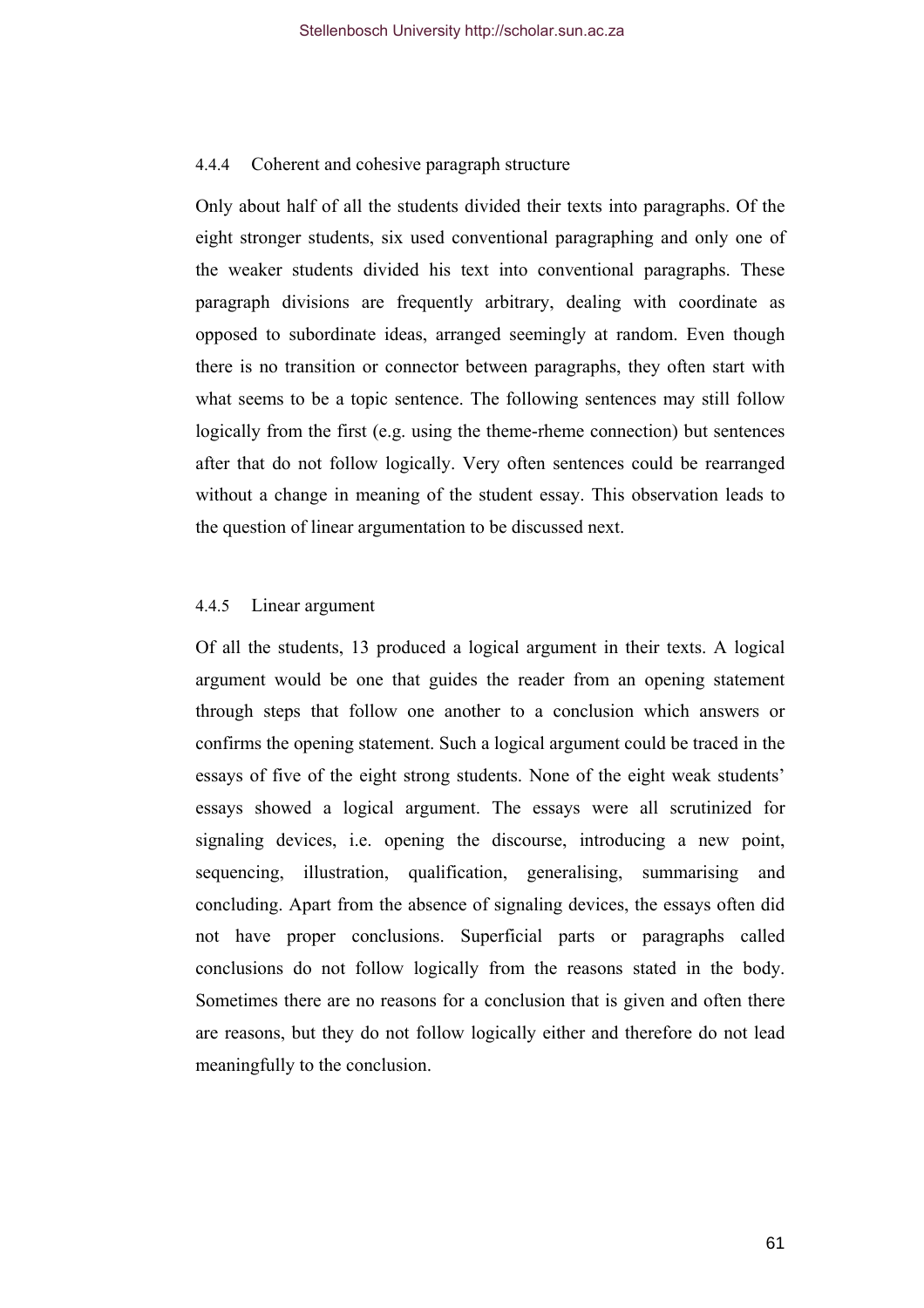#### 4.5 **Conclusion**

As Table 4.1 indicates, what students *say* about academic writing is very rarely what they *do* when they produce their own academic writing. Five dimensions of academic writing norms were specifically compared above.

Analysis showed that students may have knowledge of certain academic writing norms and conventions and may even have received instruction to this effect in the course of their education, but that they still do not implement these directives in their own writing. The use of coherent and cohesive paragraphs is a case in point. Roughly a third of the students mentioned paragraphs and what they said about paragraphs shows that they understand and appreciate how paragraph structure improves the structure of a text. However, only three of those students used coherent and cohesive paragraphs in their own texts. Interestingly, there are students who do not mention anything about suitable paragraphing as an important component of academic writing, but who use them adequately in their own texts. One may therefore conclude that students' knowledge about academic writing does not correlate with how they produce academic writing, at least in English L2 writing as was investigated here. This is true for students who say one thing and do another; it is also true for students who do well, but are not explicitly aware of their knowledge of particular conventions.

Analysis of the most significant academic writing dimension for this study, logical argumentation, produced similar results to those found in assessing students' understanding of what 'academic writing' entails. Fifteen students mention the importance of logical argumentation and thirteen students handed in essays that in fact did have a logical argument. However, only eight of these students both mentioned the importance of a logical argument structure and illustrated this knowledge in their written work. So, some students say it is important while they do not achieve it in the production of an academic text; others do not mention it, but produce texts with logical argumentation. The number of students in this study who finally produced logical argumentation is not yet a third of the whole group. This result therefore confirms an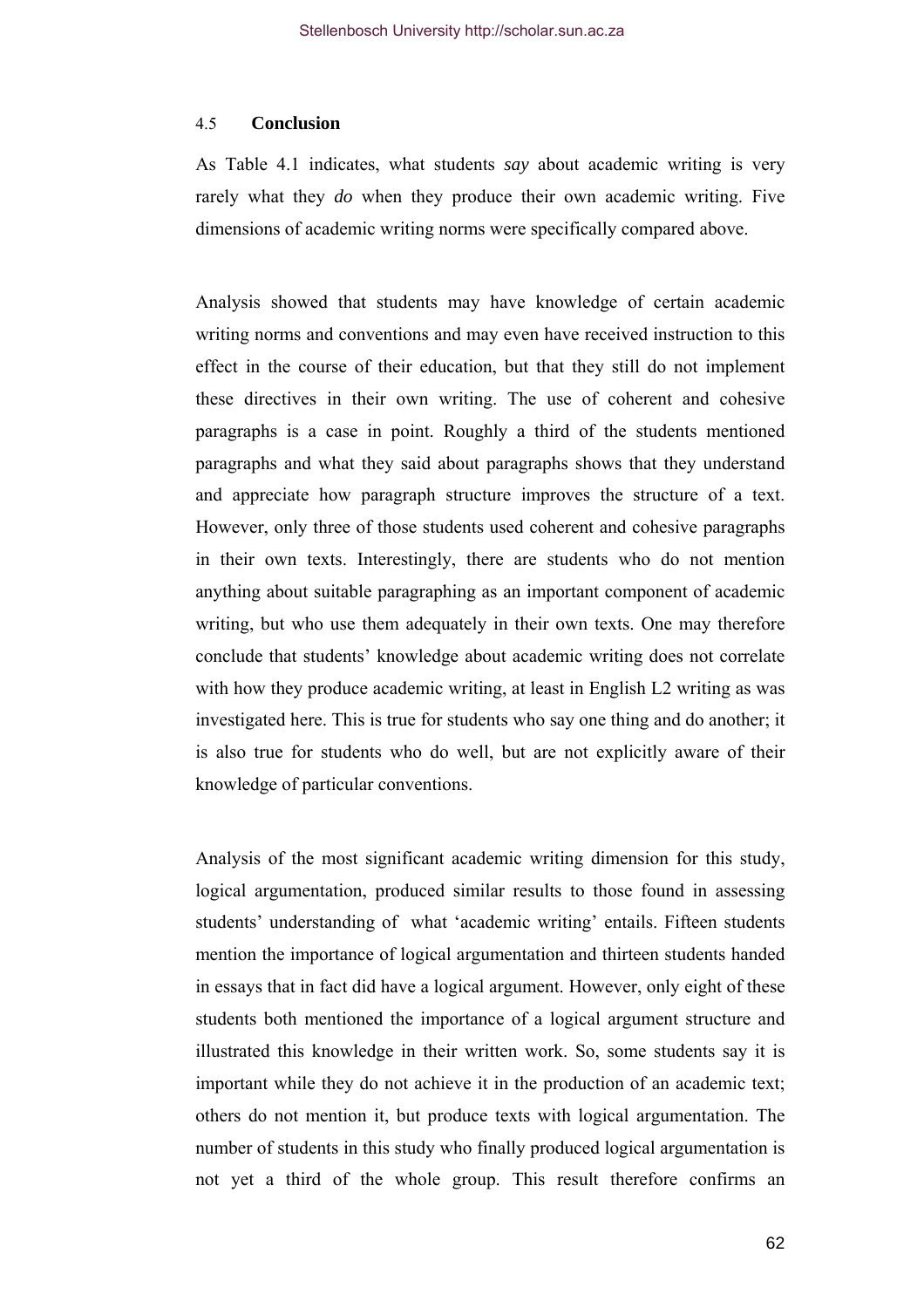assumption with which the study worked, namely that in English academic writing, English L2 students do not manage argumentation as successfully as is required (see par. 1.4 on p.11 above).

An issue that was not specifically tested or analysed, but which emerged strongly, is that of inaccuracies on lexical, syntactic and semantic level coupled with students' complaints of the difficulty they experience on this level. As was stated in the analysis above, students usually indicated that they have knowledge of academic writing norms and conventions, regardless of whether they adhere to them or not. Students' attitudes towards academic writing, which were picked up in interviews and discussions, often hinted at irritation or frustration with attention to macro-textual conventions while they were more acutely aware of their needs on a micro-textual level.

Information that emerged in the interviews and discussions, as shown above, pointed toward students' concern about "not having the right words". And, as shown, students ask for fixed phrases they can use in their writing. In other words, one may conclude that students see formulaic language as a magic vehicle that will successfully carry the content of their academic writing. They are thus either not aware of or not concerned about the difficulties they experience on macro-textual level; in contrast, they are well aware of the difficulties on micro-textual level. Granted, grammatical inaccuracies may interfere with the clarity of a text. Nevertheless, on the whole, the texts that were structured better through the use of coherent and cohesive paragraphs and signalling devices also contained many such grammatical inaccuracies but were still easier to read and made a better impression as a coherent argument.

The first hypothesis of this study claims that the mostly conspicuous difficulties apparent in English L2 students' writing present on a micro-textual grammatical level, rather than on a macro-textual rhetorical level, thereby masking the macro-textual difficulties. The results support this hypothesis. The above analyses confirm that differences apparent between written assignments of the English L2 students in this study and the academic writing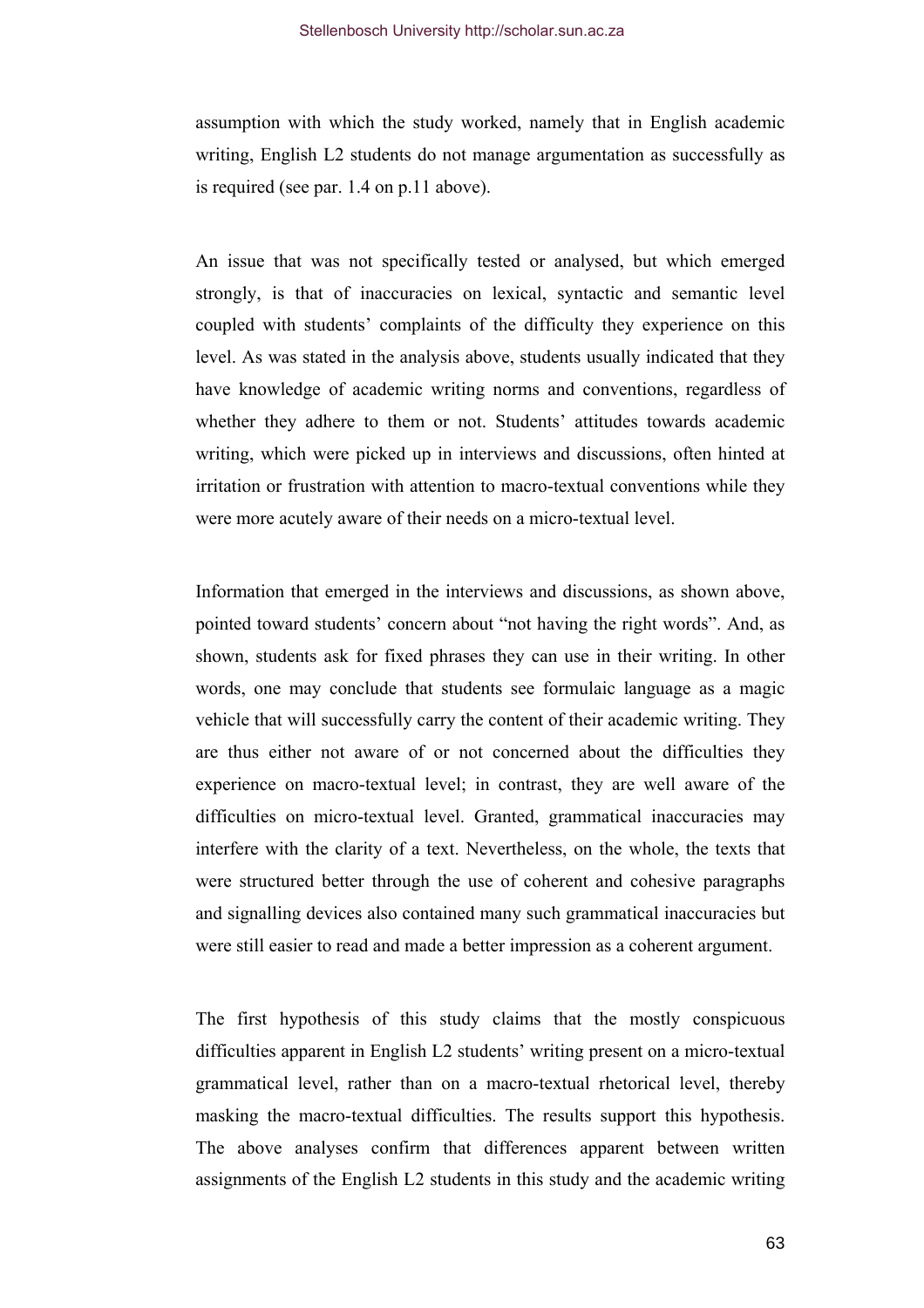norms they are taught in the EAP course are on a lexical and syntactic level as well as rhetorical level. Not only do lecturers in academic courses often recognise and comment on the micro-textual "errors" more readily than on the rhetorical shortcomings; also the students themselves experience more frustration with micro-textual uncertainty than with rhetorical structuring. Interestingly, in the questionnaire students overwhelmingly rated their own proficiency in English to be at an advanced level (see fig. 4.1 above). Such proficiency would mostly be measured in terms of micro-textual skills. Thus, a particular contradiction becomes apparent: the English L2 students in the EAP course rate their overall proficiency in English rather highly, and yet require of the course to assist them exactly on that level rather than on a more conceptual argumentative level. At no point in any of the measuring activities (essay, questionnaire or discussion/interview) did any student refer to possible cultural aspects of rhetoric as a source of concern or frustration in the construction of English L2 academic texts.

Of course, as was indicated, some students managed to produce good argumentative writing in terms of the set norms. These were the stronger students from all the different groups in this study. Conversely, the essays of the weakest students of all the groups showed a similar lack of the same norms that the strong students followed successfully. Across the group of respondents, students from different cultural and linguistic backgrounds experienced the same kinds of difficulties when they produced academic writing in English. They made the same kinds of errors, but these did not appear to be culture or language specific.

Students across all cultural and linguistic groups had very similar conceptualisations of what constitutes 'academic writing', and they had similar opinions about where their own writing difficulties lie. On the one hand, where a cultural and linguistic group was numerically well represented (e.g. the group of 11 Gabonese students), it was significant that the analysis showed variety within the group. On the other hand, across all groups, the analysis showed certain pronounced similarities. Many stronger students (i.e.

64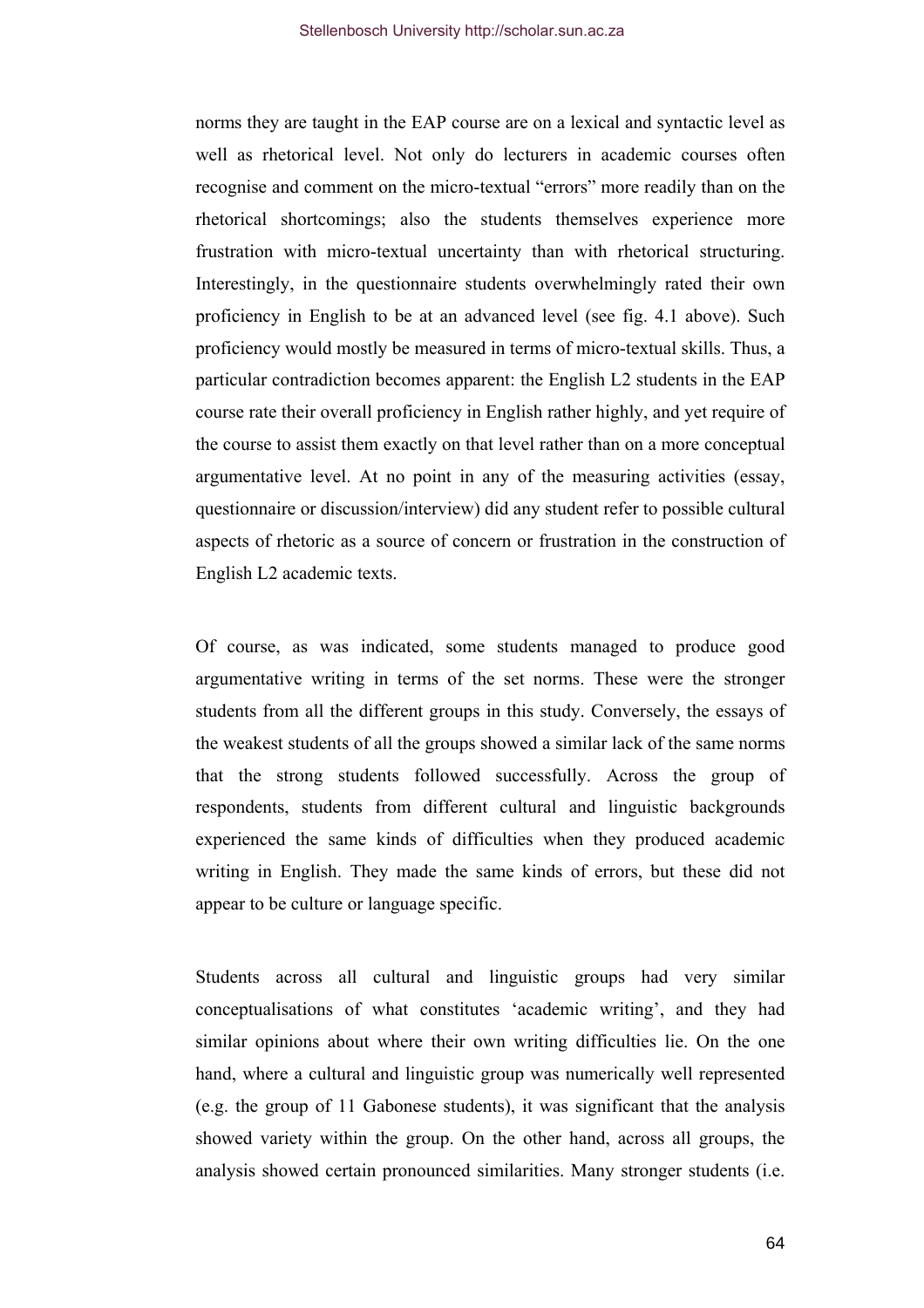those who performed well in regular EAP assignments and in their own disciplines) from different cultural and linguistic backgrounds produced academic writing with similar rhetorical structures. And, a number of weaker students (i.e. those who performed less well in regular EAP assignments and in their own disciplines) from similarly different backgrounds also produced academic writing of which the rhetorical structure was relatively good. It is not always those who perform well on a micro-textual level who perform well in structuring a good argument.

The second hypothesis of this study claims that the conceptual differences which are apparent between the writing of English L2 students and the norms set in the EAP course, do not correlate strongly with linguistic and cultural differences.

The findings of this study indicate that culture, specifically national or linguistic culture, does not play such a significant role in the way students produce argumentative writing. The concept of 'culture' needs to be investigated and unpacked if one wants it to be useful in this context. It is therefore necessary at this point to refer not only to cultures that correlate with language and nationality, but also to the notion of 'culture of learning'. It is possible that in higher education globally a set of rhetorical norms and conventions are becoming imprinted, to the extent that one can assume patterns of academic writing that span certain national and linguistic barriers. Then differences that are apparent on rhetorical level may refer to students from different cultures of learning or knowledge.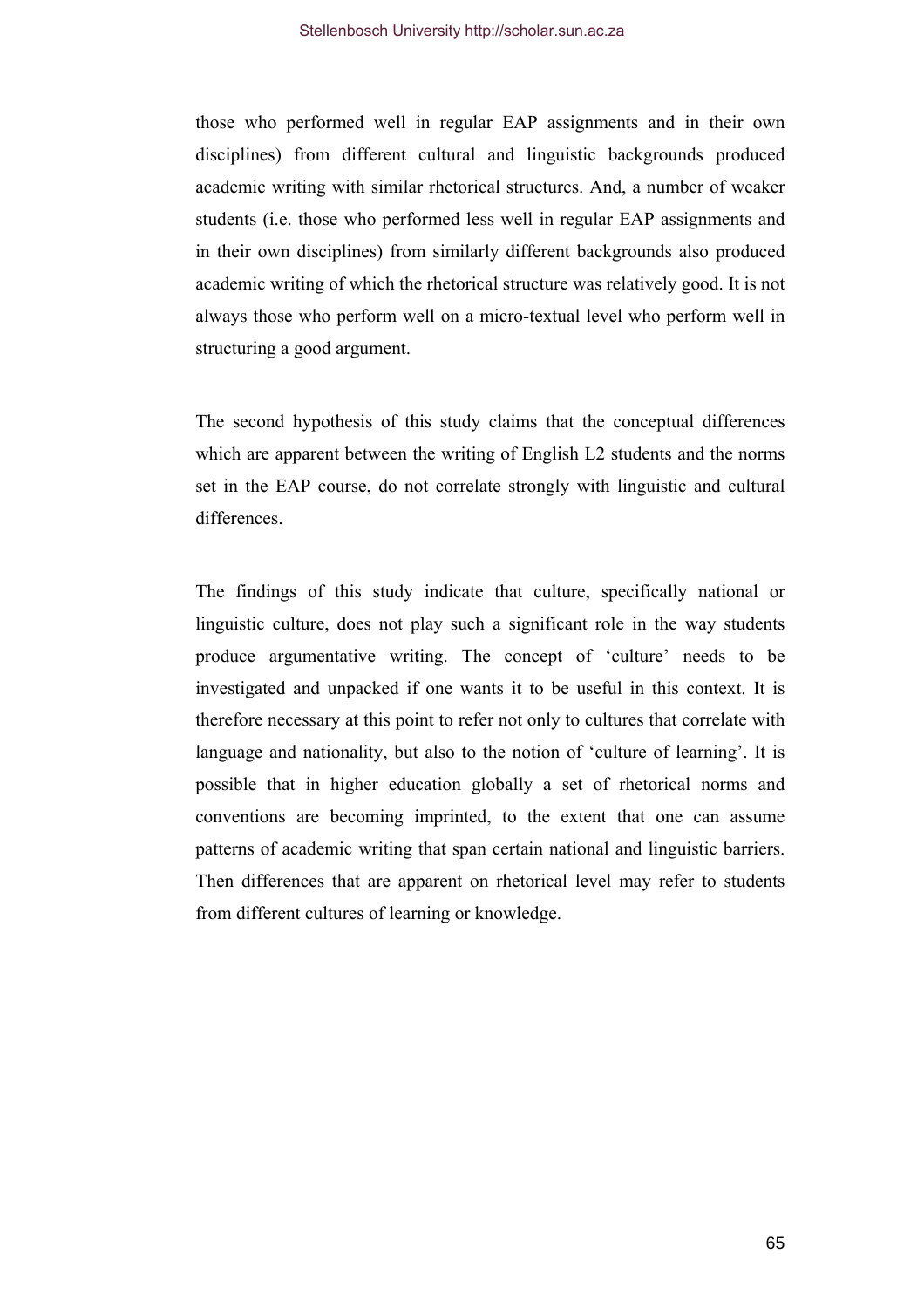# 5. **CHAPTER 5: CONCLUSION**

#### 5.1 **Answers to research questions**

The results of this study answer all of the research questions articulated in the introduction in Chapter 1. Here I shall return to the particular questions and summarise the way in which the answer to each gives insight into (i) English L<sub>2</sub> students' understanding of the conventions of academic writing, (ii) English L2 students application of academic writing conventions in the construction of their own texts, and (iii) differences in academic writing of English L2 students from different language and cultural groups that may be ascribed specifically to the cultural differences.

Question 1 asked how the English L2 students, who are "lay" in terms of academic writing theory, understand the conventions of academic writing. This question is interested in English L2 students' conceptualisation of conventions of academic writing, and specifically of the kind of rhetorical structure that is suitable to the genre of academic texts. The analyses presented in Chapter 4 considered five components of rhetorical structure, using them to assess the kind of understanding students have as underlying knowledge of argumentation structure, i.e. of macro-textual features of academic texts. The five components were (i) Academic language, (ii) Thesis statement, (iii) Triad, (iv) Logical argument and (v) Cohesive and coherent paragraphs.

In summary, it was found that three of the textual features appear relatively frequently in students' conceptualisation, namely those referring to 'academic language', 'thesis statement', and 'triad'. In addition students often included 'grammar' (i.e. a micro-structural feature not specifically tested here). This means that in conceptualising, most of the respondents agree that these three features are critical components of academic writing, and that grammatical form is not irrelevant. The two remaining aspects of the macro-structure, namely logical argument and cohesive and coherent paragraphs were mentioned by only a few of the respondents. This means that in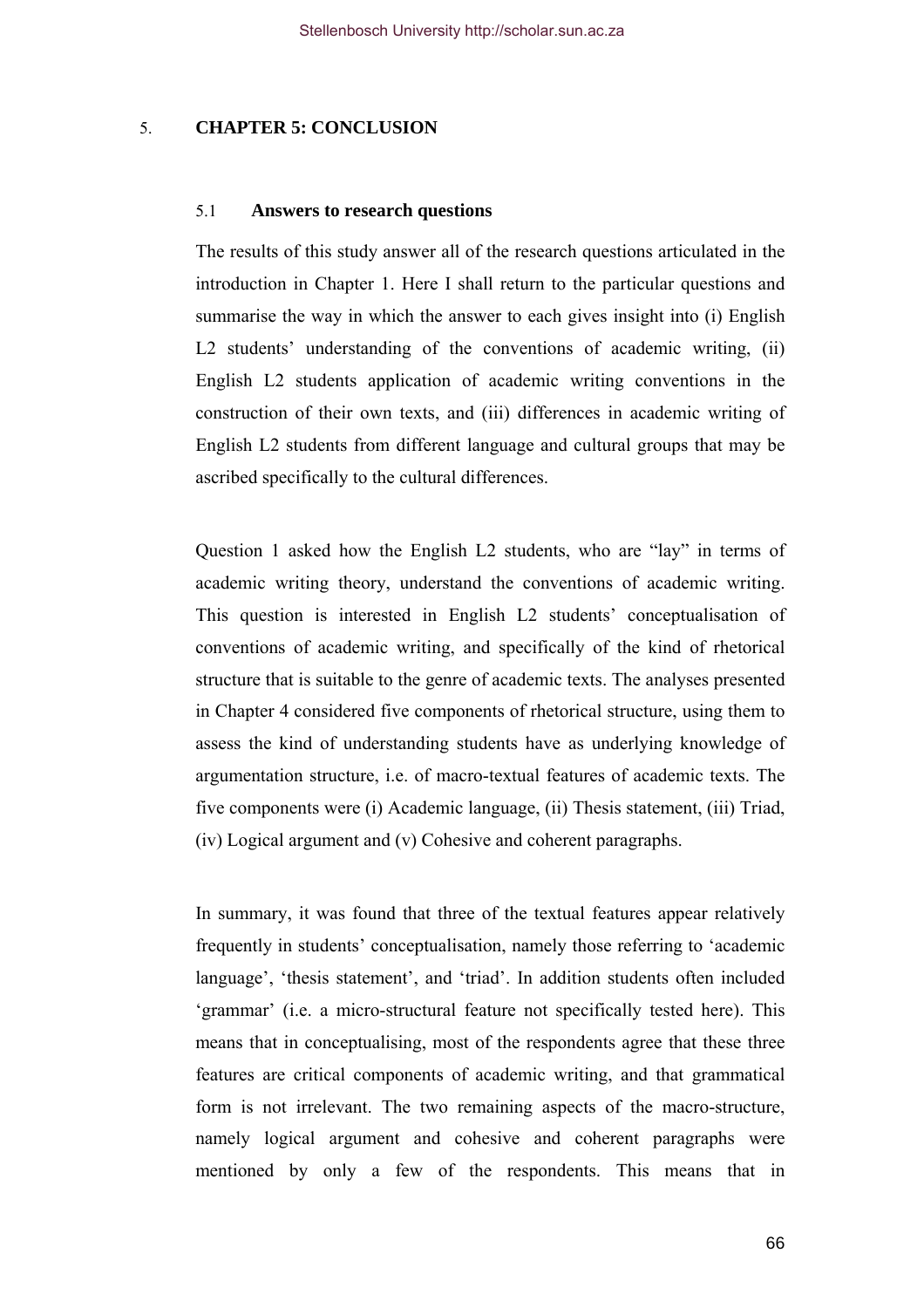conceptualising, most are not sensitive to these rather important constituents of academic texts.

Question 2 asked what kinds of texts these English L2 students produce in constructing a piece of academic writing. The question is interested in whether the academic texts of the English L2 students actually are constructed according to the conventions students have conceptualised. The analyses in Chapter 4, still following the five components of rhetorical structure selected for analysis, were able to indicate which of the components actually occurred in student writing and which did not.

In summary, it was found that the frequency with which the identified textual features occur in the students' essays was limited. Only half of the respondents' essays displayed adequate application of the conceptualisation they had expressed in relation to the components of 'academic writing', 'thesis statement' and a 'triad'; also about half of those who mentioned 'grammar' as important produced writing with a fair level of grammatical proficiency. This means that many who had conceptualised these features, did not actually apply them. Again, in applying their understanding of 'logical argument' or 'paragraphing', very few students' writing met the basic requirements. Comparing these results to the results from the participants' conceptualisation of academic writing, it is clear that there is a substantial discrepancy between what students say and do.

Question 3 asked whether there are differences between what English L2 students apparently know about (English) academic writing conventions and what such students do in their own academic writing. The question refers to answers provided in questions 1 and 2, as it is interested in whether English L2 students are actually able to transfer the knowledge they have of academic writing conventions into actual exercises of academic writing. The analyses in Chapter 4 indicated convincingly that very few of the students who were respondents in this project, were able to construct texts in accordance with the macro-textual requirements they had themselves identified in conceptualising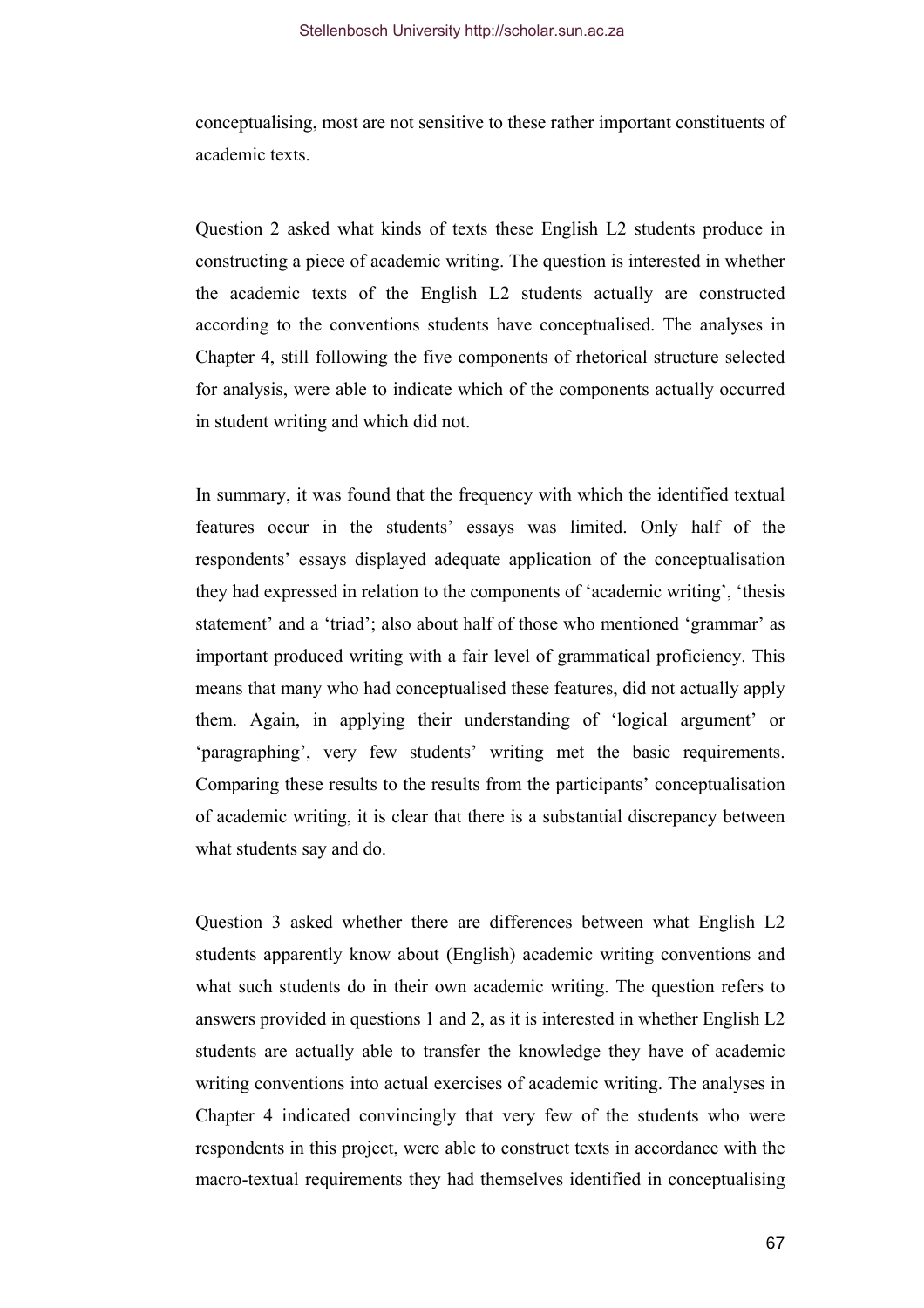the components of academic writing. In summary it was found that there are indeed differences between knowing conventions and following those conventions in practice.

Question 4 asked what the textual features of academic writing of English L2 students at tertiary level are in comparison to the norms and conventions of English academic writing, taught in the EAP course. The question is interested in the ability of English L2 students to construct an academic essay in accordance with the norms and conventions they have been taught explicitly in the EAP course they are following. This question is related to the interest of research question 2, where knowledge (conceptualisation) and use of writing conventions are in focus. The analyses in Chapter 4 indicated not only that the students were not good at translating knowledge about academic writing into the actual practice of academic writing, but also that students' were less acutely aware of difficulties on the macro-textual level than on the microtextual. They not only requested more assistance on a lexical and syntactic level in the EAP, but also appeared to be frustrated by guidance on the level of generic features and rhetorical structure as they often felt it to be superfluous. Therefore, what was taught was rarely applied, and was not even found to meet expectations of what students felt they need to overcome their English L2 writing difficulties.

The hypothesis guiding the research on this question was that lexical and syntactic difficulties indeed often mask difficulties that lie on a rhetorical (i.e. macro) level. The perspective of Brown, Kaplan and other researchers in the field of rhetorical structure of English L2 writing was interrogated to determine whether in fact such masked rhetorical difficulties of students are culturally determined or whether they are of a more generic nature. The conclusion which analyses of the data leads one to here is that students as well as lecturers tend to focus more on micro-textual features of academic writing than on macro-textual features, and in the process neglect attention to rhetorical structure.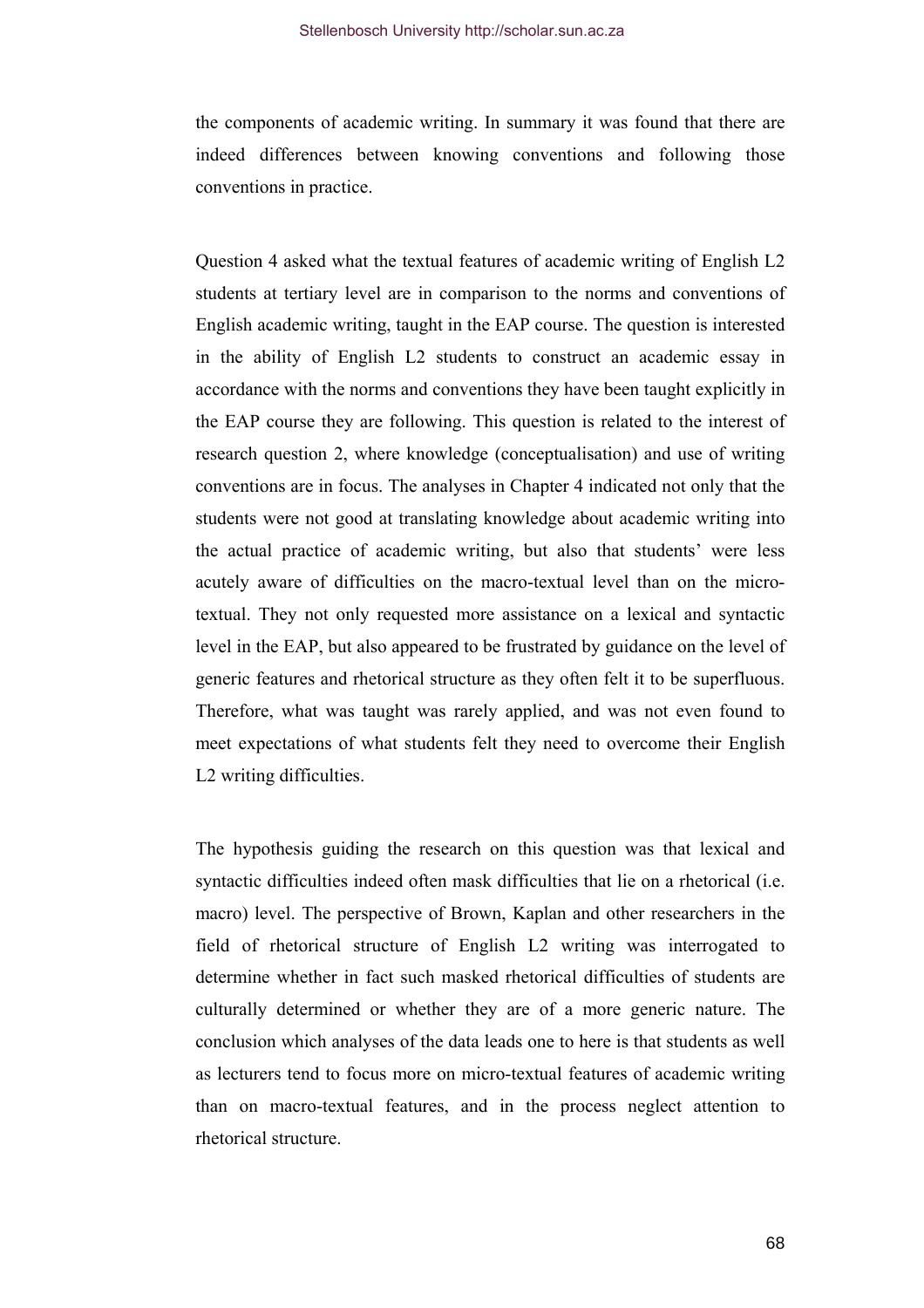Question 5 asked whether there are culturally determined differences between English L2 students from different linguistic and cultural backgrounds in (i) their understanding of academic writing conventions and (ii) actual academic writing. This question is interested in whether difficulties English L2 students experience in finding an appropriate rhetorical structure for their academic writing, may in fact be ascribed largely to differences in cultural and linguistic conventions of academic writing.

The hypothesis guiding the research in this case was that the conceptual differences which students express, may correlate with linguistic and cultural differences they bring to the EAP course, but that these differences are less extensive than received literature suggests. The English L2 students, mostly of foreign origin, represented a variety of cultural and linguistic backgrounds. Although every student's cultural and linguistic background is considered a key factor with which his or her concepts are in some way correlated, the similarities and differences found in conceptualisation and execution of academic writing do not justify a strong statement that these differences are specifically culturally determined. The conclusion which analyses of the data leads to here is that emphasis on cultural difference can in some instances be a red herring. In order to integrate cultural difference meaningfully in an EAP course, one needs to investigate notions of 'culture' more thoroughly and perhaps more discerningly than is often the case.

### 5.2 **The link between results and theory**

Most of the literature reviewed in Chapter 2 centre on research concerning the kinds of difficulties L2 writers experience in academic writing in English. Consequently, this study assumed that in English academic writing, students do not manage argumentation successfully. The largest part of the data studied for the analysis supports this position. The analyses in Chapter 4 draw on theoretical work relating to English L2 students' conceptualisation of academic writing and make use of theoretical constructs the literature provided for analysing macro-textual features of texts such as rhetorical structure. The following paragraphs elaborate briefly on this.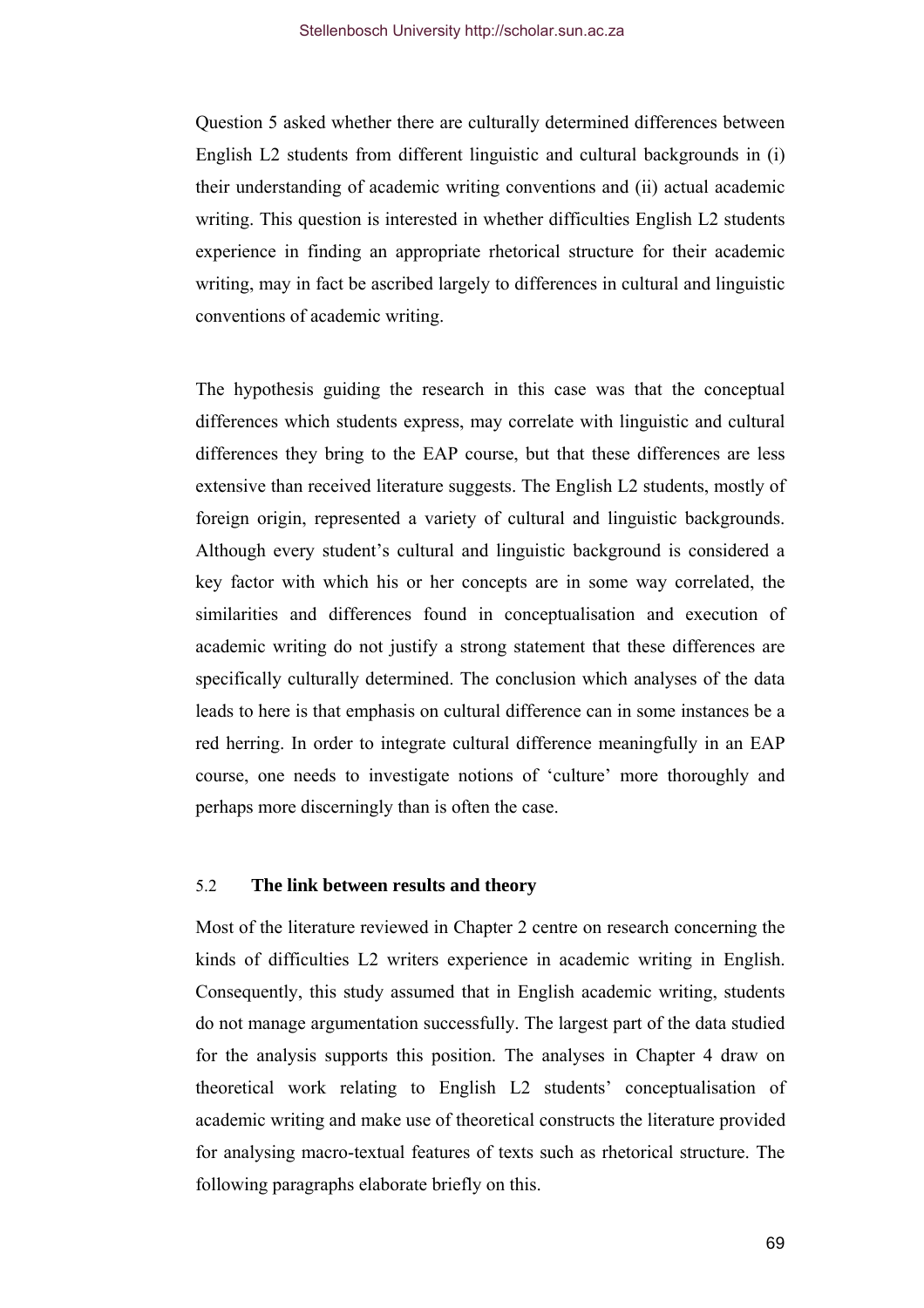### 5.2.1 **Structured paragraphs to create logical arguments**

Scrutinising paragraph structure and signalling devices revealed problem areas relevant to students' success in argumentation. One of the problems is that students are not capable of structuring coherent, logical paragraphs. Sometimes this is because they were never taught how to do it, also a finding of research by Čmejrková (Ventola & Mauranen 1995:143), and sometimes students fail to transfer their learnt knowledge about paragraph structure into their writing in English. An example of this is found in the data obtained from one of the respondents, a Gabonese teacher and Education graduate. He talks about coherent and cohesive paragraphs in his essay and one assumes that he produces sound paragraphs in his L1, but he does not apply his knowledge in the English academic text.

As was explained in Chapter 4, students' paragraphs may start off well, with a topic sentence and another one or two support sentences, but then logic or linearity is lost because sentences which follow do not follow logically, i.e. there is no theme-rheme connection. This echoes what Mauranen (1996:198, 200-201) says about how theme-rheme connections operate on sentence level, paragraph level as well as text level. That is why, she claims, the organisation within the paragraph (local organisation), is connected to the organisation between paragraphs. Therefore, the whole organises a text (global organisation) meaningfully.

To evaluate students' paragraph production and their ability to maintain logical argumentation, the order of sentences and paragraphs were analysed. O'Connor's (1991:87-88) definition of logical writing was used as a guideline. Only a few successful student essays contained arguments that ran logically through the text, from the hypothesis to the conclusion. The majority of the student essays did not reflect such rhetoric.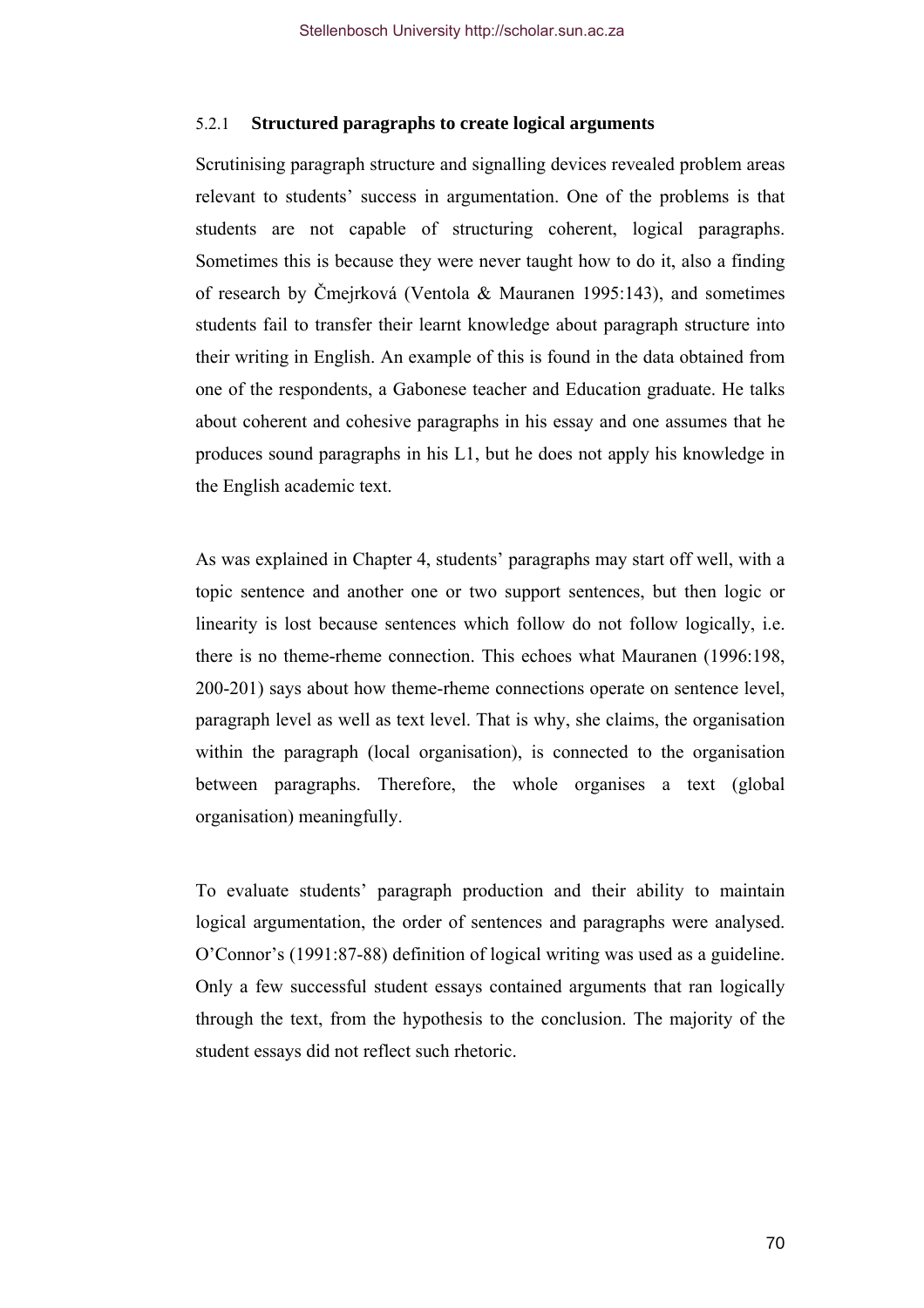### 5.2.2 **Difficulties on lexical and syntactic level**

The stronger students fared better in the production of academic argumentation than the weaker ones. The weaker students' essays were seen to contain inaccuracies on syntactic and semantic level to the extent that it interfered with coherence and therefore also with argumentation. Stronger students' inaccuracies of the same kind were not as substantial and did not interfere. However, from interviews and discussions it emerged that students are aware of these inaccuracies and these are their biggest concern when they have to write in English. This finding correlates with Riley's (1996:122-125) findings, as set out in Chapter 2. His students also repeatedly returned to their concern about their lack of academic vocabulary in English, even after having followed an English course in which emphasis was placed on topics like coherence, cohesion and connectors. A similar comparison was drawn here between students' understanding and opinion of how they should write, and the way they actually perform writing.

These findings relate to the first hypothesis of this study. Even though students are aware of and still produce many inaccuracies on lexical and syntactic level, this is not the only level on which their writing differs from the English norms they are compared to. Student writing differs from English norms on rhetorical level also.

#### 5.2.3 **The role of culture**

All the data clearly point to the fact that the success or the difficulties students experienced in producing academic writing, and even the difficulties they expressed about their writing could not be directly correlated with their linguistic or cultural identities. Students from The Netherlands produced similar data to those from Sweden, Gabon or South Africa. This refutes the received view that the conceptual differences which are apparent in the writing of English L2 students and those set as norms, correlate largely with linguistic and cultural differences between students.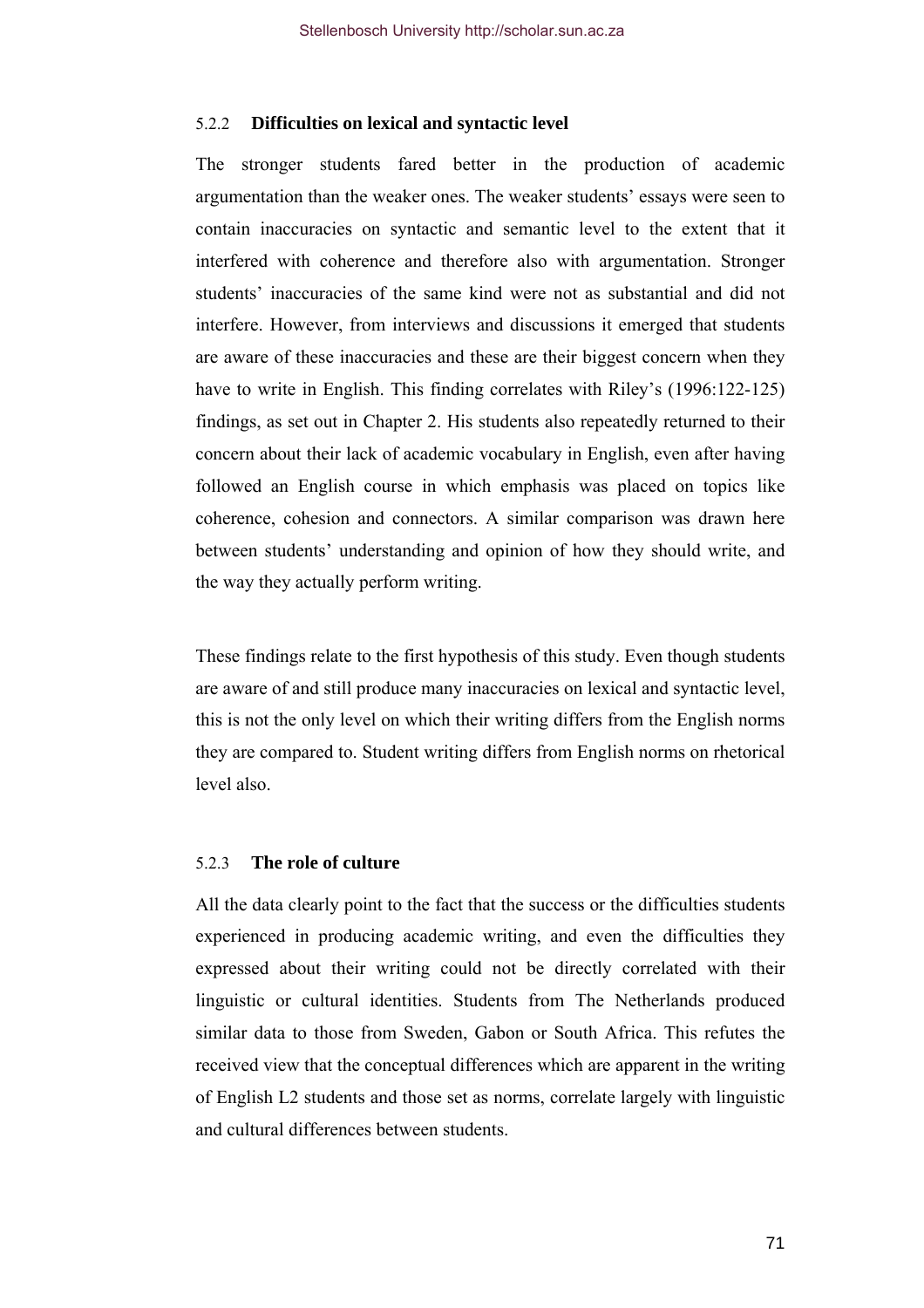Speech communities, as discussed in Chapter 1, are not clear-cut and simple, which problematises linguistic or cultural identities. For example, Gabonese students could superficially be seen to be from a French speech community, but individuals from the group may have a complex linguistic repertoire which indicates membership of various speech communities. A person's home language may be Fong, while her language of learning at secondary level was French, and currently her language of learning in post-graduate studies at tertiary level, is English. A fellow member of her Gabonese community may have French as home language and as language of learning at secondary level, while currently he also has English as language of learning in post-graduate studies at tertiary level. His linguistic repertoire may have more in common with the Swede whose home language and language of learning is Swedish and who is following an academic semester in English than with his Gabonese counterpart whose home language and language of learning differed. This means that a greater variety may exist within a presumed "speech community", than between different speech communities.

Students' pre-tertiary education plays an important role in their linguistic performance. The group of respondents in this study was relatively small and yet they represented a significant variety of cultural and linguistic groups, i.e. European, Scandinavian, African, Asian and central-American. The large language group could be divided into smaller groups of weaker and groups of stronger students. These students were all presumably from very similar educational backgrounds. So, to explain their different levels of performance, one might have to look at the individuals' learning cultures, rather than linguistic or national culture to explain observed differences.

#### 5.2.4 **The concept of culture**

Atkinson's (2004:277-289) study on the problematic notion of 'culture' in contrastive rhetoric is discussed earlier in this study (see par.1.2.1, 1.2.2). The findings presented above very clearly indicate that where culture is a factor in contrastive studies, a simple notion of national or linguistic culture is not sufficient. Variation in students' academic writing should perhaps be studied,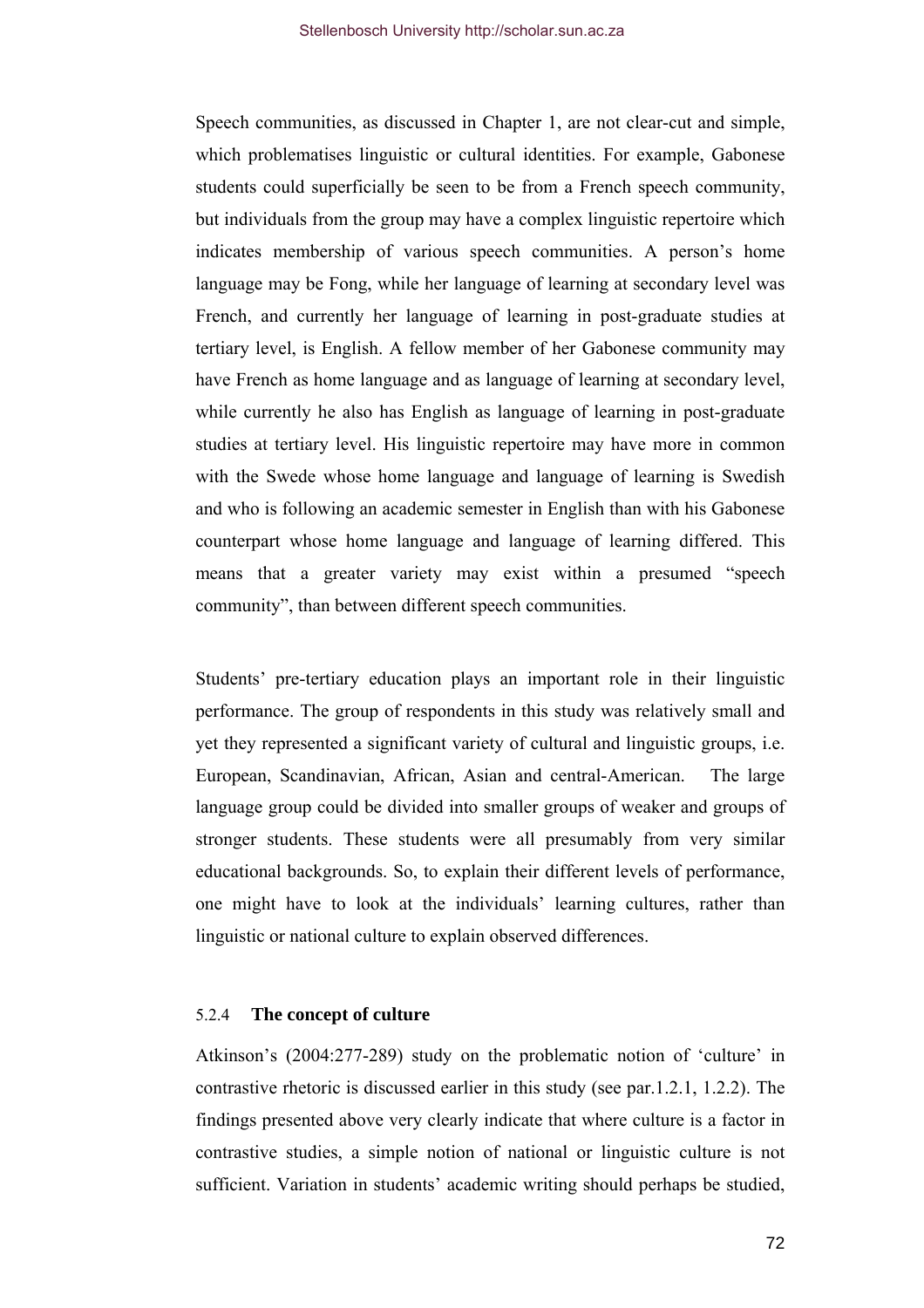not in the light of linguistic and cultural variation, but in the light of learning culture or cultural variety within a single community. The differences on rhetorical level may refer to students from different learning or knowledge cultures.

If a study like this one should be conducted in the South African context, contrasting the academic writing of South African English L2 students from different educational or learning cultures, there is sure to be enough variety to make for an interesting study.

## 5.3 **Relevance of this study for EAP teaching**

This study intended to create an awareness of and sensitivity to the way L2 students experience the understanding and execution of academic writing tasks. The results of the study may remind teachers to aid their students in the process of skills transference. Being aware of students' concerns over inaccuracies on lexical and syntactic level, teachers could guide students to pay attention to macro-textual structure of their texts as well. Students should be assisted in understanding that even good micro-textual skills need to be combined with rhetorical structure that can carry the content of their writing better.

Perhaps teachers could investigate what stronger and weaker students have in common in order to help improve students' abilities. If the results of this study are meaningful, then students from a spectrum of cultural and linguistic backgrounds could be divided into newly defined cultural groups which are not national or linguistic. Breaking away from stereotypical grouping along national-cultural or linguistic lines, by grouping students according to, say, learning culture, could be a innovative and exciting change for students and teachers.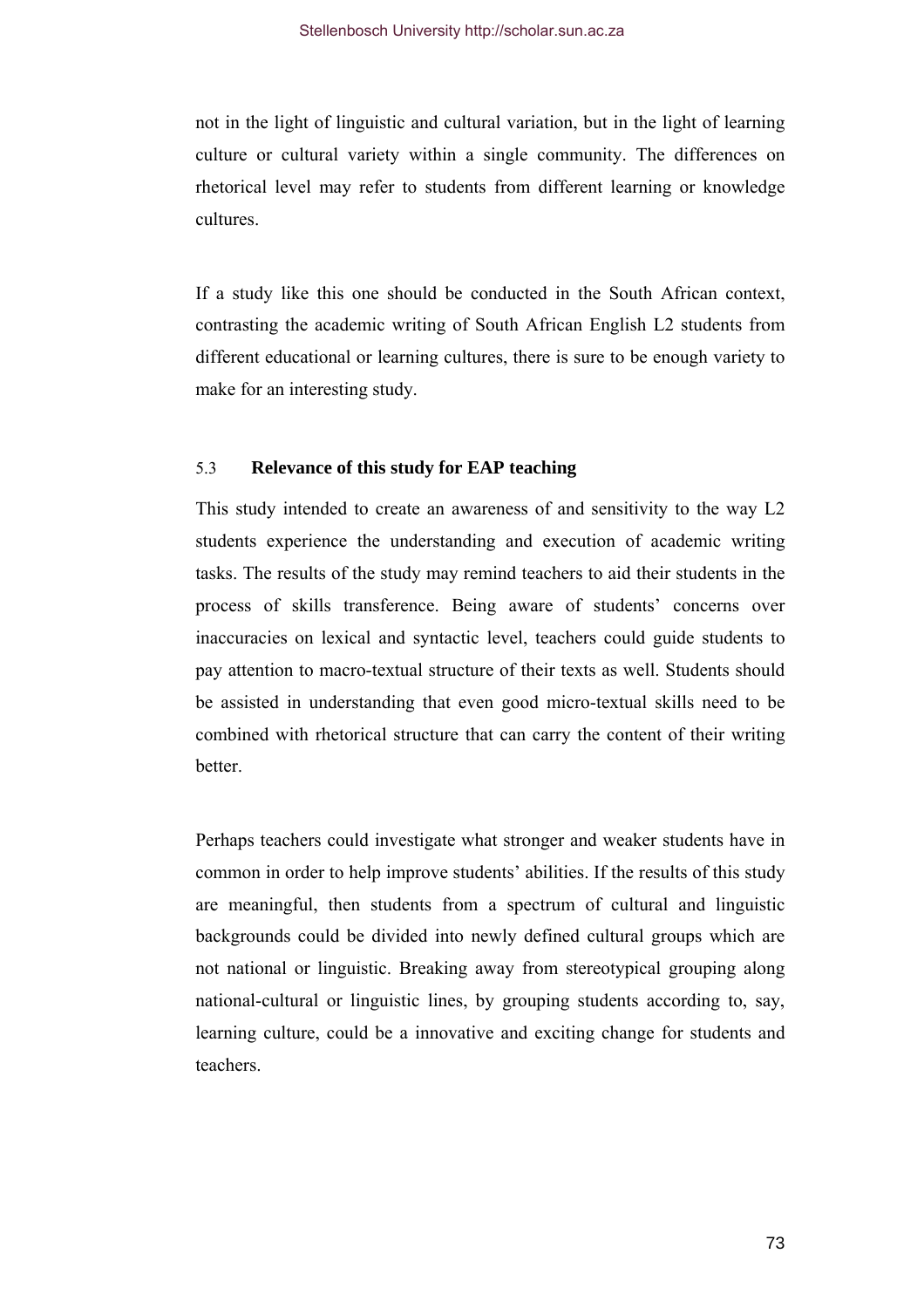## 6. **LIST OF REFERENCES**

Atkinson, D. 2004. Contrasting rhetorics/Contrasting cultures: why contrastive rhetoric needs a better conceptualization of culture. *Journal of English for Academic Purposes*, 3, 277-289.

Brown, D.D. 1998. Academic protocol and targeted rhetoric. *Literacy across cultures*, 1 (2), 1-7.

Čmejrková, S. 1996. Academic writing in Czech and English. In Ventola, E. & Mauranen, A. (Eds). 1996. *Academic Writing: Intercultural and Textual Issues*. 137-152. Amsterdam: John Benjamin's Publishing Company.

Cook, G. 1989. *Discourse*.Oxford, UK: Oxford University Press.

Connor, U. 2004. Intercultural rhetoric research: beyond texts. *Journal for English for Academic Purposes,* 3, 291-304.

Connor, U. 1996. *Contrastive rhetoric: Cross-cultural aspects of secondlanguage writing*. New York: Cambridge University Press.

Connor, U. & Johns, A.M. (Eds). 1990. *Coherence in Writing: Research and Pedagogical Perspectives*. Alexandria: Teachers of English to Speakers of Other Languages, Inc.

Connor, U. & Mayberry, S. 1996. Learning discipline-specific academic writing: A case study of a Finnish graduate student in the United States. In Ventola, E. & Mauranen, A. (Eds). 1996. *Academic writing: Intercultural and textual issues*. 231-254. Amsterdam: John Benjamin's Publishing Company.

Costanzo, M. *Legal writing*. London: Cavendish, 1993.

Crystal, D. (Ed).(5<sup>th</sup> ed.) 2003. *A Dictionary of Linguistics & Phonetics.* Victoria: Blackwell Publishing.

Degenhart, R.E. & Takala, S. 1988. Developing a rating method for stylistic preference: A cross-cultural pilot study. In Purves, A.C. (Ed). 1988. Writing across languages and cultures: Issues in contrastive rhetoric. *Written Communication Annual: An International Survey of Research and Theory*. Vol. 2. 79-108. London: Sage Publications.

Du Toit, P. Heese, M. & Orr, M. 1995. *Practical guide to reading, thinking and writing skills*. Cape Town: Oxford University Press.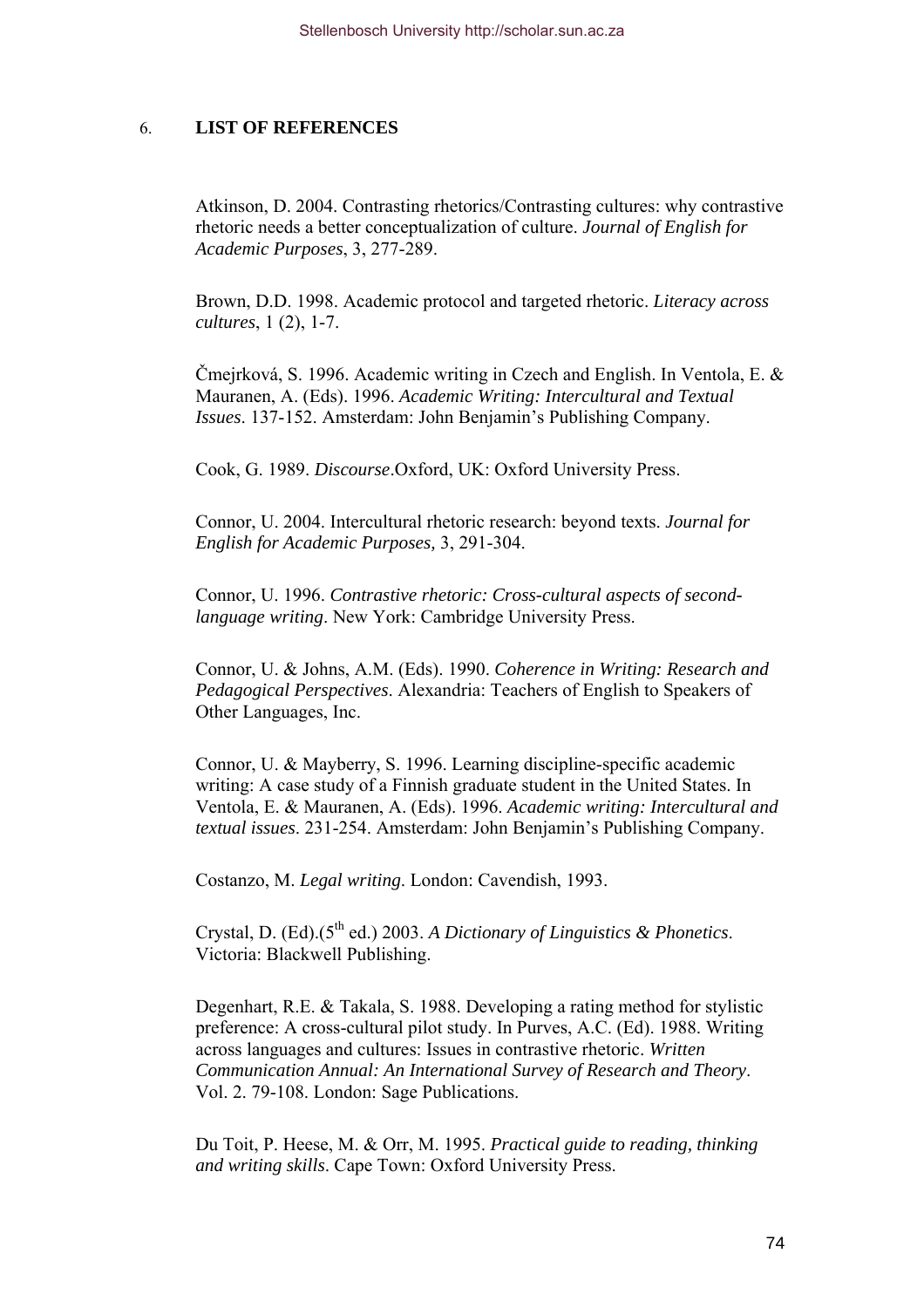English, F. 2002. Student essays – an academic literacies perspective. *Guide to good practice – for learning and teaching in Languages, Linguistics and Area Studies*. pp.1-2. Retrieved 1 January 2006 from the World Wide Web: <http://www.lang.ltsn.ac.uk/resoirces/goodpractice.aspx?resourceid=62>

Enkvist, N.E. 1990. Seven problems in the study of coherence and interpretability. In Connor, U. & Johns, A.M.(Eds). 1990. *Coherence in writing: Research and pedagogical perspectives*. 9-28. Alexandria: Teachers of English to Speakers of Other Languages, Inc.

Evensen, L.S. 1996. The hidden curriculum of technology for academic writing: Toward a research agenda. In Ventola, E. & Mauranen, A. (Eds). 1996. *Academic writing: Intercultural and textual issues*. 89-114. Amsterdam: John Benjamin's Publishing Company.

Fang, Z. 2004. *Scientific Literacy: A Systemic Functional Linguistics Perspective*. Wiley Periodicals, Inc.

Greetham, B. *How to write better essays*. Hampshire: Palgrave, 2001.

Guirdham, M. 1999. *Communicating across cultures*. London: MacMillan Press.

Jackson, L. et al. 2006 A study of the writing tasks and reading assigned to undergraduate science students at a South African University. *English for Specific Purposes,* 25, 260-281.

Kachru, Y. 1988. Writers in Hindi and English. In Purves, A. C. (Ed). 1988. Writing Across Languages and Cultures: Issues in Contrastive Rhetoric. *Written Communication Annual: An International Survey of Research and Theory*. Vol. 2. 109-137. London: Sage Publications.

Kaplan, R.B. 1966. Cultural thought patterns in intercultural education. *Language Learning,* 16, 1-20.

Kaplan, R.B. 1988. Contrastive rhetoric and second language learning: Notes toward a theory of contrastive rhetoric. In Purves, A. C. (Ed). 1988. Writing across languages and cultures: Issues in contrastive rhetoric. *Written Communication Annual: An International Survey of Research and Theory*. Vol. 2. 275-304. London:Sage Publications.

Kimball, J. 1994. Externalizing rhetorical processes in an intercultural context. Writing on academic topics. Retrieved 9 January 2006 from the World Wide Web: <http://www.fauxpress.com/kimball/res/aca.html>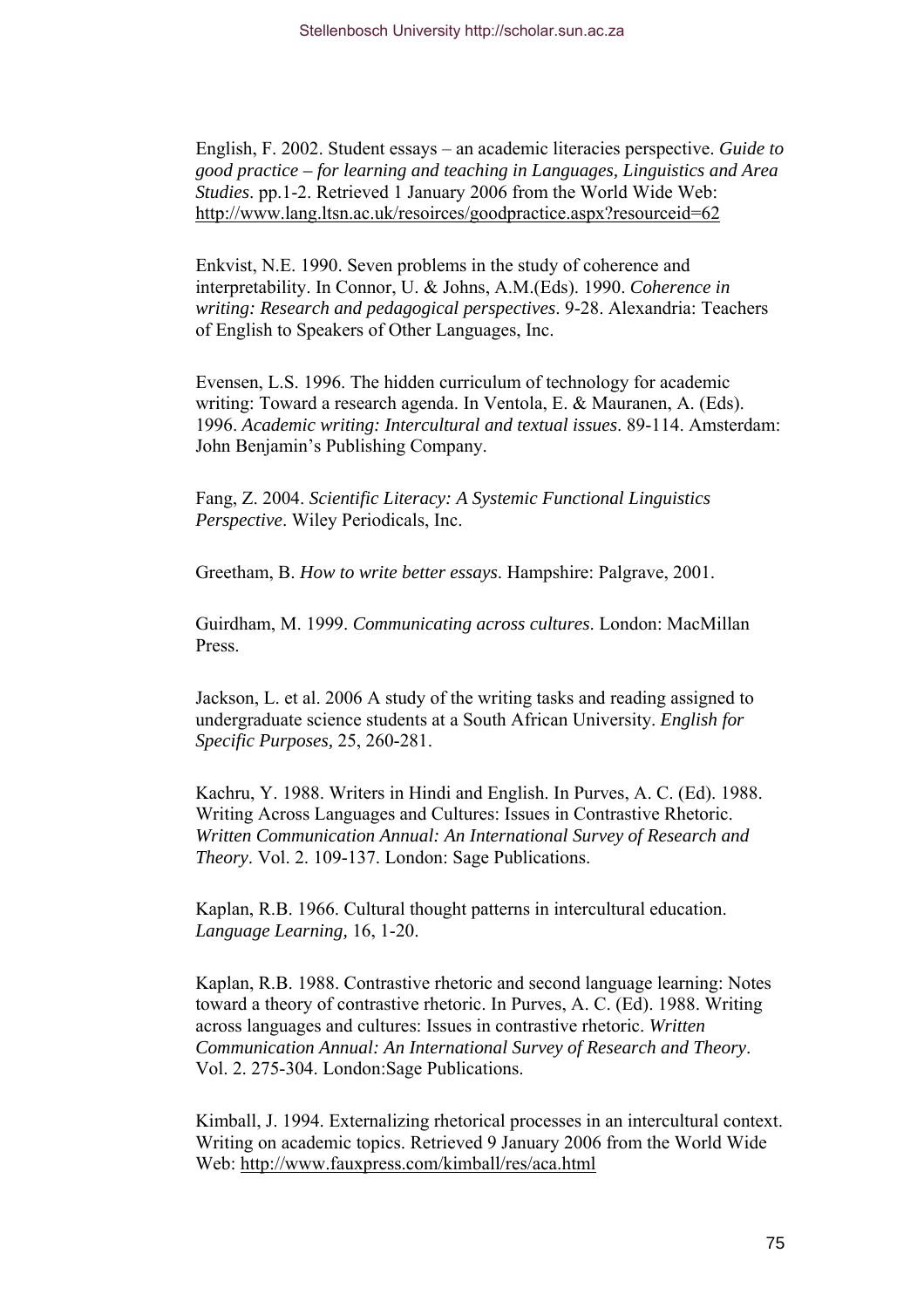Kirkman, J. 1992. *Good Style: Writing for Science and Technology*. Routledge Study Guide.

Levinson, S. 1983. *Pragmatics*. Cambridge, UK: Cambridge University Press.

Liu, L. 2005. Rhetorical education through writing instruction across cultures: A comparative analysis of select online instructional materials on argumentative writing. *Journal of Second Language Writing,* 14(1), 1-18.

Malterud, K. 2001. Qualitative research: standards, challenges, and guidelines. *The Lancet,* 358, 483-488.

Matthews, P.H. 1997. *Oxford concise dictionary of Linguistics*. Cambridge, UK: Cambridge University Press.

Mauranen, A. 1996. Discourse competence — Evidence from thematic development in native and non-native texts. In Ventola, E. & Mauranen, A. (Eds). 1996. *Academic writing: Intercultural and textual issues*. 195-230. Amsterdam: John Benjamin's Publishing Company.

Mauranen, A. & Bondi, M. 2003. Evaluative language use in academic discourse. Journal of English for academic purposes. 2, 269-271.

Mieko, M. 1997. An interview with Ulla Connor. *The language teacher online*. Retrieved 20 January 2006 from the World Wide Web: <http://www.jalt-publications.org/tlt/files/97/apr/connor.html>

Moreno, A.I. 2004. Retrospective labelling in premise-conclusion metatext: an English-Spanish contrastive study of research articles on business and economics. *Journal for English for Academic Purposes,* 3, 321-339.

Mouton, J. 2001. *How to succeed in your Master's & Doctoral Studies: A South African guide and resource book*. Pretoria: Van Schaik Publishers.

Newman, M. et al. 2002. Core academic literacy principles versus culturespecific practices: a multi-case study of academic achievement. *English for Specific Purposes*, 22 (1), 45-71.

O'Connor, M. 1991. *Writing successfully in science*. London: E&FN Spon.

Paltridge, B. 2002. Thesis and dissertation writing: an examination of published advice and actual practice. *Journal for English for Academic Purposes,* 21, 125-143.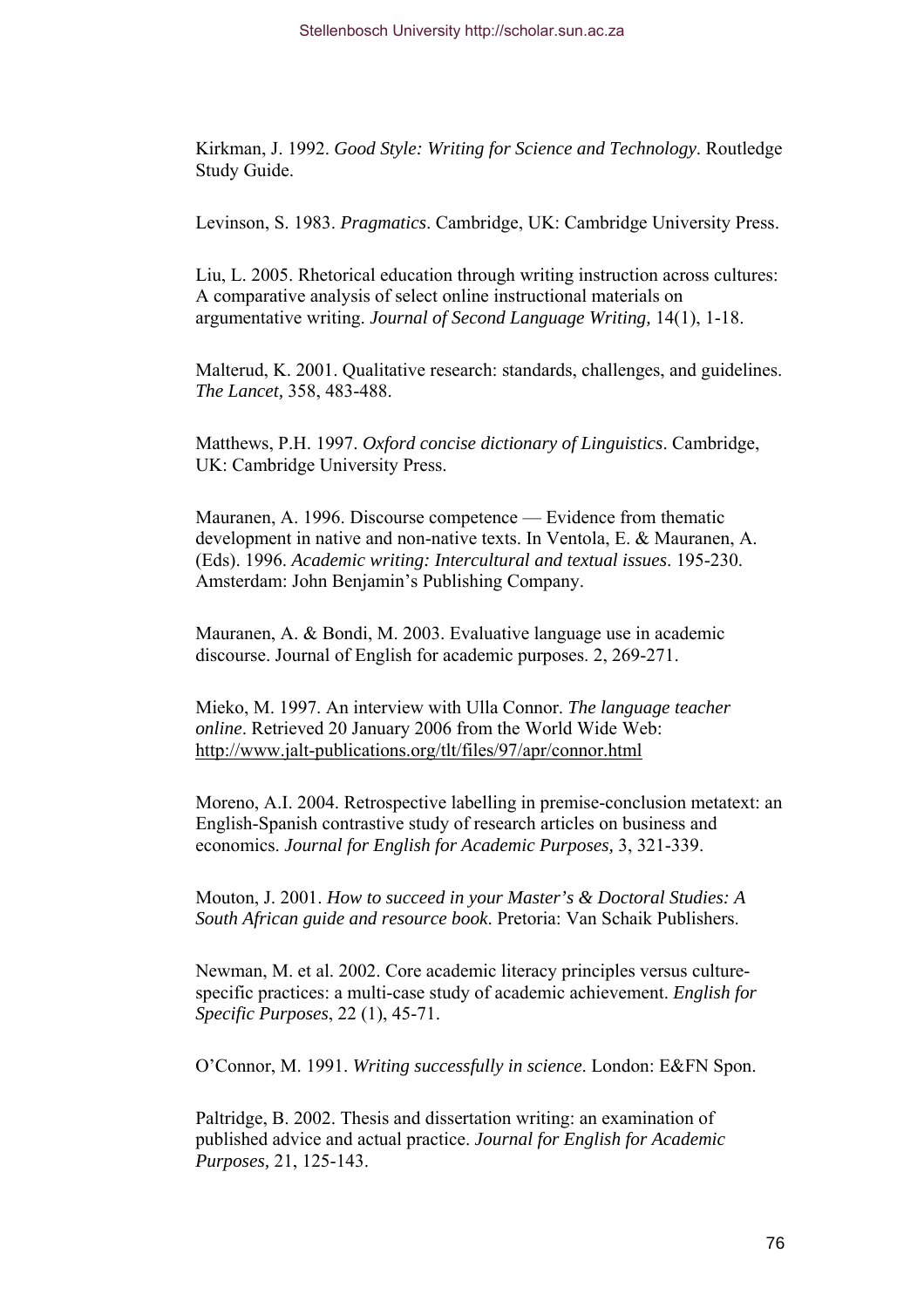Paltridge, B. 2001. Linguistic research and EAP pedagogy. In Flowerdew, J. & Peacock, M. (Eds). 2001. *Research perspectives on English for Academic Purposes*. 55-70. Cambridge: Cambridge University Press.

Patton, M.Q. 2002. *Academic writing: Intercultural and textual issues*. London: Sage Publications.

Petrić, B. 2004. Contrastive rhetoric in the writing classroom: a case study. *English for Specific Purposes,* 24 (2), 213-228.

Riley, P. 1996. 'Look in thy heart and write': Students' representations of writing and learning to write in a foreign language. In Ventola, E. & Mauranen, A. (Eds). 1996. *Academic writing: Intercultural and textual issues*. 115-136. Amsterdam: John Benjamin's Publishing Company.

Shaw, P. 2003. Evaluation and promotion across languages. *Journal for English for Academic Purposes,* 2, 343-357.

Starfield, S. 2000. Assessing students' writing. In Leibowitz, B. & Mohamed, Y.(Eds). 2000. *Routes to writing in Southern Africa*. 102-117. Cape Town: Silk Road International Publishers.

Sotiriou, PE. *Integrating college study skills*. Belmont: Wordsworth, 1993. 126-127.

Tardy, C.M. 2005. "It's like a story": Rhetorical knowledge development in advanced academic literacy. *Journal for English for Academic Purposes,* 4, 325-338.

Thatcher, B. 2004. Rhetorics and communication media across cultures. *Journal for English for Academic Purposes,* 3, 305-320.

Vahäpässi, A. 1988. The problem of selection of writing tasks in cross-cultural study. In Purves, A.C. (Ed). 1988. Writing across languages and cultures: Issues in contrastive rhetoric. *Written Communication Annual: An International Survey of Research and Theory*. Vol. 2, 51-78. London: Sage Publications.

Ventola, E. 1996. Packing and unpacking of information in academic texts. In Ventola, E. & Mauranen, A. (Eds). 1996. *Academic writing: Intercultural and textual issues*. 153-194. Amsterdam: John Benjamin's Publishing Company.

Ventola, E. & Mauranen, A. (Eds). 1996. *Academic Writing: Intercultural and Textual Issues*. 137-152. Amsterdam: John Benjamin's Publishing Company.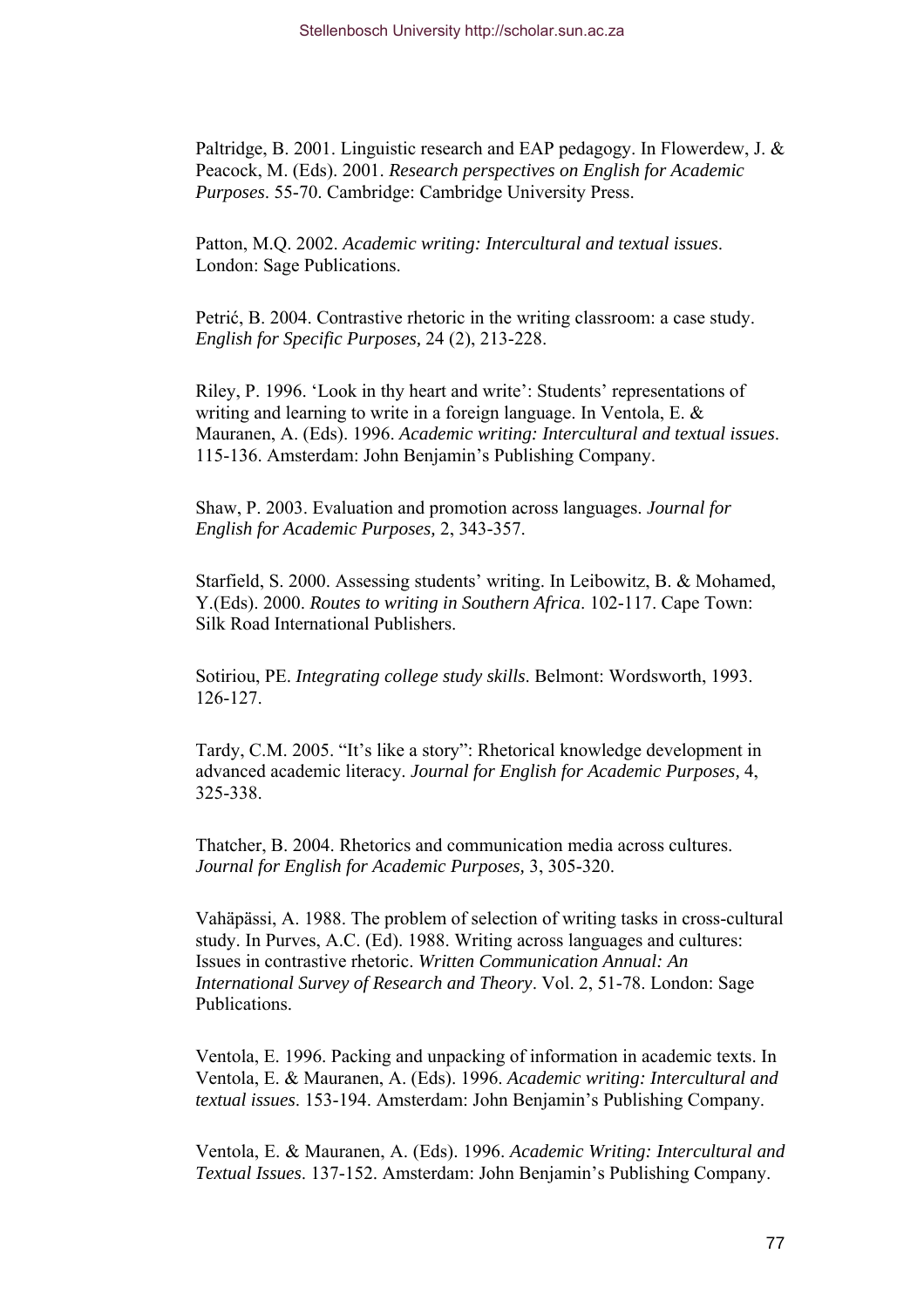Wardhaugh, R. 1992. *An introduction to sociolinguistics.* Oxford: Blackwell Publishers.

Weideman, A. 2003. *Academic literacy: Prepare to learn*. Pretoria.Van Schaik.

Wikborg, E. 1990. Types of coherence breaks in Swedish student writing: Misleading paragraph division. In Connor, U. & Johns, A.M. (Eds). 1990. *Coherence in writing: Research and pedagogical perspectives*. 131-150. Alexandria: Teachers of English to Speakers of Other Languages, Inc.

Yakhontova, T. 2006. Cultural and disciplinary variation in academic discourse: The issue of influencing factors. *Journal for English for Academic Purposes,* 5, 153-167.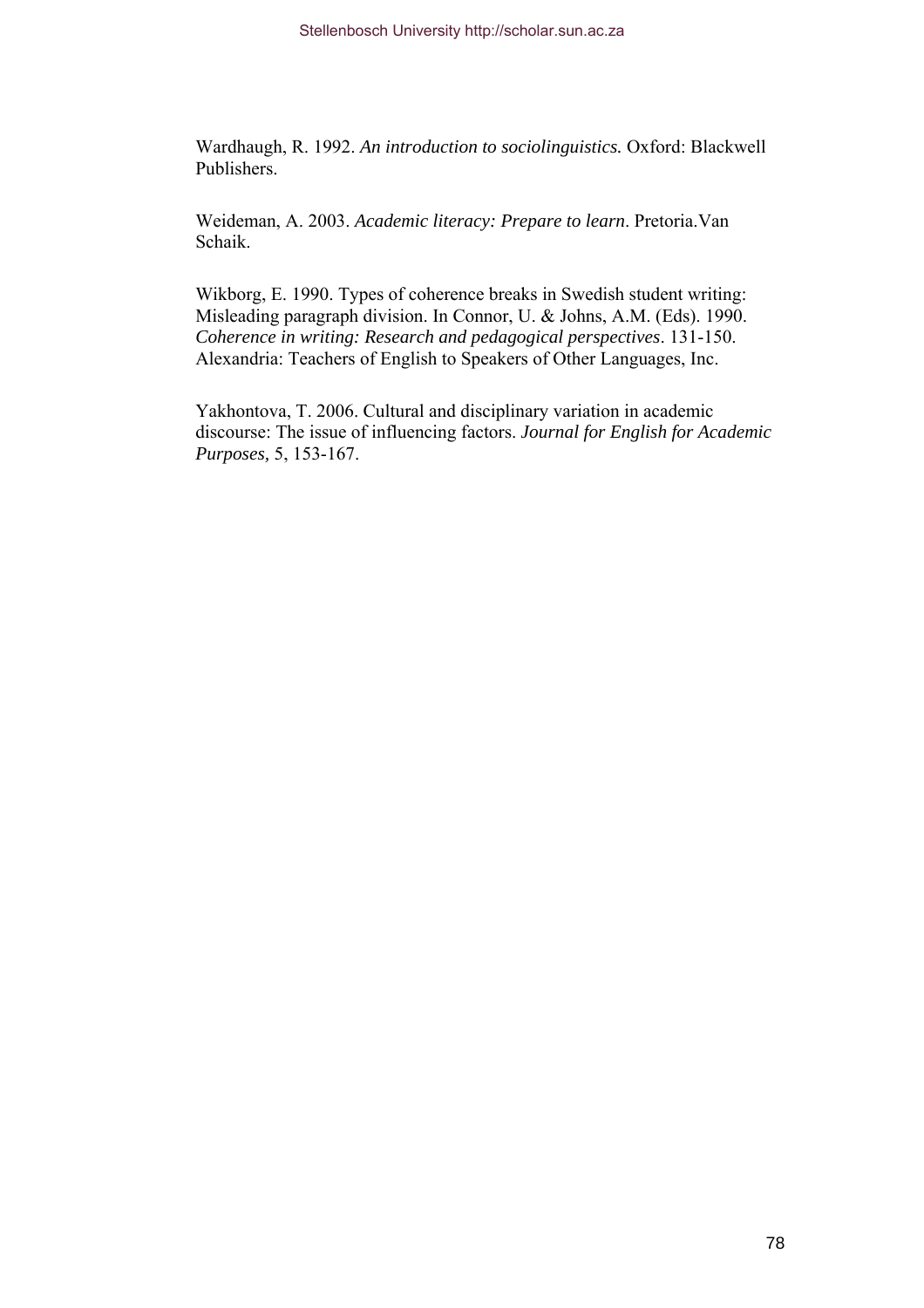# 7. **APPENDIX 1: QUESTIONNAIRE**

- 1. Name: (optional)
- 2. Nickname: (which I can use instead of your real name)
- 3. Age:
- 4. Gender:
- 5. Country of origin:
- 6. Home language
- 7. Language/s used at school
- 8. Language/s used at university
- 9. How long have you been learning English?
- 10. What are you studying now?
- 11. Why are you taking the EAP course?
- 12. Rate your own level of English proficiency.
- A. Pre-intermediate
- B. Intermediate
- C. Upper-intermediate
- D. Advanced
- E. Proficient and fluent

13. Have you been taught academic reading and writing skills before (in any language)?

- A. Yes
- B. No

14. Give an indication of how the amount of writing you do now, in your academic course, compared with what you had to do in other courses before, at this or another university?

- A. I used to write more before
- B. It is about the same
- C. More writing is expected of me now
- D. This is the first time I have had to write this much academic writing.
- E. Other. Please explain.